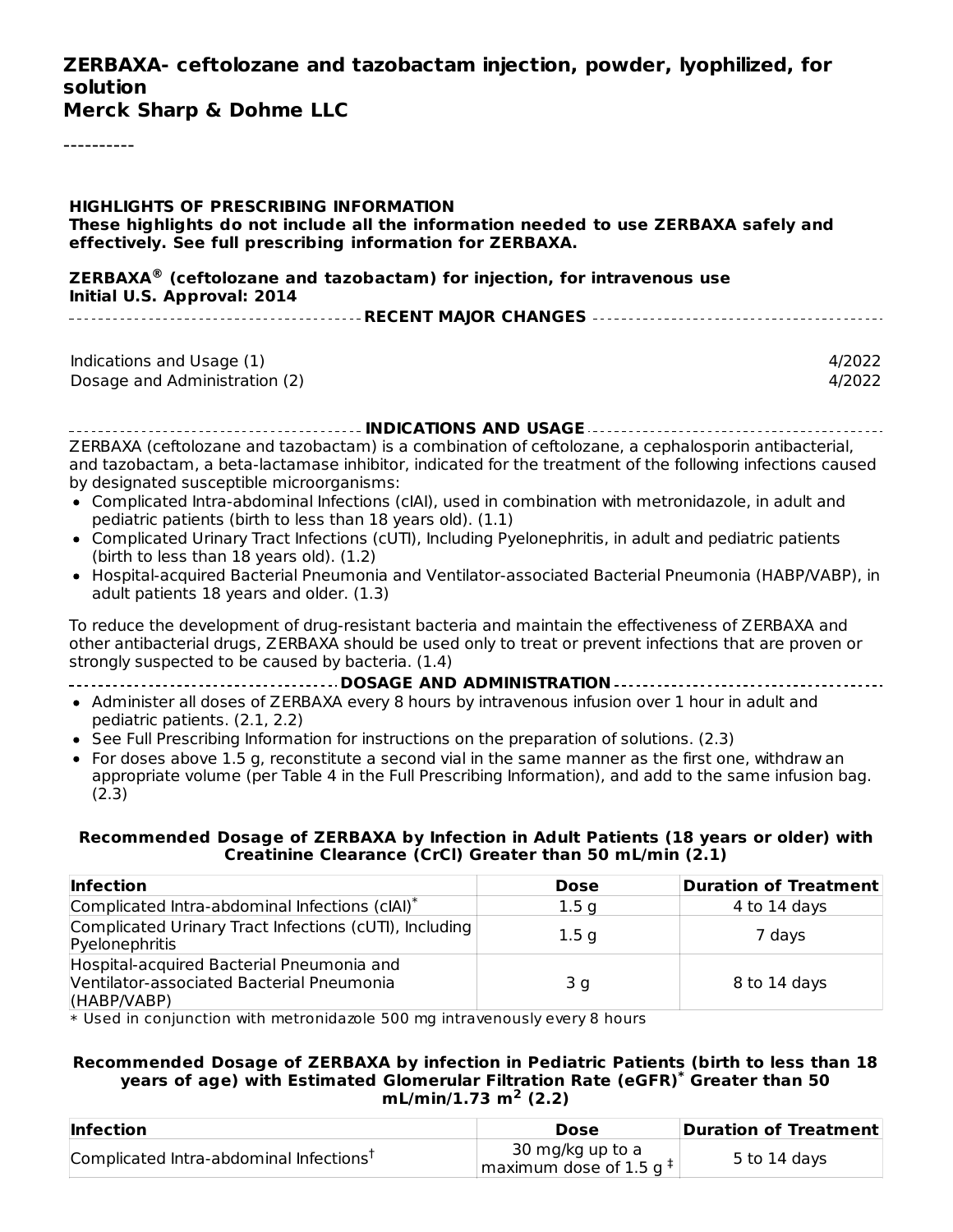\* Estimated GFR using an age-appropriate equation for use in the pediatric population

† Used in conjunction with metronidazole.

‡ Pediatric patients weighing greater than 50 kg should not exceed a maximum dose of 1.5g

#### **Recommended Dosage of ZERBAXA in Adult Patients (18 years or older) with CrCl 50 mL/min or less (2.2)**

| cIAI and cUTI, including<br>pyelonephritis                     | <b>HABP/VABP</b>                                                                                                                                                                                                                                                                                                                                                              |
|----------------------------------------------------------------|-------------------------------------------------------------------------------------------------------------------------------------------------------------------------------------------------------------------------------------------------------------------------------------------------------------------------------------------------------------------------------|
| ZERBAXA 750 mg (500 mg and 250                                 | $ZERBAXA$ 1.5 g (1 g and 0.5 g)                                                                                                                                                                                                                                                                                                                                               |
|                                                                | intravenously every 8 hours                                                                                                                                                                                                                                                                                                                                                   |
| ZERBAXA 375 mg (250 mg and 125                                 | ZERBAXA 750 mg (500 mg and 250                                                                                                                                                                                                                                                                                                                                                |
|                                                                | mg) intravenously every 8 hours                                                                                                                                                                                                                                                                                                                                               |
| A single loading dose of ZERBAXA<br>750 mg (500 mg and 250 mg) | A single loading dose of ZERBAXA<br>$\left 2.25\right $ g (1.5 g and 0.75 g) followed by                                                                                                                                                                                                                                                                                      |
|                                                                | a ZERBAXA 450 mg (300 mg and<br>150 mg) maintenance dose                                                                                                                                                                                                                                                                                                                      |
|                                                                | administered intravenously every 8                                                                                                                                                                                                                                                                                                                                            |
|                                                                | hours for the remainder of the                                                                                                                                                                                                                                                                                                                                                |
|                                                                | treatment period (on hemodialysis                                                                                                                                                                                                                                                                                                                                             |
| days, administer the dose at the                               | days, administer the dose at the                                                                                                                                                                                                                                                                                                                                              |
|                                                                | earliest possible time following                                                                                                                                                                                                                                                                                                                                              |
| completion of dialysis)                                        | completion of dialysis)                                                                                                                                                                                                                                                                                                                                                       |
|                                                                | mg) intravenously every 8 hours<br>mg) intravenously every 8 hours<br>followed by a ZERBAXA 150 mg (100<br>mg and 50 mg) maintenance dose<br>End-stage renal disease (ESRD) administered intravenously every 8<br>hours for the remainder of the<br>treatment period (on hemodialysis<br>earliest possible time following<br>$*$ CrCL octimated using Cockcroft Cault formula |

\* CrCl estimated using Cockcroft-Gault formula

#### **DOSAGE FORMS AND STRENGTHS**

- ZERBAXA 1.5 g (ceftolozane and tazobactam) for injection supplied as a sterile powder for reconstitution in single-dose vials containing ceftolozane 1 g (equivalent to 1.147 g ceftolozane sulfate) and tazobactam 0.5 g (equivalent to 0.537 g tazobactam sodium). (3)
- **CONTRAINDICATIONS**
- ZERBAXA is contraindicated in patients with known serious hypersensitivity to the components of ZERBAXA (ceftolozane and tazobactam), piperacillin/tazobactam, or other members of the beta-lactam class. (4)
- **WARNINGS AND PRECAUTIONS**
- Decreased efficacy was observed in a Phase 3 cIAI trial in a subgroup of patients with baseline CrCl of 30 to 50 mL/min. Monitor CrCl at least daily in patients with changing renal function and adjust the dose of ZERBAXA accordingly. (5.1)
- Serious hypersensitivity (anaphylactic) reactions have been reported with beta-lactam antibacterial drugs. Exercise caution in patients with known hypersensitivity to beta-lactam antibacterial drugs. If an anaphylactic reaction to ZERBAXA occurs, discontinue the drug and institute appropriate therapy. (5.2)
- Clostridioides difficile-associated diarrhea (CDAD) has been reported with nearly all systemic antibacterial agents, including ZERBAXA. Evaluate if diarrhea occurs. (5.3)
- **ADVERSE REACTIONS**
- Adult cIAI, cUTI and HAB/VABP Patients:
	- The most common adverse reactions in adult patients (≥5% in either the cIAI or cUTI indication) are nausea, diarrhea, headache, and pyrexia. (6.1).
	- The most common adverse reactions (≥5% in the HABP/VABP indication) are increase in hepatic transaminases, renal impairment/renal failure, and diarrhea. (6.1)
- Pediatric cIAI and cUTI Patients: The most common adverse reactions in pediatric patients (≥7% in either the cIAI or cUTI indication) are thrombocytosis, diarrhea, pyrexia, leukopenia, abdominal pain, vomiting, increased aspartate aminotransferase, and anemia. (6.1)

#### **To report SUSPECTED ADVERSE REACTIONS, contact Merck Sharp & Dohme LLC at 1-877- 888-4231 or FDA at 1-800-FDA-1088 or www.fda.gov/medwatch .**

- **USE IN SPECIFIC POPULATIONS**
- Pediatrics: Safety and effectiveness in pediatric patients with HABP/VABP have not been established. (8.4)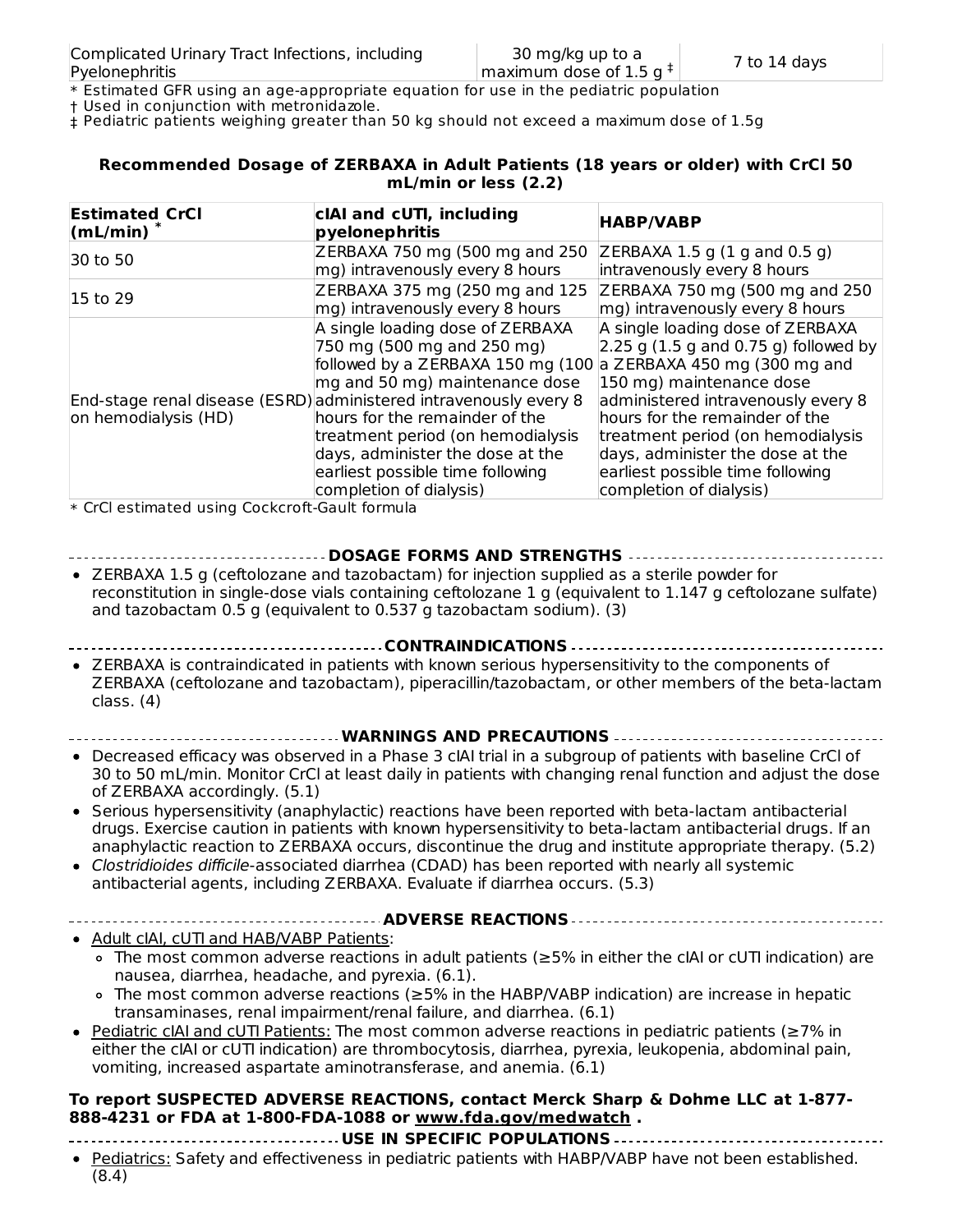Geriatrics: Higher incidence of adverse reactions was observed in patients aged 65 years and older. In a Phase 3 cIAI trial, cure rates were lower in patients 65 years and older. (8.5)

#### **See 17 for PATIENT COUNSELING INFORMATION.**

**Revised: 5/2022**

#### **FULL PRESCRIBING INFORMATION: CONTENTS\* 1 INDICATIONS AND USAGE**

1.1 Complicated Intra-abdominal Infections

1.2 Complicated Urinary Tract Infections, Including Pyelonephritis

1.3 Hospital-acquired Bacterial Pneumonia and Ventilator-associated Bacterial Pneumonia (HABP/VABP)

1.4 Usage

## **2 DOSAGE AND ADMINISTRATION**

2.1 Recommended Dosage in Adult Patients

2.2 Recommended Dosage in Pediatric Patients with cIAI or cUTI (birth to less than 18 years of age)

- 2.3 Dosage Adjustments in Adult Patients with Renal Impairment
- 2.4 Dosage Adjustments in Pediatric Patients with Renal Impairment
- 2.5 Preparation of Solutions
- 2.6 Compatibility
- 2.7 Storage of Constituted Solutions

### **3 DOSAGE FORMS AND STRENGTHS**

#### **4 CONTRAINDICATIONS**

### **5 WARNINGS AND PRECAUTIONS**

5.1 Decreased Efficacy in Patients with Baseline Creatinine Clearance of 30 to 50 mL/min

- 5.2 Hypersensitivity Reactions
- 5.3 Clostridioides difficile-associated Diarrhea
- 5.4 Development of Drug-resistant Bacteria

### **6 ADVERSE REACTIONS**

6.1 Clinical Trials Experience

### **8 USE IN SPECIFIC POPULATIONS**

- 8.1 Pregnancy
- 8.2 Lactation
- 8.4 Pediatric Use
- 8.5 Geriatric Use
- 8.6 Patients with Renal Impairment

### **10 OVERDOSAGE**

#### **11 DESCRIPTION**

### **12 CLINICAL PHARMACOLOGY**

- 12.1 Mechanism of Action
- 12.2 Pharmacodynamics
- 12.3 Pharmacokinetics
- 12.4 Microbiology

# **13 NONCLINICAL TOXICOLOGY**

13.1 Carcinogenesis, Mutagenesis, Impairment of Fertility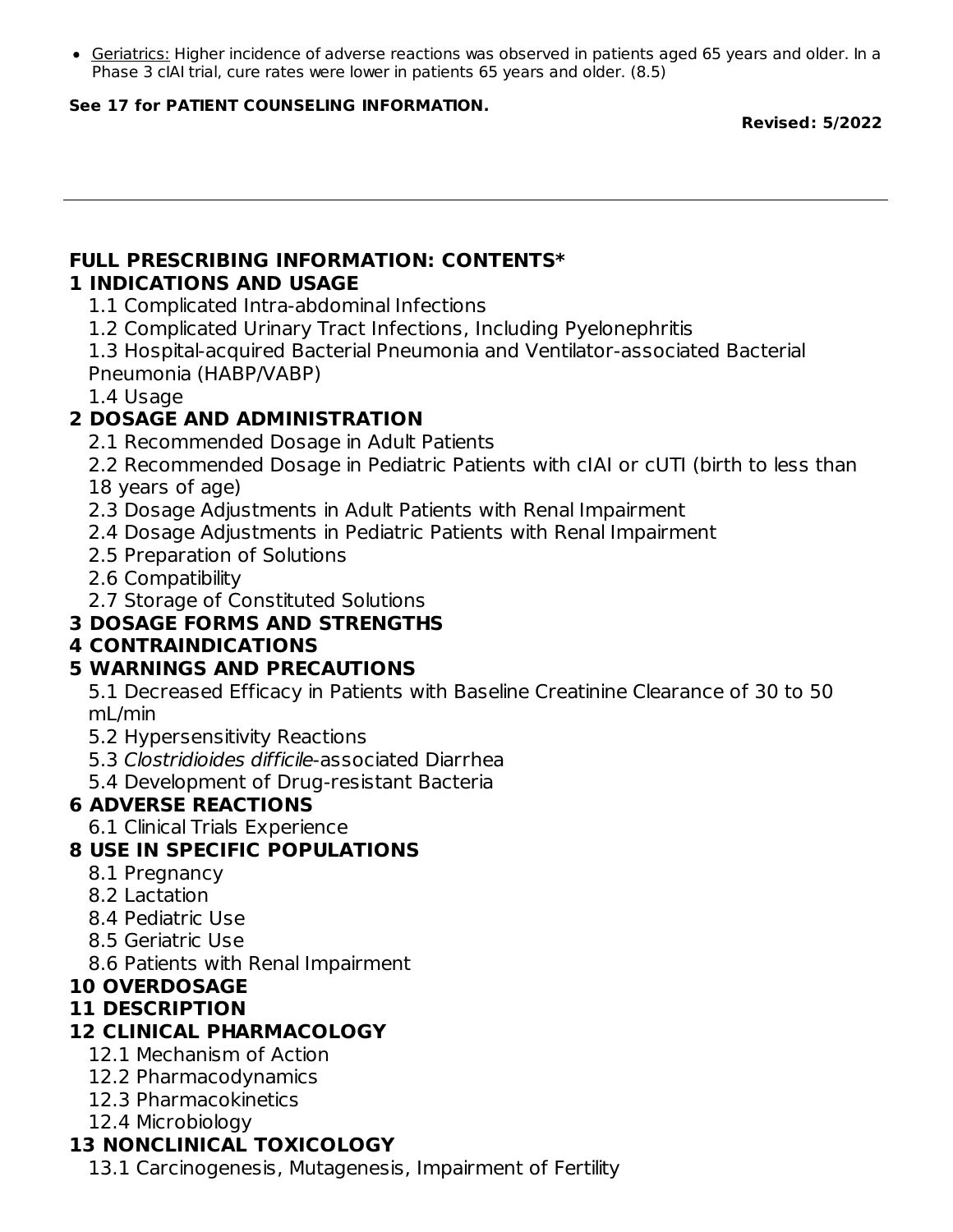#### **14 CLINICAL STUDIES**

- 14.1 Complicated Intra-abdominal Infections
- 14.2 Complicated Urinary Tract Infections, Including Pyelonephritis

14.3 Hospital-acquired Bacterial Pneumonia and Ventilator-associated Bacterial Pneumonia (HABP/VABP)

### **16 HOW SUPPLIED/STORAGE AND HANDLING**

16.1 How Supplied

16.2 Storage and Handling

#### **17 PATIENT COUNSELING INFORMATION**

 $\ast$  Sections or subsections omitted from the full prescribing information are not listed.

### **FULL PRESCRIBING INFORMATION**

# **1 INDICATIONS AND USAGE**

## **1.1 Complicated Intra-abdominal Infections**

ZERBAXA used in combination with metronidazole is indicated for the treatment of adult and pediatric patients (birth to less than 18 years old) with complicated intra-abdominal infections (cIAI) caused by the following susceptible Gram-negative and Gram-positive microorganisms: Enterobacter cloacae, Escherichia coli, Klebsiella oxytoca, Klebsiella pneumoniae, Proteus mirabilis, Pseudomonas aeruginosa, Bacteroides fragilis, Streptococcus anginosus, Streptococcus constellatus, and Streptococcus salivarius.

# **1.2 Complicated Urinary Tract Infections, Including Pyelonephritis**

ZERBAXA is indicated for the treatment of adult and pediatric patients (birth to less than 18 years old) with complicated urinary tract infections (cUTI), including pyelonephritis, caused by the following susceptible Gram-negative microorganisms: Escherichia coli, Klebsiella pneumoniae, Proteus mirabilis, and Pseudomonas aeruginosa.

#### **1.3 Hospital-acquired Bacterial Pneumonia and Ventilator-associated Bacterial Pneumonia (HABP/VABP)**

ZERBAXA is indicated for the treatment of adult patients (18 years and older) with hospital-acquired bacterial pneumonia and ventilator-associated bacterial pneumonia (HABP/VABP), caused by the following susceptible Gram-negative microorganisms: Enterobacter cloacae, Escherichia coli, Haemophilus influenzae, Klebsiella oxytoca, Klebsiella pneumoniae, Proteus mirabilis, Pseudomonas aeruginosa, and Serratia marcescens.

### **1.4 Usage**

To reduce the development of drug-resistant bacteria and maintain the effectiveness of ZERBAXA and other antibacterial drugs, ZERBAXA should be used only to treat or prevent infections that are proven or strongly suspected to be caused by susceptible bacteria. When culture and susceptibility information are available, they should be considered in selecting or modifying antibacterial therapy. In the absence of such data,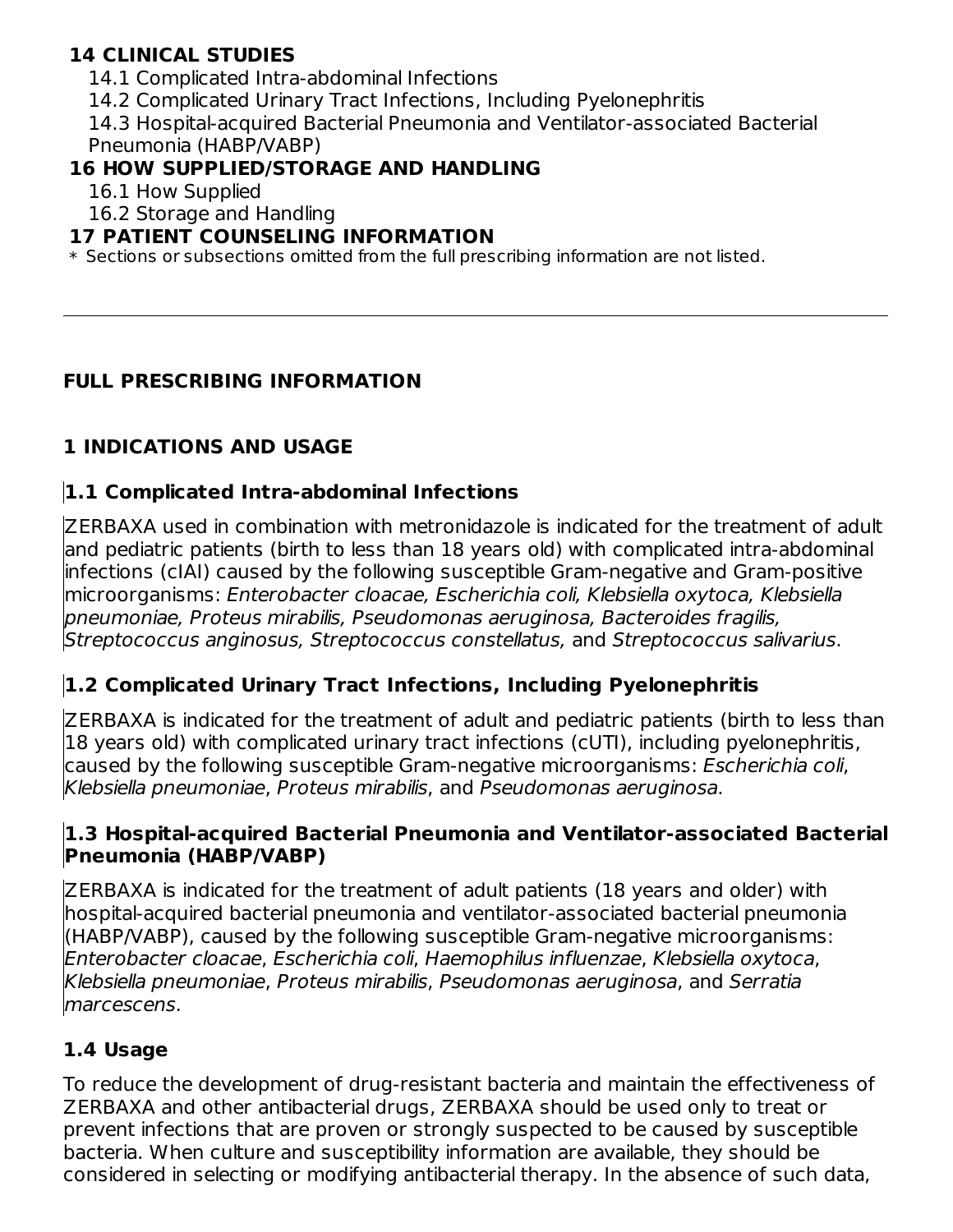local epidemiology and susceptibility patterns may contribute to the empiric selection of therapy.

# **2 DOSAGE AND ADMINISTRATION**

# **2.1 Recommended Dosage in Adult Patients**

The recommended dosage of ZERBAXA in adult patients 18 years and older with creatinine clearance (CrCl) greater than 50 mL/min is 1.5 gram (g) (ceftolozane 1 g and tazobactam 0.5 g for cIAI and cUTI and 3 g (ceftolozane 2 g and tazobactam 1 g) for HABP/VABP administered every 8 hours by intravenous infusion over 1 hour The duration of therapy should be guided by the severity and site of infection and the patient's clinical and bacteriological progress as shown in Table 1.

#### **Table 1: Dosage of ZERBAXA by Infection in Adult Patients (18 years and older) with CrCl Greater than 50 mL/min \***

| <b>Infection</b>                                                                                                   | <b>Dose</b>      | <b>Frequency</b> | <b>Infusion Time</b> | <b>Duration of</b><br><b>Treatment</b> |
|--------------------------------------------------------------------------------------------------------------------|------------------|------------------|----------------------|----------------------------------------|
| Complicated Intra-<br>abdominal<br>Infections <sup>†</sup>                                                         | 1.5 <sub>q</sub> | Every 8 Hours    | 1 hour               | 4 to 14 days                           |
| Complicated<br><b>Urinary Tract</b><br>Infections,<br>Including<br>Pyelonephritis                                  | 1.5 <sub>g</sub> | Every 8 Hours    | 1 hour               | 7 days                                 |
| Hospital-acquired<br>Bacterial<br>Pneumonia and<br>Ventilator-<br>associated Bacterial<br>Pneumonia<br>(HABP/VABP) | 3 <sub>q</sub>   | Every 8 Hours    | 1 hour               | 8 to 14 days                           |

\* CrCl estimated using Cockcroft-Gault formula

† Used in conjunction with metronidazole 500 mg intravenously every 8 hours

#### **2.2 Recommended Dosage in Pediatric Patients with cIAI or cUTI (birth to less than 18 years of age)**

The recommended dosage regimen of ZERBAXA in pediatric patients from birth to less than 18 years of age with cIAI and cUTI with an estimated glomerular filtration rate (eGFR) greater than 50 mL/min/1.73 m<sup>2</sup> is described in Table 2. ZERBAXA is administered every 8 hours by intravenous infusion over 1 hour. The duration of treatment should be guided by the severity and site of infection and the patient's clinical and bacteriological progress as shown in Table 2. For the treatment of cIAI, metronidazole should be given concurrently.

ZERBAXA is not recommended in pediatric patients who have an eGFR 50  $mL/min/1.73m<sup>2</sup>$  or less [see Use in Specific Populations (8.4)].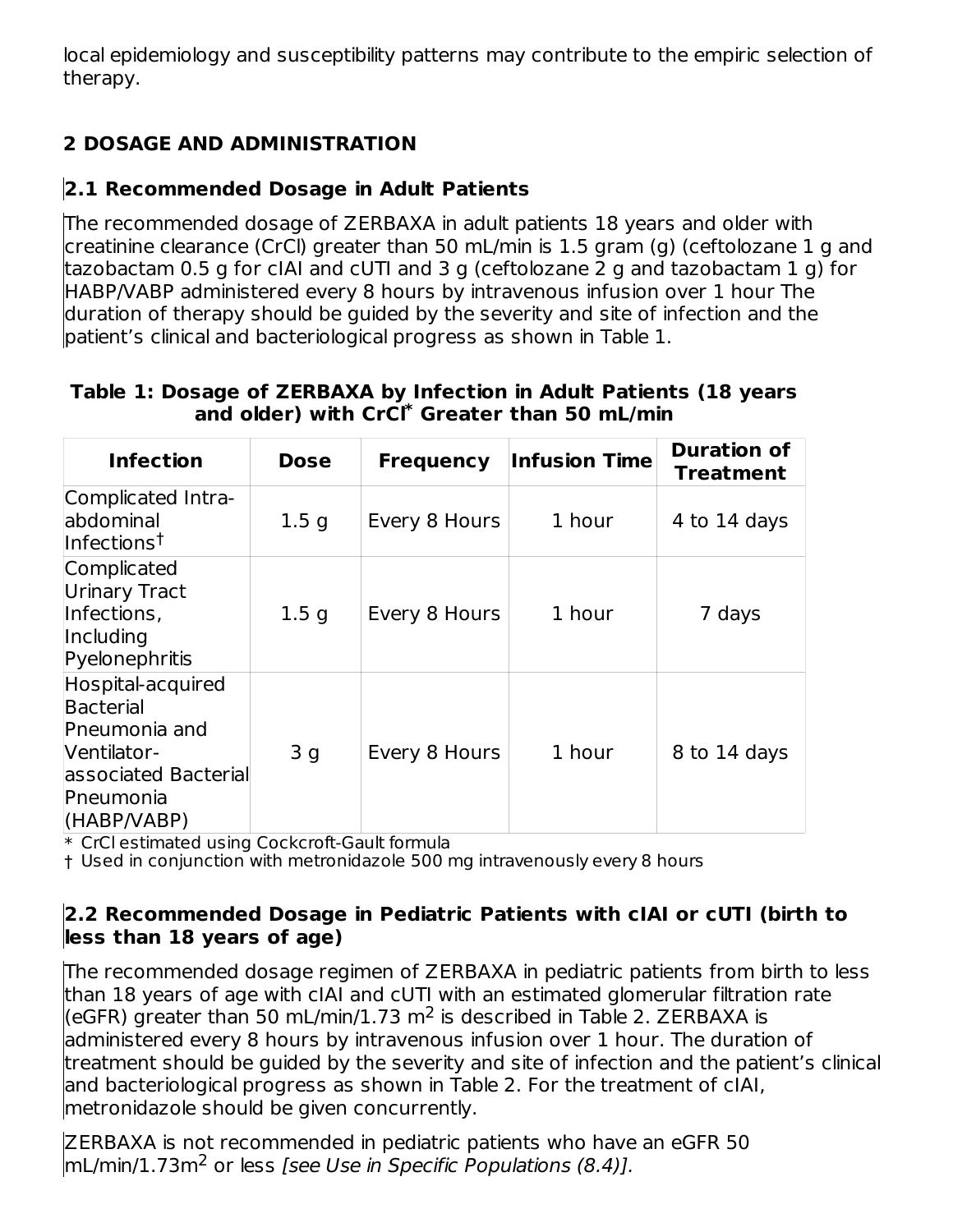There is insufficient information to recommend a dosage regimen for pediatric patients with HABP/VABP [see Use in Specific Populations (8.4)].

#### **Table 2: Dosage of ZERBAXA by infection in Pediatric Patients (birth to less 18 years of age) with eGFR greater than 50 mL/min/1.73 m \* 2**

| <b>Infection</b>                                                              | <b>Dose</b>                                                     | <b>Frequency</b> | <b>Infusion time</b> | <b>Duration of</b><br>treatment |
|-------------------------------------------------------------------------------|-----------------------------------------------------------------|------------------|----------------------|---------------------------------|
| Complicated Intra-<br>abdominal<br>Infections <sup>†</sup>                    | 30 mg/kg<br>up to a<br>maximum<br>dose of 1.5<br>q <sup>‡</sup> | Every<br>8 hours | 1 hour               | 5 to 14 days                    |
| Complicated<br><b>Urinary Tract</b><br>Infections including<br>Pyelonephritis | 30 mg/kg<br>up to a<br>maximum<br>dose of 1.5<br>$g^{\ddagger}$ | Every<br>8 hours | 1 hour               | 7 to 14 days                    |

 $\ast$  Estimated GFR using an age-appropriate equation for use in the pediatric population

† Used in conjunction with metronidazole [see Clinical Studies (14.1)].

‡ Pediatric patients weighing greater than 50 kg should not exceed a maximum dose of 1.5 g

### **2.3 Dosage Adjustments in Adult Patients with Renal Impairment**

Dose adjustment is required for adult patients (18 years and older) with CrCl 50 mL/min or less (Table 3). All doses of ZERBAXA are administered over 1 hour. For patients with changing renal function, monitor CrCl at least daily and adjust the dosage of ZERBAXA accordingly [see Use in Specific Populations (8.6) and Clinical Pharmacology (12.3)].

| <b>Estimated CrCl</b><br>$\mathsf{(mL/min)}^*$ | <b>Complicated Intra-</b><br>abdominal Infections<br>and Complicated Urinary<br><b>Tract Infections,</b><br><b>Including Pyelonephritis</b> | <b>Hospital-acquired</b><br><b>Bacterial Pneumonia</b><br>and Ventilator-<br>associated Bacterial<br>Pneumonia<br>(HABP/VABP)                                    |
|------------------------------------------------|---------------------------------------------------------------------------------------------------------------------------------------------|------------------------------------------------------------------------------------------------------------------------------------------------------------------|
| 30 to 50                                       | 750 mg (500 mg and 250<br>mg) intravenously every 8<br>hours                                                                                | $1.5$ g (1 g and 0.5 g)<br>intravenously every 8<br>hours                                                                                                        |
| 15 to 29                                       | 375 mg (250 mg and 125<br>mg) intravenously every 8<br>hours                                                                                | 750 mg (500 mg and 250<br>mg) intravenously every 8<br>hours                                                                                                     |
|                                                | A single loading dose of<br>750 mg (500 mg and 250<br>mg) followed by a 150 mg<br>$(100 \text{ mg}$ and 50 mg)<br>maintenance dose          | A single loading dose of<br>$(2.25 \text{ g} (1.5 \text{ g and } 0.75 \text{ g}))$<br>followed by a 450 mg (300<br>mg and $150 \text{ mg}$ )<br>maintenance dose |

#### **Table 3: Dosage of ZERBAXA in Adult Patients (18 years and older) with CrCl 50 mL/min or less**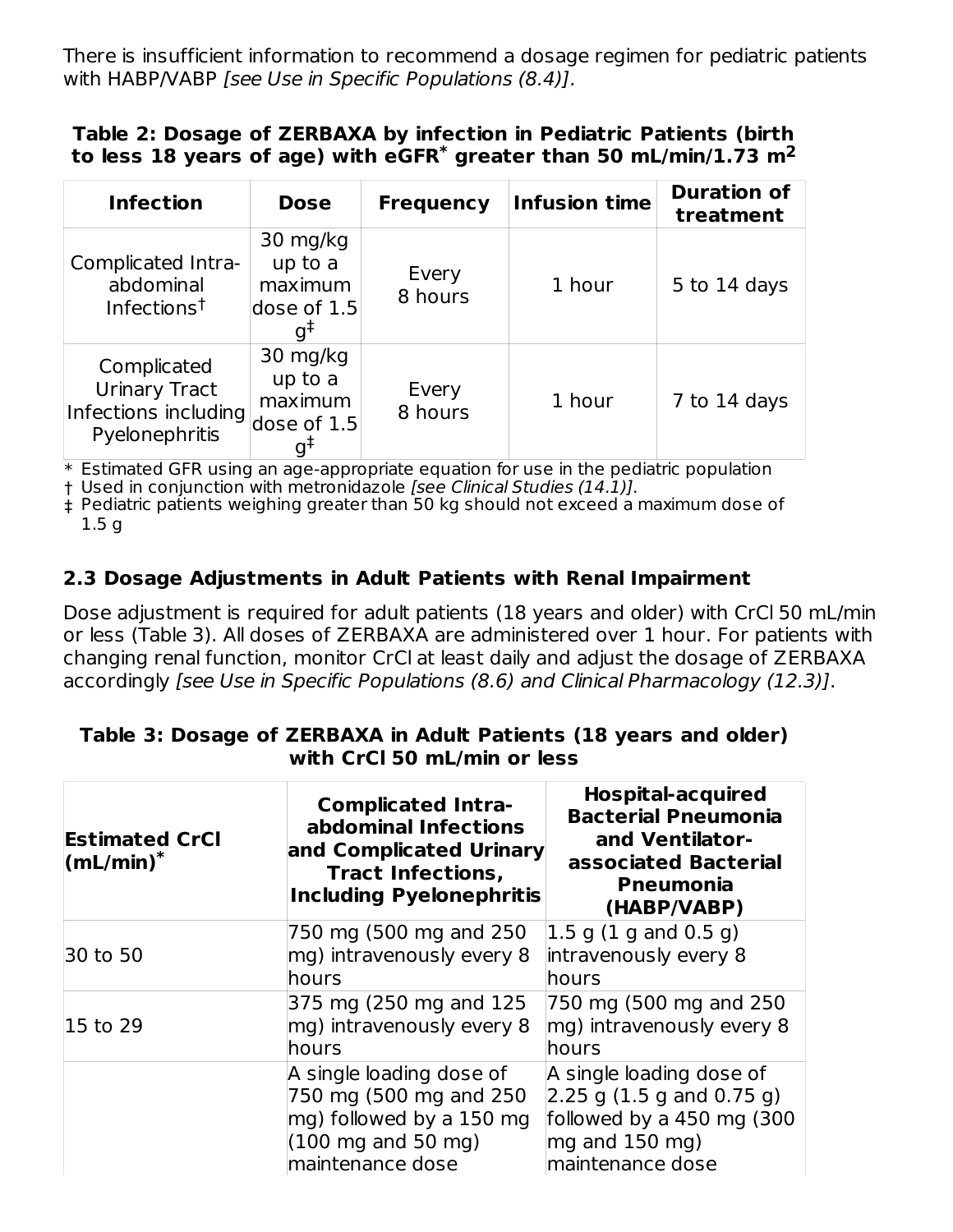|                                                  |                                                                       | End-stage renal disease administered intravenously administered intravenously |
|--------------------------------------------------|-----------------------------------------------------------------------|-------------------------------------------------------------------------------|
| $ $ (ESRD) on hemodialysis every 8 hours for the |                                                                       | every 8 hours for the                                                         |
| (HD)                                             |                                                                       | remainder of the treatment remainder of the treatment                         |
|                                                  | period (on hemodialysis                                               | period (on hemodialysis                                                       |
|                                                  | $\alpha$ days, administer the dose $\alpha$ days, administer the dose |                                                                               |
|                                                  |                                                                       | at the earliest possible time at the earliest possible time                   |
|                                                  | following completion of                                               | following completion of                                                       |
|                                                  | dialysis)                                                             | dialysis)                                                                     |

\* CrCl estimated using Cockcroft-Gault formula

#### **2.4 Dosage Adjustments in Pediatric Patients with Renal Impairment**

Dosage adjustment of ZERBAXA in pediatric patients (birth to less than 18 years of age) with eGFR 50 mL/min/1.73  $m^2$  or less has not been determined.

ZERBAXA is not recommended in pediatric patients who have an eGFR 50 mL/min/1.73m<sup>2</sup> or less [see Use in Specific Populations (8.4)].

#### **2.5 Preparation of Solutions**

ZERBAXA does not contain a bacteriostatic preservative. Aseptic technique must be followed in preparing the infusion solution.

Preparation of doses:

Constitute each vial of ZERBAXA with 10 mL of sterile water for injection or 0.9% Sodium Chloride for Injection, USP and gently shake to dissolve. The final volume is approximately 11.4 mL per vial. Caution: The constituted solution is not for direct injection.

To prepare the required dose, withdraw the appropriate volume determined from Table 4 from the reconstituted vial(s). Add the withdrawn volume to an infusion bag containing 100 mL of 0.9% Sodium Chloride for Injection, USP or 5% Dextrose Injection, USP. For doses above 1.5 g, reconstitute a second vial in the same manner as the first one, withdraw an appropriate volume (per Table 4), and add to the same infusion bag. Discard unused portion.

| <b>ZERBAXA (ceftolozane and</b><br>tazobactam) Dose | <b>Volume to Withdraw from</b><br><b>Reconstituted Vial(s)</b>           |
|-----------------------------------------------------|--------------------------------------------------------------------------|
| 3 g (2 g and 1 g)                                   | Two vials of 11.4 mL each (entire<br>contents from two vials)            |
| $\left  2.25 \right $ g (1.5 g and 0.75 g)          | 11.4 mL from one vial (entire contents)<br>and 5.7 mL from a second vial |
| 1.5 g(1 g and 0.5 g)                                | 11.4 mL (entire contents from one vial)                                  |
| 750 mg (500 mg and 250 mg)                          | 5.7 mL                                                                   |
| 450 mg (300 mg and 150 mg)                          | $3.5$ mL                                                                 |
| $ 375 \text{ mg}$ (250 mg and 125 mg)               | $2.9$ mL                                                                 |
| $150$ mg (100 mg and 50 mg)                         | $1.2 \text{ mL}$                                                         |

#### **Table 4: Preparation of Doses**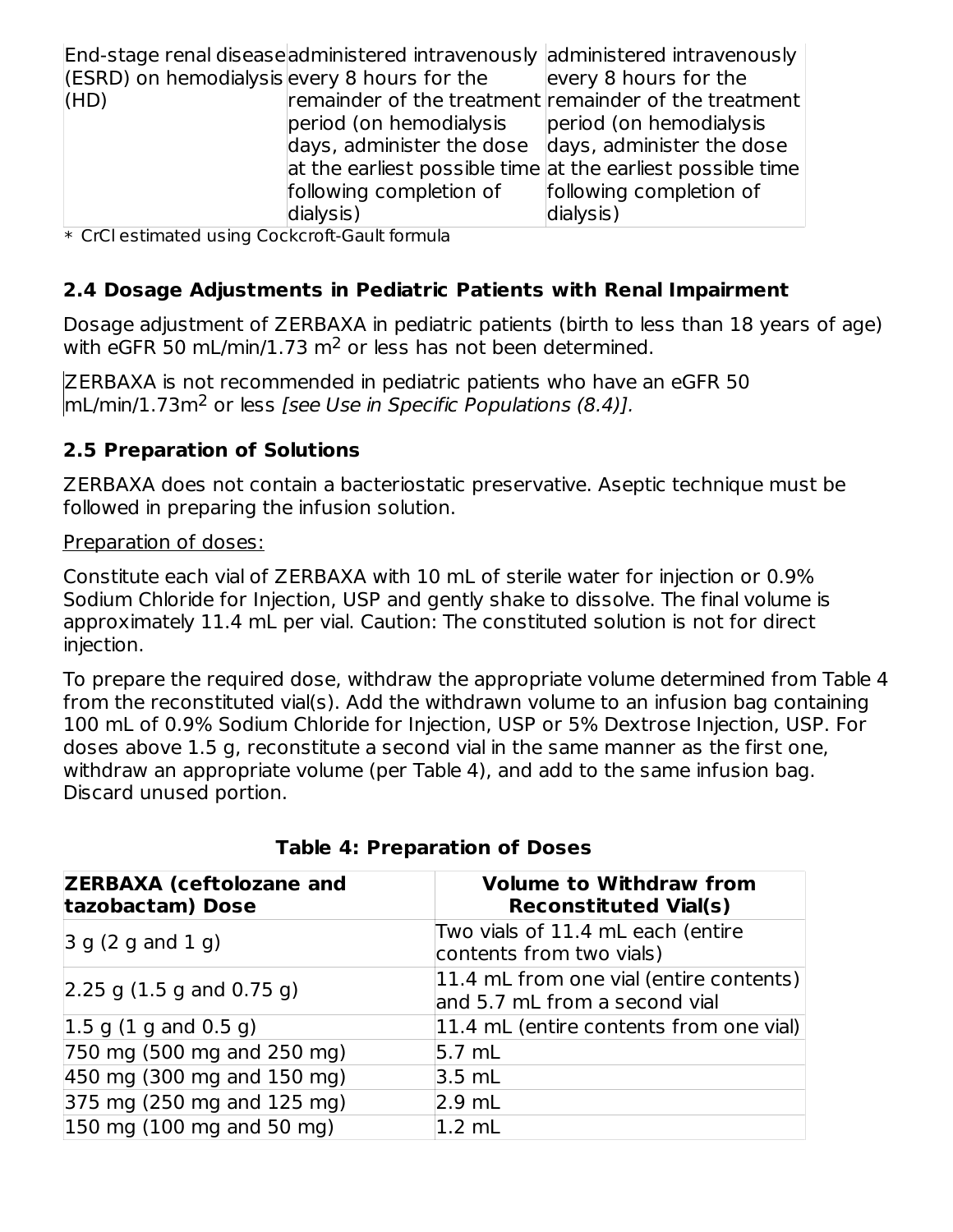Inspect drug products visually for particulate matter and discoloration prior to use. ZERBAXA infusions range from clear, colorless solutions to solutions that are clear and slightly yellow. Variations in color within this range do not affect the potency of the product.

## **2.6 Compatibility**

Compatibility of ZERBAXA with other drugs has not been established. ZERBAXA should not be mixed with other drugs or physically added to solutions containing other drugs.

# **2.7 Storage of Constituted Solutions**

Upon constitution with sterile water for injection or 0.9% sodium chloride injection, reconstituted ZERBAXA solution may be held for 1 hour prior to transfer and dilution in a suitable infusion bag.

Following dilution of the solution with 0.9% sodium chloride or 5% dextrose, ZERBAXA is stable for 24 hours when stored at room temperature or 7 days when stored under refrigeration at 2 to 8°C (36 to 46°F). Discard unused portion.

Constituted ZERBAXA solution or diluted ZERBAXA infusion should not be frozen.

# **3 DOSAGE FORMS AND STRENGTHS**

ZERBAXA 1.5 g (ceftolozane and tazobactam) for injection is supplied as a white to yellow sterile powder for reconstitution in single-dose vials; each vial contains ceftolozane 1 g (equivalent to 1.147 g of ceftolozane sulfate) and tazobactam 0.5 g (equivalent to 0.537 g of tazobactam sodium).

# **4 CONTRAINDICATIONS**

ZERBAXA is contraindicated in patients with known serious hypersensitivity to the components of ZERBAXA (ceftolozane and tazobactam), piperacillin/tazobactam, or other members of the beta-lactam class.

# **5 WARNINGS AND PRECAUTIONS**

#### **5.1 Decreased Efficacy in Patients with Baseline Creatinine Clearance of 30 to 50 mL/min**

In a subgroup analysis of a Phase 3 cIAI trial of adult patients, clinical cure rates were lower in patients with baseline CrCl of 30 to 50 mL/min compared to those with CrCl greater than 50 mL/min (Table 5). The reduction in clinical cure rates was more marked in the ZERBAXA plus metronidazole arm compared to the meropenem arm. A similar trend was also seen in the cUTI trial. Monitor CrCl at least daily in patients with changing renal function and adjust the dosage of ZERBAXA accordingly [see Dosage and Administration (2.2)].

## **Table 5: Clinical Cure Rates in a Phase 3 Trial of Adult cIAI Patients by Baseline Renal Function (MITT Population)**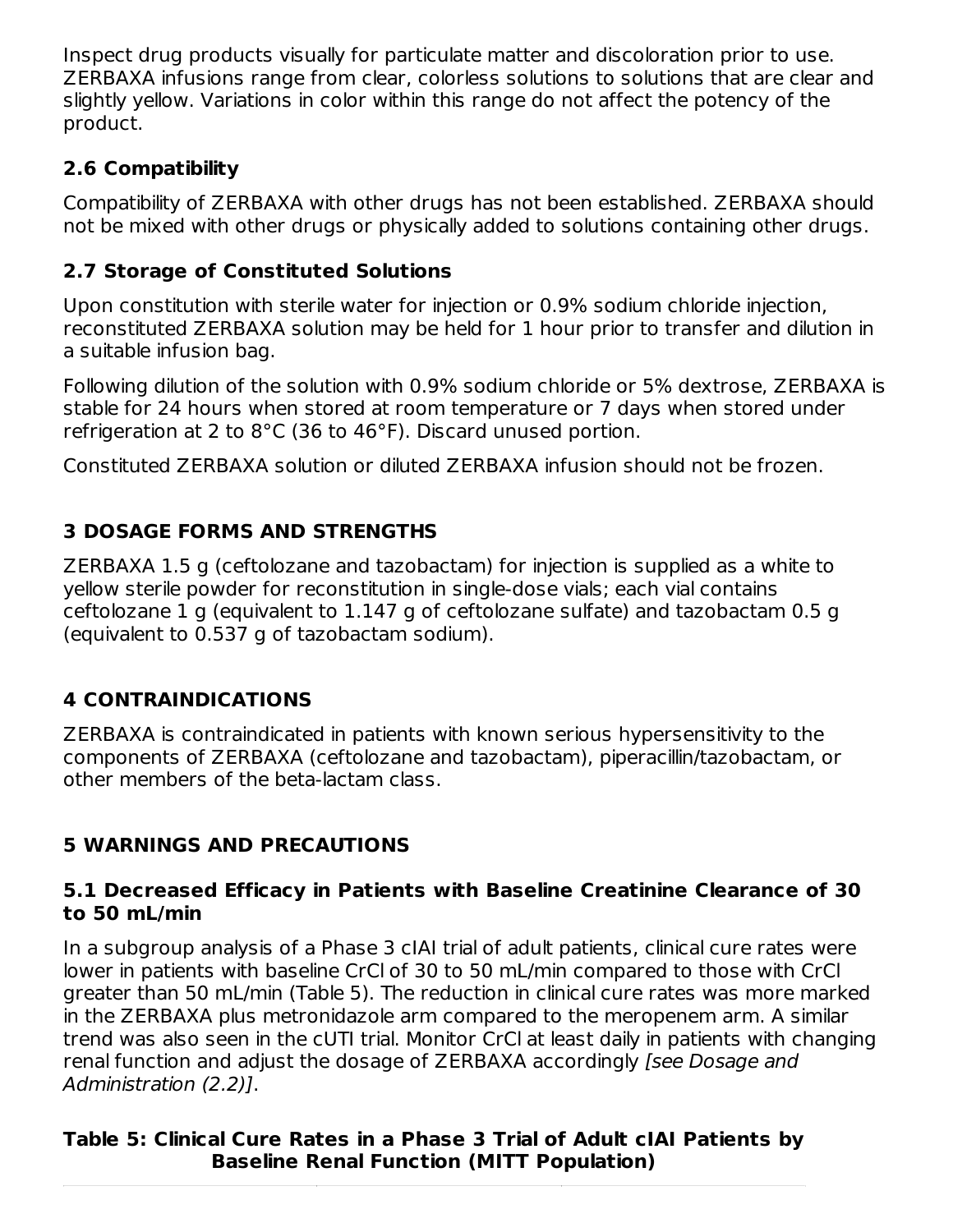| <b>Baseline Renal Function</b> | <b>ZERBAXA plus</b><br><b>Metronidazole</b><br>$n/N$ (%) | <b>Meropenem</b><br>$n/N$ (%) |
|--------------------------------|----------------------------------------------------------|-------------------------------|
| CrCl greater than 50<br>mL/min | 312/366 (85.2)                                           | 355/404 (87.9)                |
| CrCl 30 to 50 mL/min           | 11/23 (47.8)                                             | 9/13(69.2)                    |

#### **5.2 Hypersensitivity Reactions**

Serious and occasionally fatal hypersensitivity (anaphylactic) reactions have been reported in patients receiving beta-lactam antibacterial drugs.

Before initiating therapy with ZERBAXA, make careful inquiry about previous hypersensitivity reactions to other cephalosporins, penicillins, or other beta-lactams. If this product is to be given to a patient with a cephalosporin, penicillin, or other betalactam allergy, exercise caution because cross sensitivity has been established. If an anaphylactic reaction to ZERBAXA occurs, discontinue the drug and institute appropriate therapy.

#### **5.3 Clostridioides difficile-associated Diarrhea**

Clostridioides difficile-associated diarrhea (CDAD) has been reported for nearly all systemic antibacterial agents, including ZERBAXA, and may range in severity from mild diarrhea to fatal colitis. Treatment with antibacterial agents alters the normal flora of the colon and may permit overgrowth of C. difficile.

C. difficile produces toxins A and B which contribute to the development of CDAD. CDAD must be considered in all patients who present with diarrhea following antibacterial use. Careful medical history is necessary because CDAD has been reported to occur more than 2 months after the administration of antibacterial agents.

If CDAD is confirmed, discontinue antibacterials not directed against C. difficile, if possible. Manage fluid and electrolyte levels as appropriate, supplement protein intake, monitor antibacterial treatment of C. difficile, and institute surgical evaluation as clinically indicated.

#### **5.4 Development of Drug-resistant Bacteria**

Prescribing ZERBAXA in the absence of a proven or strongly suspected bacterial infection or a prophylactic indication is unlikely to provide benefit to the patient and risks the development of drug-resistant bacteria.

### **6 ADVERSE REACTIONS**

The following serious reactions are described in greater detail in the Warnings and Precautions section:

- Hypersensitivity reactions [see Warnings and Precautions (5.2)]
- Clostridioides difficile-associated diarrhea [see Warnings and Precautions (5.3)]

### **6.1 Clinical Trials Experience**

Because clinical trials are conducted under widely varying conditions, adverse reaction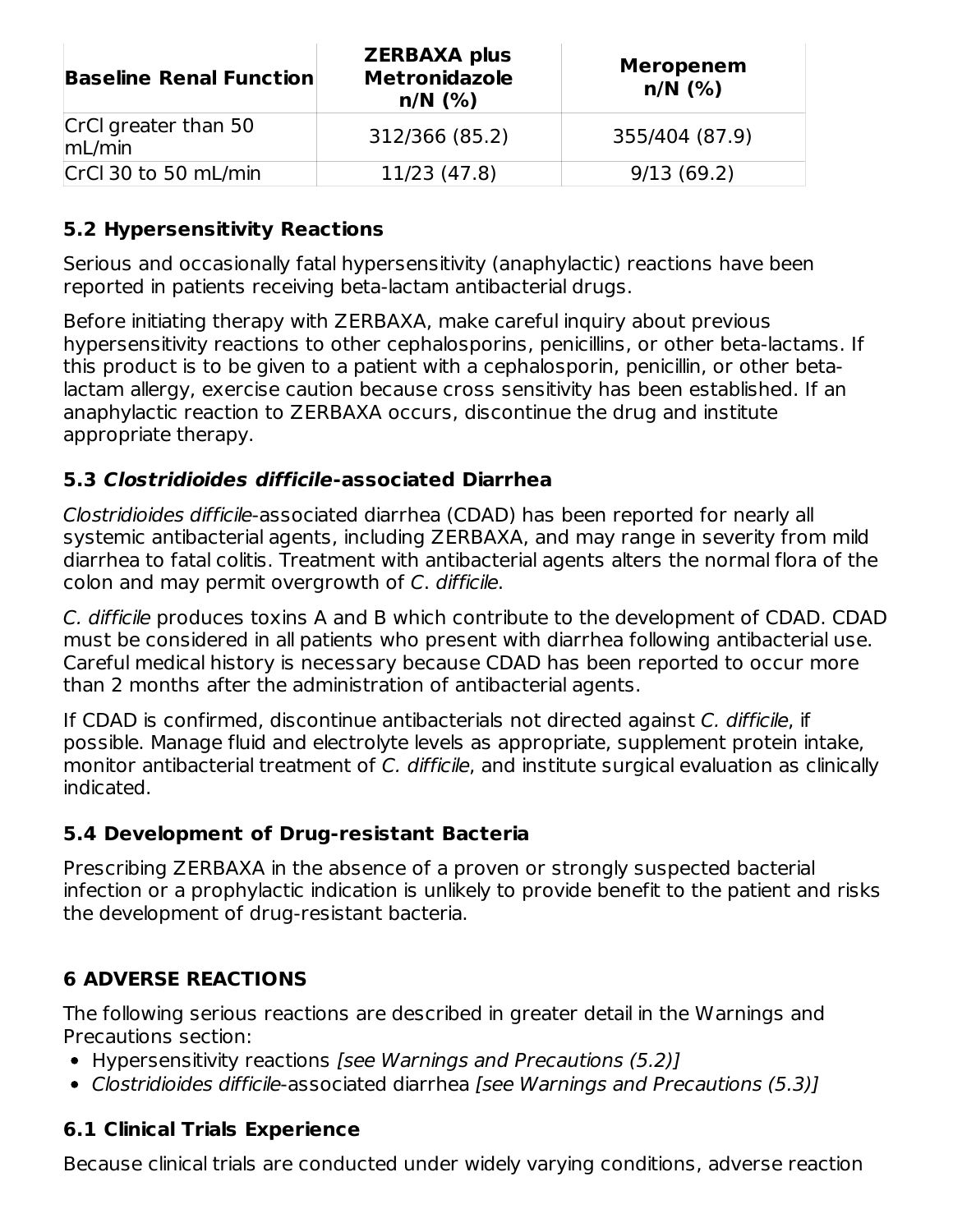rates observed in the clinical trials of a drug cannot be directly compared to rates in the clinical trials of another drug and also may not reflect rates observed in practice.

### **Adult Patients**

Complicated Intra-abdominal Infections and Complicated Urinary Tract Infections, Including Pyelonephritis

ZERBAXA was evaluated in Phase 3 comparator-controlled clinical trials of cIAI and cUTI, which included a total of 1015 patients treated with ZERBAXA (1.5 g every 8 hours, adjusted based on renal function where appropriate) and 1032 patients treated with comparator (levofloxacin 750 mg daily in cUTI or meropenem 1 g every 8 hours in cIAI) for up to 14 days. The mean age of treated patients was 48 to 50 years (range 18 to 92 years), across treatment arms and indications. In both indications, about 25% of the subjects were 65 years of age or older. Most patients (75%) enrolled in the cUTI trial were female, and most patients (58%) enrolled in the cIAI trial were male. Most patients (>70%) in both trials were enrolled in Eastern Europe and were White.

The most common adverse reactions (5% or greater in either indication) occurring in patients receiving ZERBAXA were nausea, diarrhea, headache, and pyrexia. Table 6 lists adverse reactions occurring in 1% or greater of patients receiving ZERBAXA in Phase 3 cIAI and cUTI clinical trials.

| <b>Adverse</b>       | <b>Complicated Intra-</b><br>abdominal Infections |                               | <b>Complicated Urinary Tract</b><br><b>Infections, Including</b><br><b>Pyelonephritis</b> |                           |
|----------------------|---------------------------------------------------|-------------------------------|-------------------------------------------------------------------------------------------|---------------------------|
| <b>Reaction</b>      | <b>ZERBAXA*</b><br>$(N=482)$                      | <b>Meropenem</b><br>$(N=497)$ | <b>ZERBAXA*</b><br>$(N=533)$                                                              | Levofloxacin<br>$(N=535)$ |
|                      | n(%)                                              | $n$ (%)                       | $n$ (%)                                                                                   | $n$ (%)                   |
| Nausea               | 38 (7.9)                                          | 29(5.8)                       | 15(2.8)                                                                                   | 9(1.7)                    |
| Headache             | 12(2.5)                                           | 9(1.8)                        | 31(5.8)                                                                                   | 26 (4.9)                  |
| Diarrhea             | 30(6.2)                                           | 25(5)                         | 10(1.9)                                                                                   | 23(4.3)                   |
| Pyrexia              | 27(5.6)                                           | 20(4)                         | 9(1.7)                                                                                    | 5(0.9)                    |
| Constipation         | 9(1.9)                                            | 6(1.2)                        | 21(3.9)                                                                                   | 17(3.2)                   |
| Insomnia             | 17 (3.5)                                          | 11(2.2)                       | 7(1.3)                                                                                    | 14(2.6)                   |
| Vomiting             | 16(3.3)                                           | 20(4)                         | 6(1.1)                                                                                    | 6(1.1)                    |
| Hypokalemia          | 16 (3.3)                                          | 10(2)                         | 4(0.8)                                                                                    | 2(0.4)                    |
| <b>ALT</b> increased | 7(1.5)                                            | 5(1)                          | 9(1.7)                                                                                    | 5(0.9)                    |
| <b>AST</b> increased | 5(1)                                              | 3(0.6)                        | 9(1.7)                                                                                    | 5(0.9)                    |
| Anemia               | 7(1.5)                                            | 5(1)                          | 2(0.4)                                                                                    | 5(0.9)                    |
| Thrombocytosis       | 9(1.9)                                            | 5(1)                          | 2(0.4)                                                                                    | 2(0.4)                    |
| Abdominal pain       | 6(1.2)                                            | 2(0.4)                        | 4(0.8)                                                                                    | 2(0.4)                    |
| Anxiety              | 9(1.9)                                            | 7(1.4)                        | 1(0.2)                                                                                    | 4(0.7)                    |
| <b>Dizziness</b>     | 4(0.8)                                            | 5(1)                          | 6(1.1)                                                                                    | 1(0.2)                    |
| Hypotension          | 8(1.7)                                            | 4(0.8)                        | 2(0.4)                                                                                    | 1(0.2)                    |
| Atrial fibrillation  | 6(1.2)                                            | 3(0.6)                        | 1(0.2)                                                                                    | 0                         |

#### **Table 6: Adverse Reactions Occurring in 1% or Greater of Adult Patients (18 years and older) Receiving ZERBAXA in Phase 3 cIAI and cUTI Clinical Trials**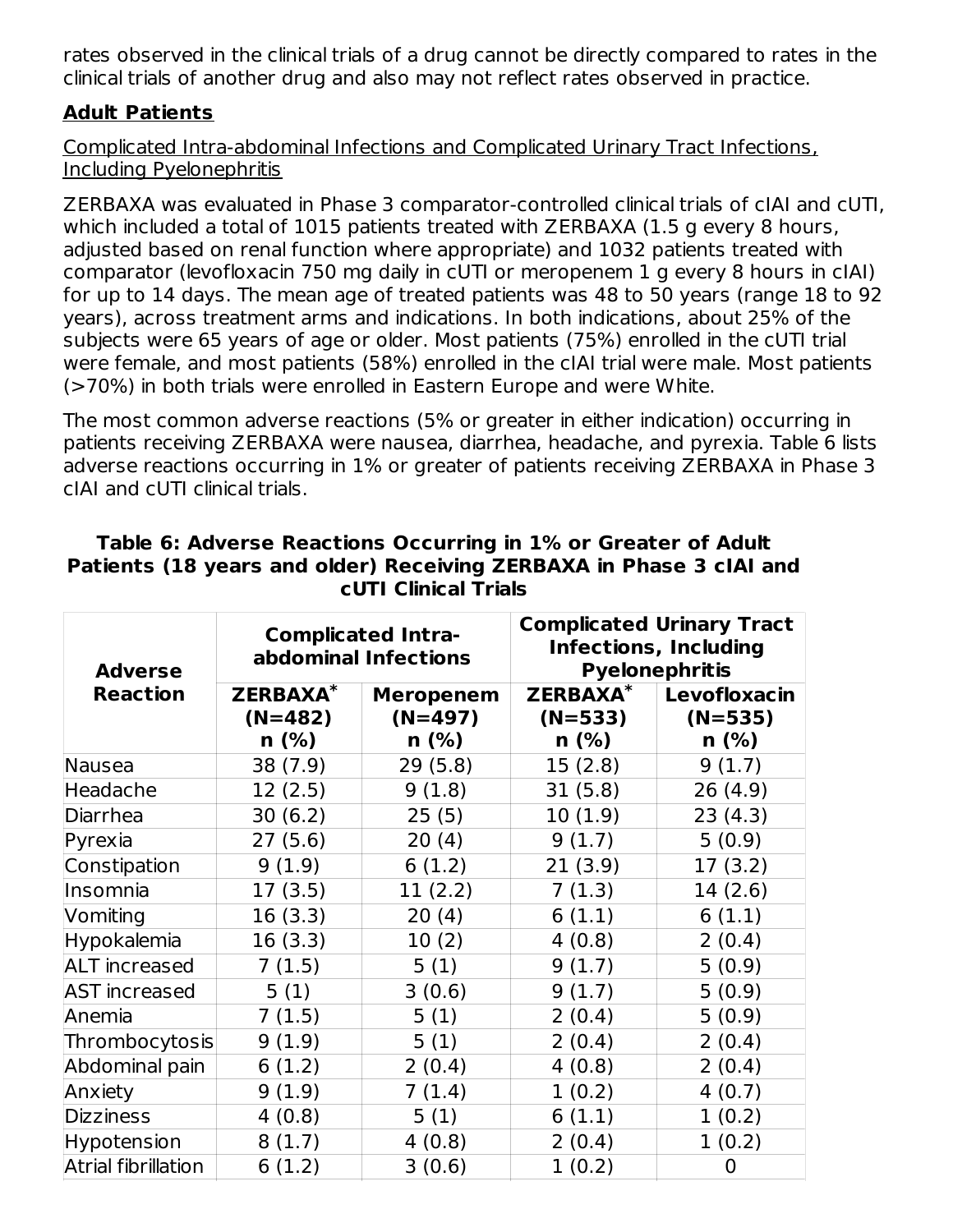| × |
|---|

| Rash | 8(1.7) | 7(1.4) | 5(0.9) | 2(0.4) |
|------|--------|--------|--------|--------|
|------|--------|--------|--------|--------|

\* The ZERBAXA for injection dose was 1.5 g intravenously every 8 hours, adjusted to match renal function where appropriate. In the cIAI trials, ZERBAXA was given in conjunction with metronidazole.

Treatment discontinuation due to adverse events occurred in 2.0% (20/1015) of patients receiving ZERBAXA and 1.9% (20/1032) of patients receiving comparator drugs. Renal impairment (including the terms renal impairment, renal failure, and renal failure acute) led to discontinuation of treatment in 5/1015 (0.5%) subjects receiving ZERBAXA and none in the comparator arms.

#### Increased Mortality

In the cIAI trials (Phase 2 and 3), death occurred in 2.5% (14/564) of patients receiving ZERBAXA and in 1.5% (8/536) of patients receiving meropenem. The causes of death varied and included worsening and/or complications of infection, surgery, and underlying conditions.

### Less Common Adverse Reactions in Phase 3 cIAI and cUTI Clinical Trials

The following selected adverse reactions were reported in ZERBAXA-treated subjects at a rate of less than 1%:

Cardiac disorders: tachycardia, angina pectoris Gastrointestinal disorders: gastritis, abdominal distension, dyspepsia, flatulence, ileus paralytic General disorders and administration site conditions: infusion site reactions Infections and infestations: candidiasis including oropharyngeal and vulvovaginal, fungal urinary tract infection Investigations: increased serum gamma-glutamyl transpeptidase (GGT), increased serum alkaline phosphatase, positive Coombs' test Metabolism and nutrition disorders: hyperglycemia, hypomagnesemia, hypophosphatemia Nervous system disorders: ischemic stroke Renal and urinary system: renal impairment, renal failure Respiratory, thoracic, and mediastinal disorders: dyspnea Skin and subcutaneous tissue disorders: urticaria Vascular disorders: venous thrombosis

#### Hospital-acquired Bacterial Pneumonia and Ventilator-associated Bacterial Pneumonia (HABP/VABP)

ZERBAXA was evaluated in a Phase 3 comparator-controlled clinical trial for HABP/VABP, which included a total of 361 patients treated with ZERBAXA (3 g every 8 hours, adjusted based on renal function where appropriate) and 359 patients treated with comparator (meropenem 1 g every 8 hours) for up to 14 days. The mean age of treated patients was 60 years (range 18 to 98 years), across treatment arms. About 44% of the subjects were 65 years of age or older. Most patients (71%) enrolled in the trial were male. All subjects were mechanically ventilated at randomization and 92% were in an intensive care unit (ICU) at randomization. The median APACHE II score was 17, and 33% of subjects had a baseline APACHE II score of ≥20, indicating a high severity of illness for many patients enrolled in this trial.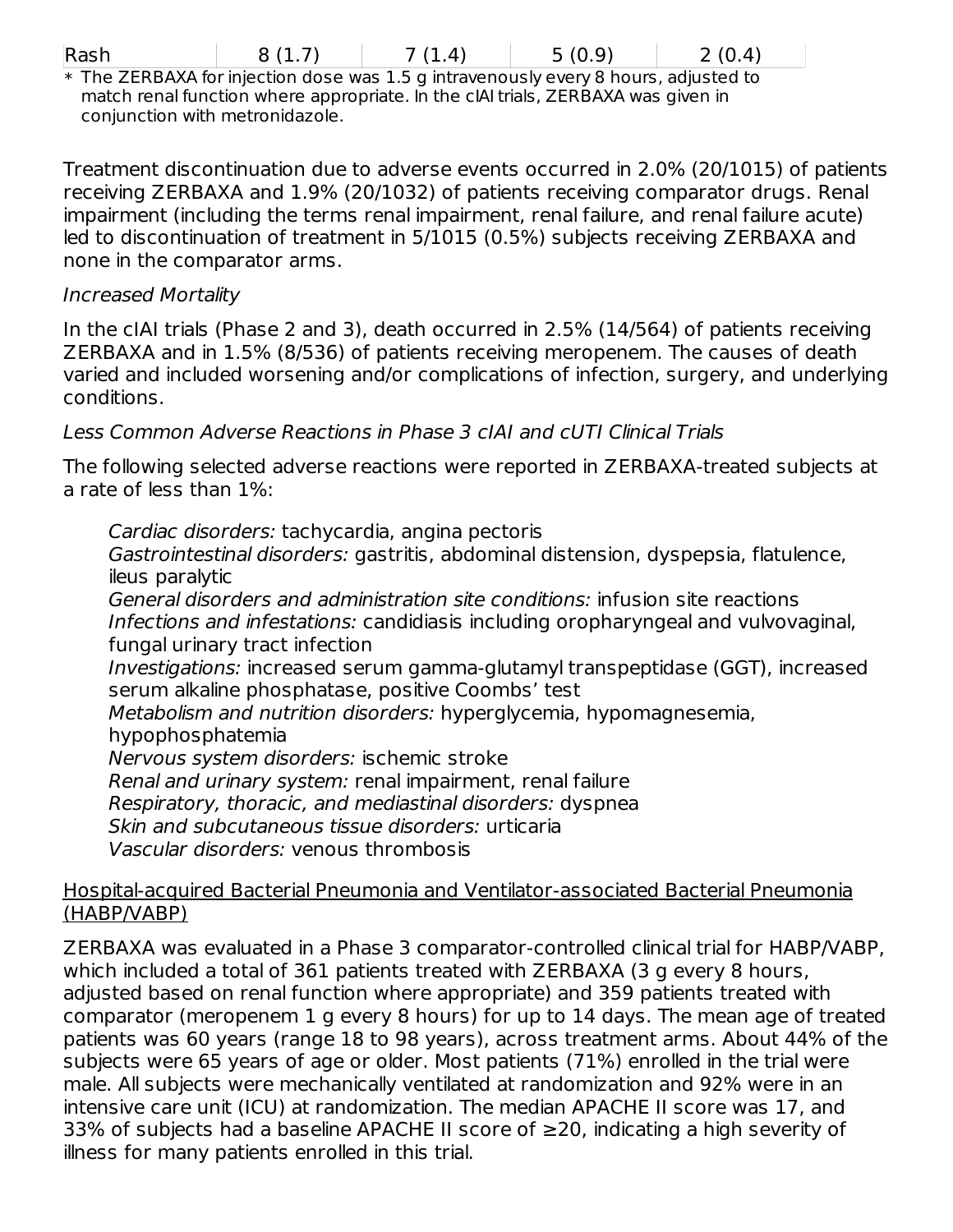Table 7 lists adverse reactions occurring in 2% or greater of patients receiving ZERBAXA in a Phase 3 HABP/VABP clinical trial.

#### **Table 7: Adverse Reactions Occurring in 2% or Greater of Adult Patients (18 years and older) Receiving ZERBAXA in a Phase 3 HABP/VABP Clinical Trial**

| <b>Adverse Reactions</b>                         | <b>ZERBAXA*</b><br>$N = 361$<br>$n$ (%) | <b>Meropenem</b><br>$N = 359$<br>$n$ (%) |
|--------------------------------------------------|-----------------------------------------|------------------------------------------|
| Hepatic transaminase<br>increased <sup>†</sup>   | 43 (11.9)                               | 26(7.2)                                  |
| Renal impairment/renal<br>failure <sup>‡</sup>   | 32(8.9)                                 | 22(6.1)                                  |
| Diarrhea                                         | 23(6.4)                                 | 25(7.0)                                  |
| Intracranial hemorrhage <sup>§</sup>             | 16(4.4)                                 | 5(1.4)                                   |
| Vomiting                                         | 12(3.3)                                 | 10(2.8)                                  |
| Clostridioides difficile<br>colitis <sup>¶</sup> | 10(2.8)                                 | 2(0.6)                                   |

\* The ZERBAXA for injection dose was 3 g intravenously every 8 hours, adjusted to match renal function where appropriate.

† Includes alanine aminotransferase (ALT) increased, aspartate aminotransferase (AST) increased, hepatic enzyme increased, hypertransaminasemia, liver function test abnormal.

‡ Includes acute renal failure, anuria, azotemia, oliguria, prerenal failure, renal failure, renal impairment.

§ Includes cerebellar hemorrhage, cerebral hematoma, cerebral hemorrhage, hemorrhage intracranial, hemorrhagic stroke, hemorrhagic transformation stroke, intraventricular hemorrhage, subarachnoid hemorrhage, subdural hematoma.

¶ Includes Clostridioides difficile colitis, Clostridioides difficile infection, Clostridioides test positive.

Treatment discontinuation due to adverse reactions occurred in 1.1% (4/361) of patients receiving ZERBAXA and 1.4% (5/359) of patients receiving meropenem.

Less Common Adverse Reactions in a Phase 3 HABP/VABP Clinical Trial

The following selected adverse reactions were reported in ZERBAXA-treated subjects at a rate of less than 2%:

Investigations: blood alkaline phosphatase increased, gamma-glutamyltransferase increased, Coombs direct test positive

#### **Pediatric Patients**

Complicated Intra-abdominal Infections and Complicated Urinary Tract Infections, Including Pyelonephritis

ZERBAXA was evaluated in two blinded, randomized, active-controlled clinical studies in pediatric patients from birth to less than 18 years of age, one in cIAI and the other in cUTI, which included a total of 170 pediatric patients treated with ZERBAXA and 54 pediatric patients treated with the comparator. The ZERBAXA dosing regimen was the same in each trial [see Dosage and Administration (2.2)]. Patients were randomized 3:1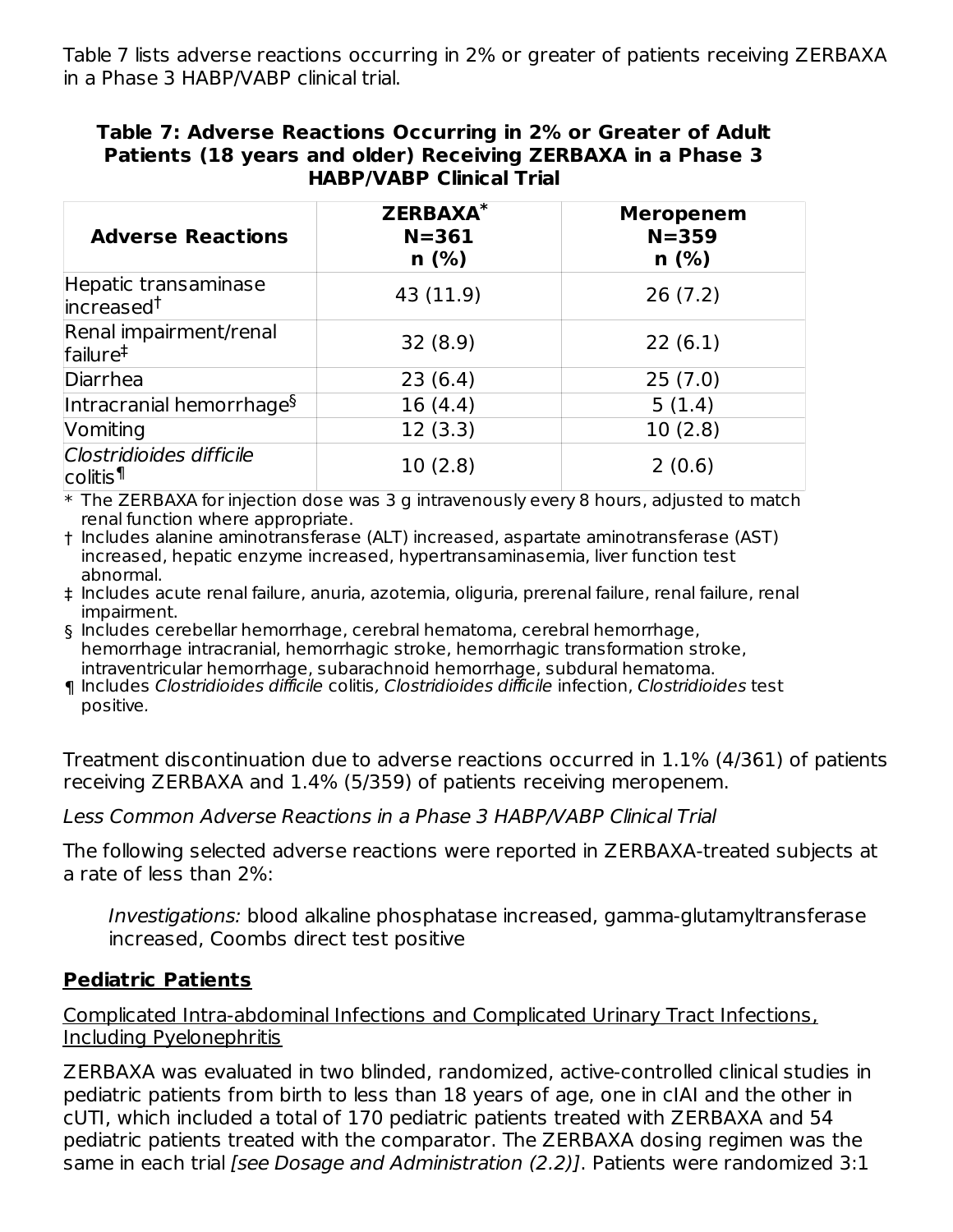to receive ZERBAXA plus metronidazole or meropenem plus placebo in the cIAI study and ZERBAXA or meropenem in the cUTI study [see Clinical Studies [(14.1, 14.2)]. In these pediatric patients, the type of adverse reactions were generally comparable to those observed in adults. Table 8 lists adverse reactions occurring in 4% or greater of pediatric patients receiving ZERBAXA in either the pediatric cIAI or cUTI clinical trial.

#### **Table 8: Adverse Reactions Occurring in 4% or Greater of Pediatric Patients (birth to less than 18 years of age) Receiving ZERBAXA in either the cIAI or cUTI Clinical Trial**

| <b>Adverse</b>              |                                        | <b>Complicated Intra-</b><br>abdominal Infections |                                        | <b>Complicated Urinary Tract</b><br><b>Infections, Including</b><br><b>Pyelonephritis</b> |
|-----------------------------|----------------------------------------|---------------------------------------------------|----------------------------------------|-------------------------------------------------------------------------------------------|
| <b>Reaction</b>             | <b>ZERBAXA*</b><br>$(N=70)$<br>$n$ (%) | <b>Meropenem</b><br>$(N=21)$<br>$n$ (%)           | <b>ZERBAXA</b><br>$(N=100)$<br>$n$ (%) | <b>Meropenem</b><br>$(N=33)$<br>$n$ (%)                                                   |
| Thrombocytosis†             | 11 (16)                                | 3(14)                                             | 9(9)                                   | 3(9)                                                                                      |
| Diarrhea                    | 12(17)                                 | 5(24)                                             | 7(7)                                   | 3(9)                                                                                      |
| Pyrexia <sup>‡</sup>        | 9(13)                                  | 3(14)                                             | 7(7)                                   | 1(3)                                                                                      |
| Leukopenia <sup>§</sup>     | 3(4)                                   | 0(0)                                              | 8(8)                                   | 0(0)                                                                                      |
| Abdominal pain <sup>1</sup> | 8(11)                                  | 0(0)                                              | 2(2)                                   | 1(3)                                                                                      |
| AST increased               | 5(7)                                   | 1(5)                                              | 4 (4)                                  | 2(6)                                                                                      |
| Vomiting                    | 7(10)                                  | 1(5)                                              | 1(1)                                   | 1(3)                                                                                      |
| ALT increased               | 4(6)                                   | 1(5)                                              | 4(4)                                   | 2(6)                                                                                      |
| Anemia                      | 5(7)                                   | 0(0)                                              | 2(2)                                   | 0(0)                                                                                      |
| Phlebitis $#$               | 4(6)                                   | 0(0)                                              | 1(1)                                   | 1(3)                                                                                      |
| Hypertension                | 3(4)                                   | 0(0)                                              | 0(0)                                   | 1 (3)                                                                                     |
| Gastritis                   | 3(4)                                   | 0(0)                                              | 0(0)                                   | 0(0)                                                                                      |
| Hypokalemia <sup>b</sup>    | 3(4)                                   | 0(0)                                              | 0(0)                                   | 0(0)                                                                                      |
| Bradypnea <sup>ß</sup>      | 3(4)                                   | 0(0)                                              | 0(0)                                   | 0(0)                                                                                      |

 $\ast$  In the cIAI trials, ZERBAXA was given in conjunction with metronidazole.

† Includes platelet count increased.

‡ Includes hyperthermia.

§ Includes neutropenia and neutrophil count decreased.

¶ Includes upper abdominal pain.

# Includes superficial phlebitis.

Þ Includes blood potassium decreased.

ß Includes respiratory rate decreased.

#### Laboratory Values

The development of a positive direct Coombs test may occur during treatment with ZERBAXA. The incidence of seroconversion to a positive direct Coombs test was 0.2% in patients receiving ZERBAXA and 0% in patients receiving the comparator in the adult cUTI and cIAI clinical trials. The incidence of seroconversion to a positive direct Coombs test was 31.2% in patients receiving ZERBAXA and 3.6% in patients receiving meropenem in the adult HABP/VABP clinical trial. The incidence of seroconversion to a positive direct Coombs test was 45.3% in patients receiving ZERBAXA and 33.3% in patients receiving meropenem in the pediatric cIAI clinical trial. The incidence of seroconversion to a positive direct Coombs test was 29.7% in patients receiving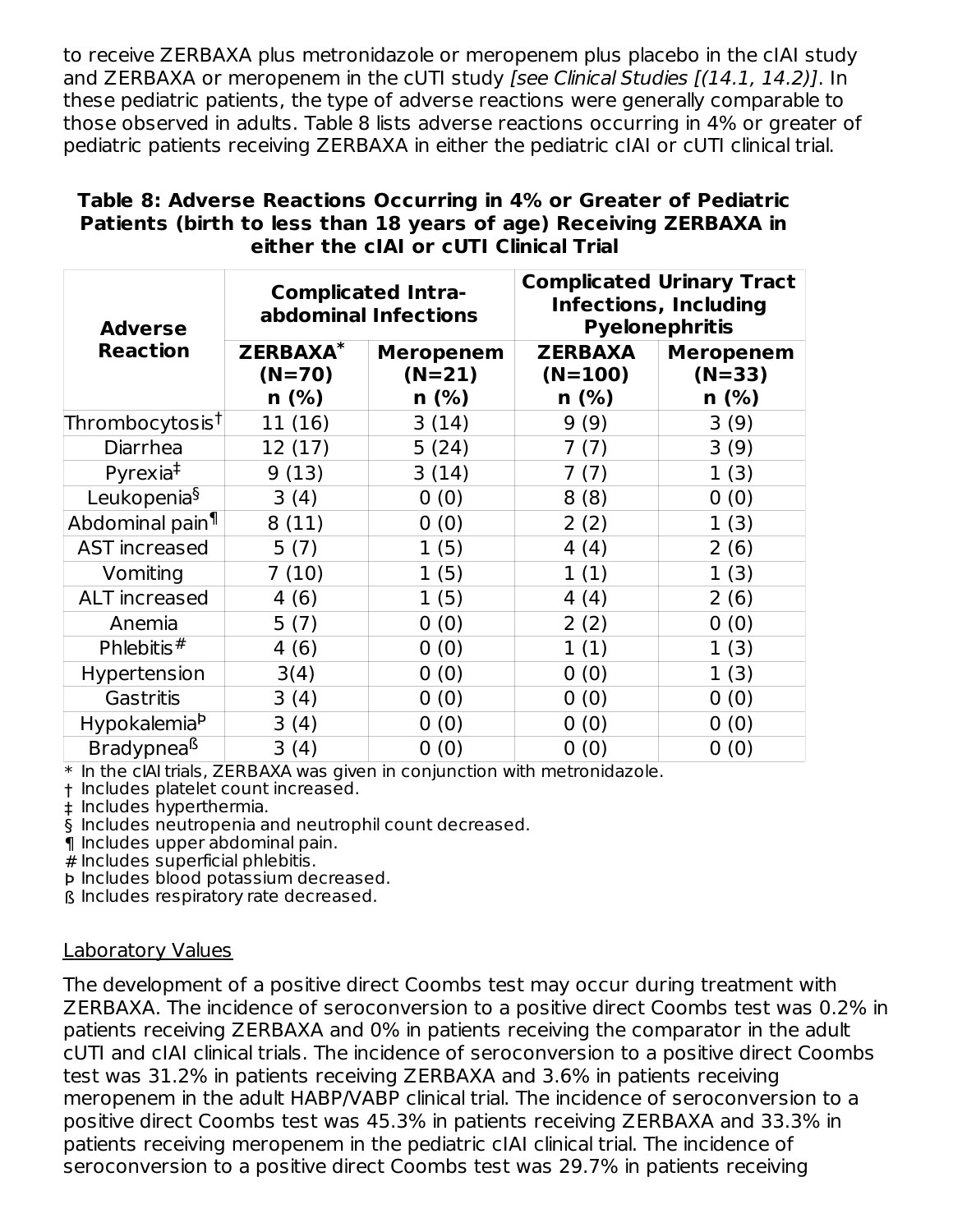ZERBAXA and 8.7% in patients receiving meropenem in the pediatric cUTI clinical trial. In clinical trials, there was no evidence of hemolysis in patients who developed a positive direct Coombs test in any treatment group.

# **8 USE IN SPECIFIC POPULATIONS**

# **8.1 Pregnancy**

# Risk Summary

There are no data available on ZERBAXA, ceftolozane or tazobactam use in pregnant women to allow assessment of a drug-associated risk of major birth defects, miscarriage or adverse maternal or fetal outcomes. Available data from published prospective cohort studies, case series, and case reports over several decades have not identified an association of cephalosporin use during pregnancy with major birth defects, miscarriage, or other adverse maternal or fetal outcomes (see Data). Neither ceftolozane nor tazobactam produced embryo-fetal toxicity when administered to rodents during the period of organogenesis at ceftolozane doses approximately 3.5 times higher in mice and 2 times higher in rats than the maximum recommended human dose (MRHD) of 2 grams every 8 hours based on plasma AUC comparison or at tazobactam doses approximately 10 times higher in rats than the MRHD of 1 gram every 8 hours based on body surface area comparison. In pre-postnatal studies, where pregnant rats were administered intravenous ceftolozane or intraperitoneal tazobactam in gestation and through the lactation period, ceftolozane was associated with a decrease in auditory startle response in first generation offspring at a dose lower than the MRHD based on AUC comparison, and tazobactam was associated with reduced maternal body weight gain and increased stillbirths at a dose equivalent to approximately 4 times the MRHD and reduced fetal body weights in first generation offspring at a dose approximately equivalent to the MRHD based on body surface area comparison (see Data).

The estimated background risk of major birth defects and miscarriage for the indicated population is unknown. All pregnancies have a background risk of birth defect, loss, or other adverse outcomes. In the U.S. general population, the estimated background risk of major birth defects and miscarriage in clinically recognized pregnancies is 2 to 4% and 15 to 20%, respectively.

# Data

# Human Data

While available studies with multiple cephalosporins cannot definitively establish the absence of risk, published data from prospective cohort studies, case series, and case reports over several decades have not identified an association of cephalosporin use during pregnancy with major birth defects, miscarriage, or other adverse maternal or fetal outcomes. Available studies have methodologic limitations, including small sample size, retrospective data collection, and inconsistent comparator groups.

### Animal Data

# Ceftolozane

Embryo-fetal development studies were performed in mice administered intravenous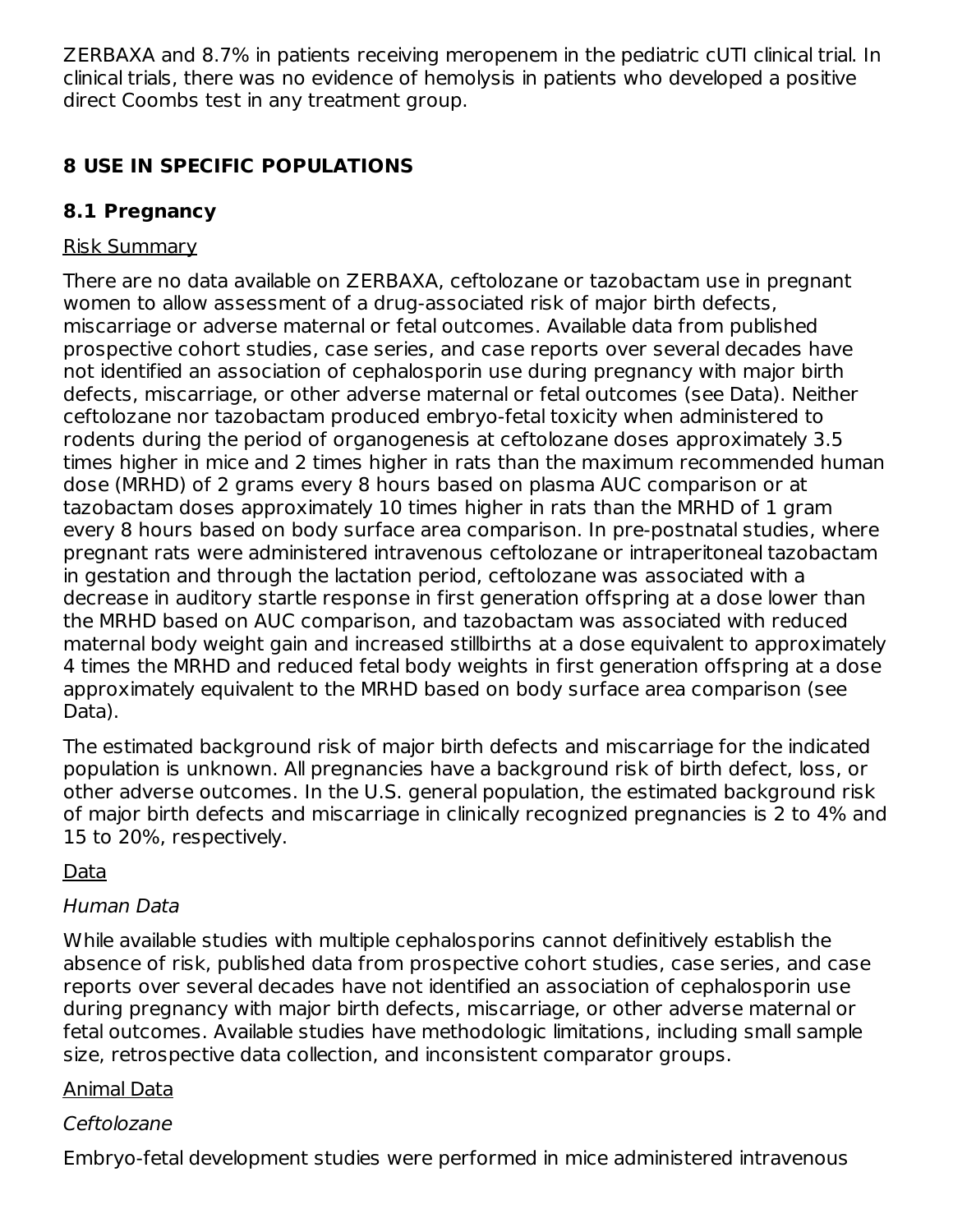ceftolozane at doses of 300, 1000, and 2000 mg/kg/day during the period of organogenesis (Gestation Day 6 through 15) and in rats administered intravenous ceftolozane in doses of 100, 300, and 1000 mg/kg/day during the period of organogenesis (Gestation Day 6 through 17). In mice, ceftolozane was not associated with maternal or embryo-fetal toxicity with doses up to the highest dose of 2000 mg/kg/ day (approximately 3.5 times the MRHD of 2 grams every 8 hours based on plasma AUC comparison). In rats, no embryo-fetal toxicity was observed, but maternal body weight gain was reduced at a ceftolozane dose of 1000 mg/kg/day. No adverse maternal effects in rats were observed at a dose of 300 mg/kg/day and no adverse embryo-fetal effects were observed at a dose of 1000 mg/kg/day (respectively equivalent to approximately 0.7- and 2-times the MRHD based on plasma AUC comparison).

In a pre-postnatal study in rats, intravenous ceftolozane administered during pregnancy and lactation (Gestation Day 6 through Lactation Day 20) was associated with a decrease in auditory startle response in postnatal Day 60 male pups at maternal doses greater than or equal to 300 mg/kg/day. No adverse effects were observed in rats at a dose of 100 mg/kg/day, a dose lower than the MRHD of 2 grams every 8 hours based on plasma AUC comparison.

#### Tazobactam

In an embryo-fetal study in rats, tazobactam was administered intravenously during the period of organogenesis (Gestation Day 7 through 17) at doses of 125, 500, and 3000 mg/kg/day. The high dose of 3000 mg/kg/day produced maternal toxicity (decreased food consumption and body weight gain) but was not associated with fetal toxicity. No adverse maternal effects were observed at a dose of 500 mg/kg/day and no adverse fetal effects were observed at a dose of 3000 mg/kg/day (respectively equivalent to approximately 2- and 10-times the MRHD of 1 gram every 8 hours based on body surface area comparison). In rats, tazobactam was shown to cross the placenta. Concentrations in the fetus were less than or equal to 10% of those found in maternal plasma.

In a pre-postnatal study in rats, tazobactam administered intraperitoneally in doses of 40, 320, and 1280 mg/kg/day at the end of gestation and during lactation (Gestation Day 17 through Lactation Day 21) was associated with decreased maternal food consumption and body weight gain at the end of gestation and significantly more stillbirths at the high dose of 1280 mg/kg/day. No effects on the physical development, neurological function, or fertility and reproductive ability of first generation (F1) pups were noted, but postnatal body weights for F1 pups delivered to dams receiving 320 and 1280 mg/kg/day tazobactam were significantly reduced 21 days after delivery. The second generation (F2) fetuses were normal for all doses of tazobactam. No adverse effects on maternal reproduction were observed at doses up to 320 mg/kg/day and F1 body weights were not reduced at a dose of 40 mg/kg/day (respectively equivalent to approximately 1.0 and 0.1 times the MRHD of 1 gram every 8 hours based on body surface area comparison).

# **8.2 Lactation**

### Risk Summary

There are no data on the presence of ceftolozane or tazobactam in human milk. There are no data on the effects of tazobactam or ceftolozane on the breastfed infant, or the effects on milk production.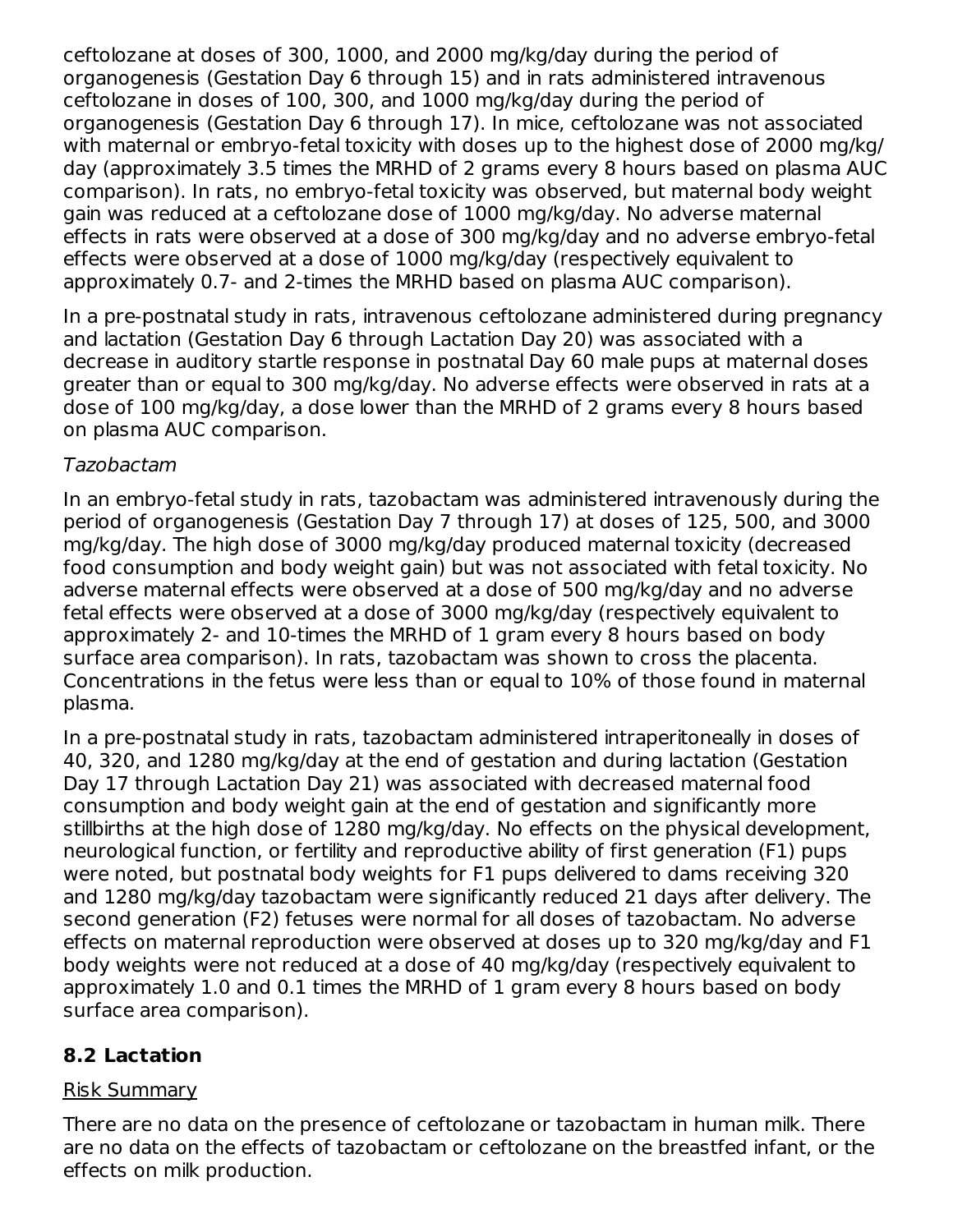The developmental and health benefits of breastfeeding should be considered along with the mother's clinical need for ZERBAXA and any potential adverse effects on the breastfed child from ZERBAXA or from the underlying maternal conditions.

# **8.4 Pediatric Use**

Complicated Intra-abdominal Infections (cIAI) and Complicated Urinary Tract Infections (cUTI), including Pyelonephritis

The safety and effectiveness of ZERBAXA for the treatment of cIAI and cUTI have been established in pediatric patients aged birth to less than 18 years old. Use of ZERBAXA in these age groups is supported by evidence from adequate and well-controlled studies of ZERBAXA in adults with cUTI and cIAI and additional pharmacokinetic and safety data from pediatric trials [see Clinical Pharmacology (12.3) and Clinical Studies (14.1 and 14.2)].

The safety profile of ZERBAXA in pediatric patients was similar to adults with cIAI and cUTI, treated with ZERBAXA [see Adverse Reactions (6.1)].

There is insufficient information to recommend dosage adjustment for pediatric patients younger than 18 years of age with cIAI and cUTI with eGFR 50 mL/min/1.73m<sup>2</sup> or less [see Dosage and Administration (2.4) and Clinical Pharmacology (12.3)].

ZERBAXA is not recommended in pediatric patients who have an eGFR 50 mL/min/1.73m<sup>2</sup> or less. Pediatric patients born at term or pre-term may not have an eGFR of 50 mL/min/1.73m<sup>2</sup> or greater at birth or within the first few months of life.

Hospital-acquired Bacterial Pneumonia and Ventilator-associated Bacterial Pneumonia (HABP/VABP)

The safety and effectiveness of ZERBAXA in pediatric patients have not been established for the treatment of HABP and VABP.

# **8.5 Geriatric Use**

Of the 1015 patients treated with ZERBAXA in the Phase 3 cIAI and cUTI clinical trials, 250 (24.6%) were 65 years or older, including 113 (11.1%) 75 years or older. The incidence of adverse events in both treatment groups was higher in older subjects (65 years or older) in the trials for both indications. In the cIAI trial, cure rates in the elderly (aged 65 years and older) in the ZERBAXA plus metronidazole arm were 69/100 (69%) and in the comparator arm were 70/85 (82.4%). This finding in the elderly population was not observed in the cUTI trial.

Of the 361 patients treated with ZERBAXA in the Phase 3 HABP/VABP clinical trial, 160 (44.3%) were 65 years or older, including 83 (23%) 75 years or older. The incidence of adverse events in both treatment groups was higher in older subjects (65 years or older). In the trial, Day 28 all-cause mortality rates in the elderly (aged 65 years and older) were comparable between treatment arms:50/160 (31.3%) in the ZERBAXA arm and 54/160 (33.8%) in the comparator arm.

ZERBAXA is substantially excreted by the kidney and the risk of adverse reactions to ZERBAXA may be greater in patients with renal impairment. Because elderly patients are more likely to have decreased renal function, care should be taken in dose selection, and it may be useful to monitor renal function. Adjust dosage for elderly patients based on renal function [see Dosage and Administration (2.2) and Clinical Pharmacology (12.3)].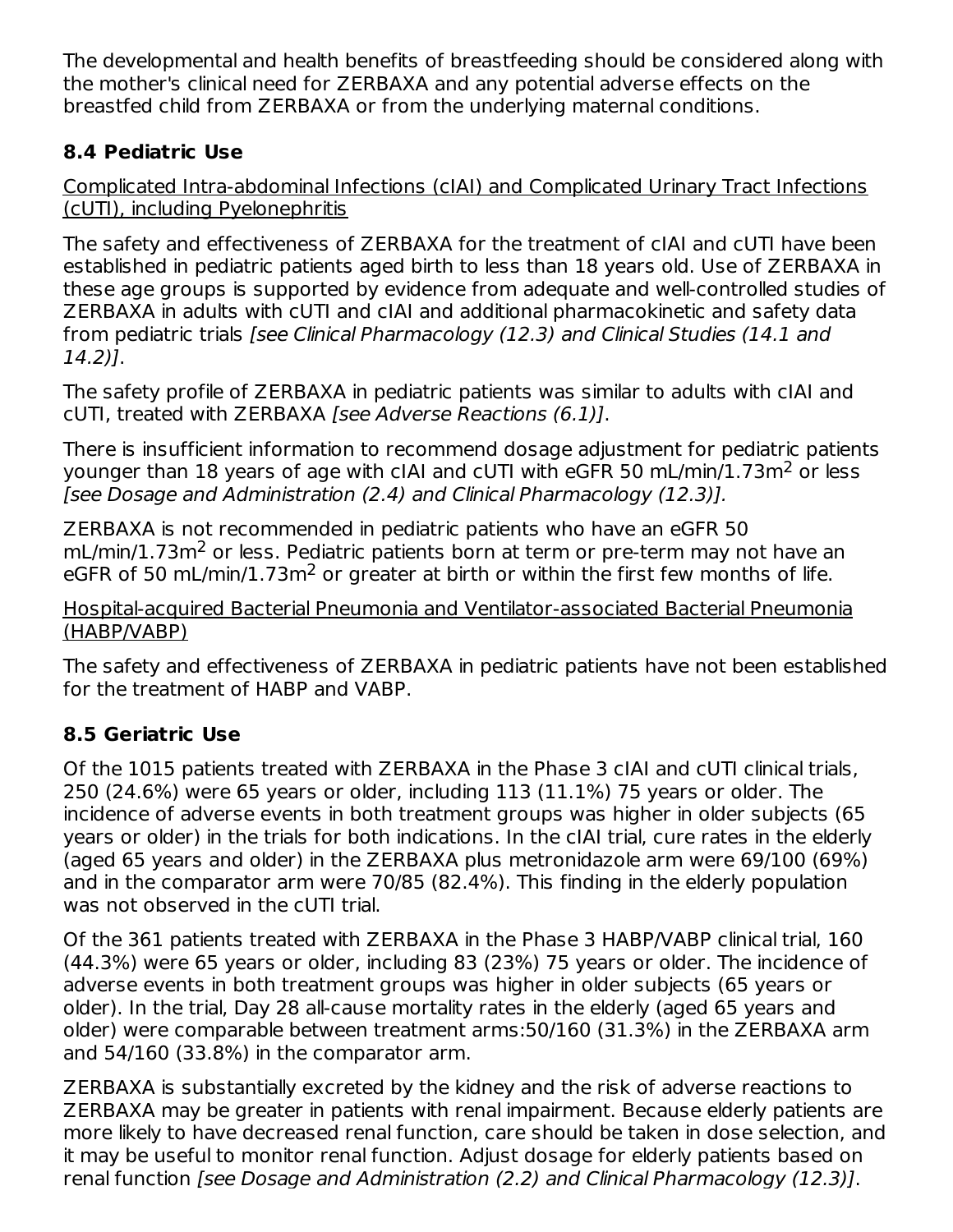#### **8.6 Patients with Renal Impairment**

#### Adult Patients

Dosage adjustment is required in adult patients with CrCl 50 mL/min or less, including adult patients with ESRD on HD [see Dosage and Administration (2.2), Warnings and Precautions (5.1) and Clinical Pharmacology (12.3)].

renal function [see Dosage and Administration (2.2) and Clinical Pharmacology (12.3)].

#### Pediatric Patients

No dose adjustment has been established in pediatric patients aged birth to less than 18 years of age with eGFR 50 mL/min/1.73 m<sup>2</sup> or less [see Clinical Pharmacology (12.3)].

#### **10 OVERDOSAGE**

In the event of overdose, discontinue ZERBAXA and provide general supportive treatment. ZERBAXA can be removed by hemodialysis. Approximately 66% of ceftolozane, 56% of tazobactam, and 51% of the tazobactam metabolite M1 were removed by dialysis. No information is available on the use of hemodialysis to treat overdosage.

#### **11 DESCRIPTION**

ZERBAXA (ceftolozane and tazobactam) is an antibacterial combination product consisting of the cephalosporin antibacterial drug ceftolozane sulfate and the betalactamase inhibitor tazobactam sodium for intravenous administration.

Ceftolozane sulfate is a semi-synthetic antibacterial drug of the beta-lactam class for parenteral administration. The chemical name of ceftolozane sulfate is 1H-Pyrazolium, 5 amino-4-[[[(2-aminoethyl)amino]carbonyl]amino]-2-[[(6R,7R)-7-[[(2Z)-2-(5-amino-1,2,4 thiadiazol-3-yl)-2-[(1-carboxy-1-methylethoxy)imino]acetyl]amino]-2-carboxy-8-oxo-5 thia-1-azabicyclo[4.2.0]oct-2-en-3-yl]methyl]-1-methyl-,sulfate (1:1). The molecular formula is  $C_{23}H_{31}N_{12}O_8S_2^+$ •HSO<sub>4</sub><sup>-</sup> and the molecular weight is 764.77.

#### **Figure 1: Chemical structure of ceftolozane sulfate**



Tazobactam sodium, a derivative of the penicillin nucleus, is a penicillanic acid sulfone. Its chemical name is sodium (2S,3S,5R)-3-methyl-7-oxo-3-(1H-1,2,3-triazol-1-ylmethyl)-4 thia-1-azabicyclo[3.2.0]heptane-2-carboxylate-4,4-dioxide. The chemical formula is  $\mathsf{C}_{10}\mathsf{H}_{11}\mathsf{N}_{4}\mathsf{NaO}_{5}\mathsf{S}$  and the molecular weight is 322.3.

#### **Figure 2: Chemical structure of tazobactam sodium**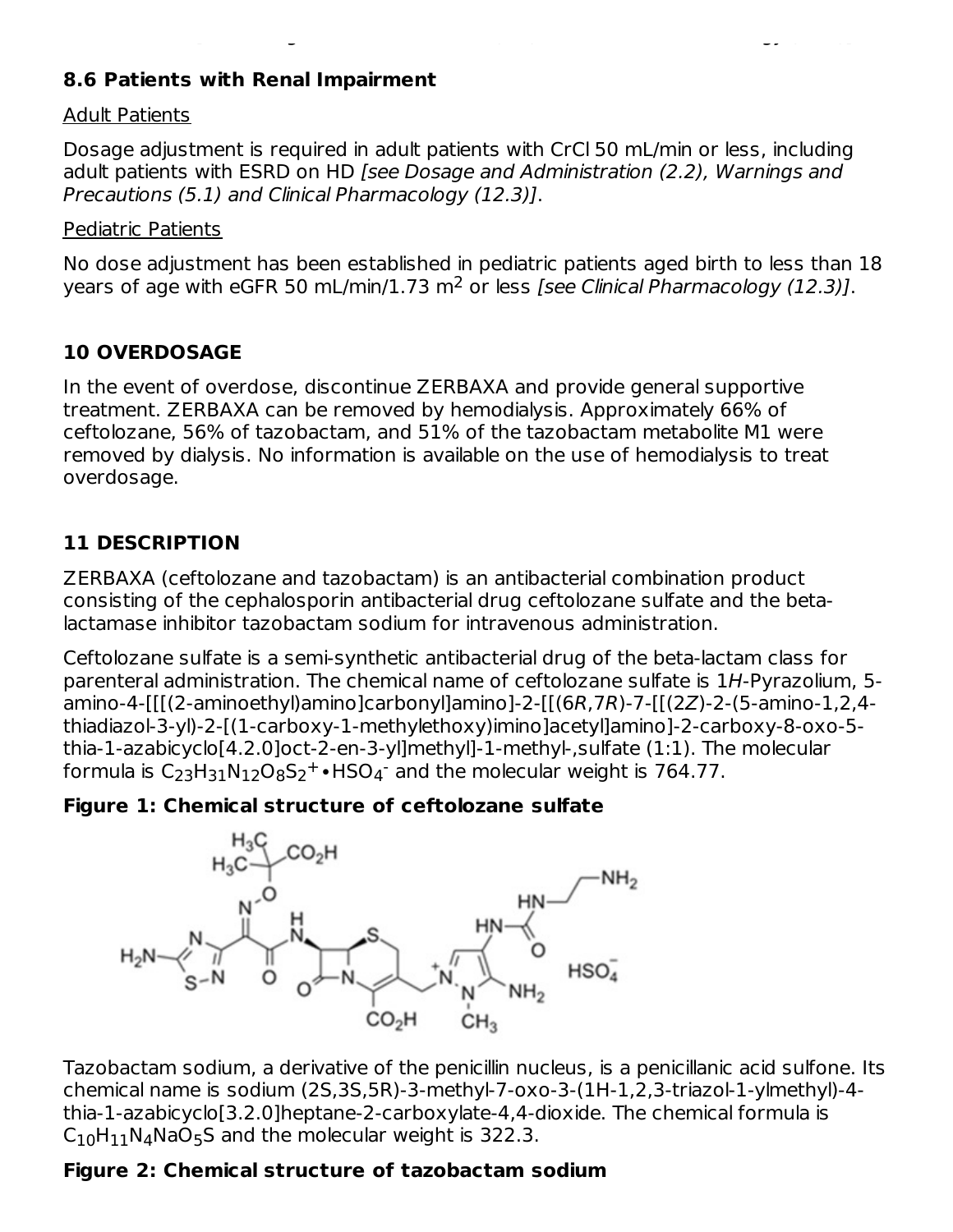

ZERBAXA 1.5 g (ceftolozane and tazobactam) for injection is a white to yellow sterile powder for reconstitution consisting of ceftolozane 1 g (equivalent to 1.147 g of ceftolozane sulfate) and tazobactam 0.5 g (equivalent to 0.537 g of tazobactam sodium) per vial, packaged in single-dose glass vials. The product contains sodium chloride (487 mg/vial) as a stabilizing agent, citric acid (21 mg/vial), and L-arginine (approximately 600 mg/vial) as excipients.

# **12 CLINICAL PHARMACOLOGY**

### **12.1 Mechanism of Action**

ZERBAXA is an antibacterial drug [see Clinical Pharmacology (12.4)].

### **12.2 Pharmacodynamics**

As with other beta-lactam antibacterial agents, the percent time of dosing interval that the plasma concentration of ceftolozane exceeds the minimum inhibitory concentration (MIC) of the infecting organism has been shown to be the best predictor of efficacy in animal models of infection. The percent time of dosing interval that the plasma concentration of tazobactam exceeds a threshold concentration has been determined to be the parameter that best predicts the efficacy of tazobactam in *in vitro* and *in vivo* models. The exposure-response analyses in efficacy and safety clinical trials for cIAI, cUTI, and HABP/VABP support the recommended dose regimens of ZERBAXA.

#### Cardiac Electrophysiology

In a randomized, positive and placebo-controlled crossover thorough QTc study, 51 healthy subjects were administered a single therapeutic dose of ZERBAXA 1.5 gram (ceftolozane 1 g and tazobactam 0.5 g) and a supratherapeutic dose of ZERBAXA 4.5 gram (ceftolozane 3 g and tazobactam 1.5 g). No significant effects of ZERBAXA on heart rate, electrocardiogram morphology, PR, QRS, or QT interval were detected.

### **12.3 Pharmacokinetics**

Ceftolozane and tazobactam pharmacokinetics are similar following single- and multipledose administrations. The C<sub>max</sub> and AUC of ceftolozane and tazobactam increase in proportion to dose.

The mean steady-state population pharmacokinetic parameters of ZERBAXA in patients with cIAI and cUTI receiving 1-hour intravenous infusions of ZERBAXA 1.5 g (ceftolozane 1 g and tazobactam 0.5 g) or patients with HABP/VABP receiving 1-hour intravenous infusions of ZERBAXA 3 g (ceftolozane 2 g and tazobactam 1 g) every 8 hours are summarized in Table 9.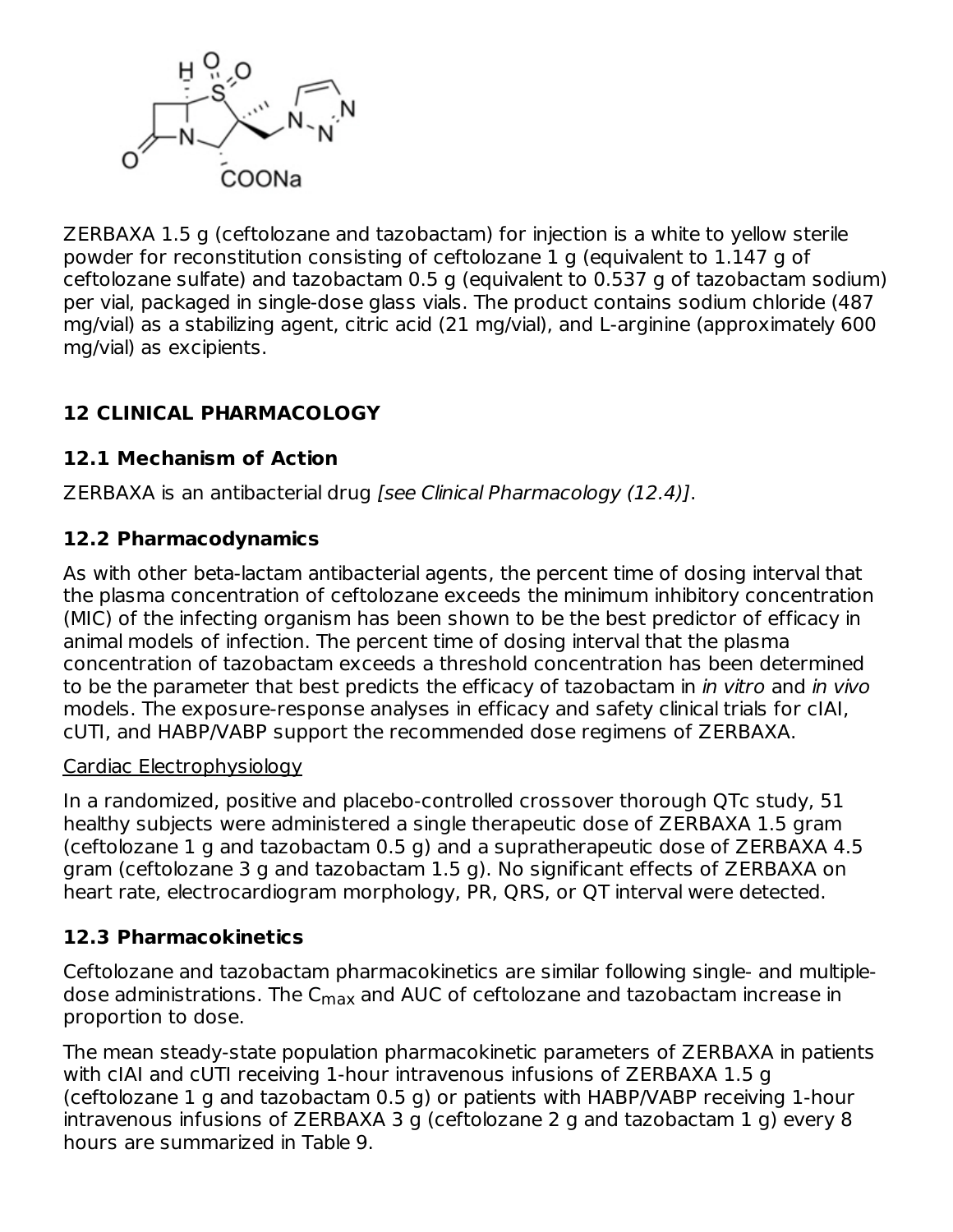**Table 9: Mean (SD) Steady-State Plasma Population Pharmacokinetic Parameters of ZERBAXA (ceftolozane and tazobactam) after Multiple Intravenous 1-hour Infusions of ZERBAXA 1.5 g (ceftolozane 1 g and tazobactam 0.5 g) or 3 g (ceftolozane 2 g and tazobactam 1 g) Every 8 Hours in Adult Patients with CrCl Greater than 50 mL/min**

| <b>PK</b><br>parameters   |                                 | <b>ZERBAXA 1.5 g</b><br>(ceftolozane 1 g and<br>tazobactam 0.5 g) in cIAI<br>and cUTI Patients |                                 | <b>ZERBAXA 3 g (ceftolozane</b><br>2 g and tazobactam 1 g) in<br><b>HABP/VABP Patients</b> |  |
|---------------------------|---------------------------------|------------------------------------------------------------------------------------------------|---------------------------------|--------------------------------------------------------------------------------------------|--|
|                           | <b>Ceftolozane</b><br>$(n=317)$ | <b>Tazobactam</b><br>$(n=244)$                                                                 | <b>Ceftolozane</b><br>$(n=247)$ | <b>Tazobactam</b><br>$(n=247)$                                                             |  |
| $C_{\text{max}}$ (mcg/mL) | 65.7(27)                        | 17.8(9)                                                                                        | 105(46)                         | 26.4(13)                                                                                   |  |
| $AUC0-8,ss$<br>(mcg•h/mL) | 186 (74)                        | 35.8(57)                                                                                       | 392 (236)                       | 73.3 (76)                                                                                  |  |

### **Distribution**

The binding of ceftolozane and tazobactam to human plasma proteins is approximately 16% to 21% and 30%, respectively. The mean (CV%) steady-state volume of distribution of ZERBAXA in healthy adult males ( $n = 51$ ) following a single intravenous dose of ZERBAXA 1.5 g (ceftolozane 1 g and tazobactam 0.5 g) was 13.5 L (21%) and 18.2 L (25%) for ceftolozane and tazobactam, respectively, similar to extracellular fluid volume.

Following 1-hour intravenous infusions of ZERBAXA 3 g (ceftolozane 2 g and tazobactam 1 g) or adjusted based on renal function every 8 hours in ventilated patients with confirmed or suspected pneumonia (N=22), mean pulmonary epithelial lining fluidto-free plasma AUC ratios of ceftolozane and tazobactam were approximately 50% and 62%, respectively, and are similar to those in healthy subjects (approximately 61% and 63%, respectively) receiving ZERBAXA 1.5 g (ceftolozane 1 g and tazobactam 0.5 g). Minimum ceftolozane and tazobactam epithelial lung lining fluid concentrations in ventilated subjects at the end of the dosing interval were 8.2 mcg/mL and 1.0 mcg/mL, respectively.

#### **Elimination**

Ceftolozane is eliminated from the body by renal excretion with a mean half-life of approximately 3 to 4 hours. Tazobactam is eliminated by renal excretion and metabolism with a plasma mean half-life of approximately 2 to 3 hours. The elimination half-life (t $_{\rm 1/2})$ of ceftolozane or tazobactam is independent of dose.

#### **Metabolism**

Ceftolozane does not appear to be metabolized to any appreciable extent and is not a substrate for CYP enzymes. The beta-lactam ring of tazobactam is hydrolyzed to form the pharmacologically inactive tazobactam metabolite M1.

#### Excretion

Ceftolozane, tazobactam and the tazobactam metabolite M1 are excreted by the kidneys. Following administration of a single ZERBAXA 1.5 g (ceftolozane 1 g and tazobactam 0.5 g) intravenous dose to healthy male adults, greater than 95% of ceftolozane was excreted in the urine as unchanged parent drug. More than 80% of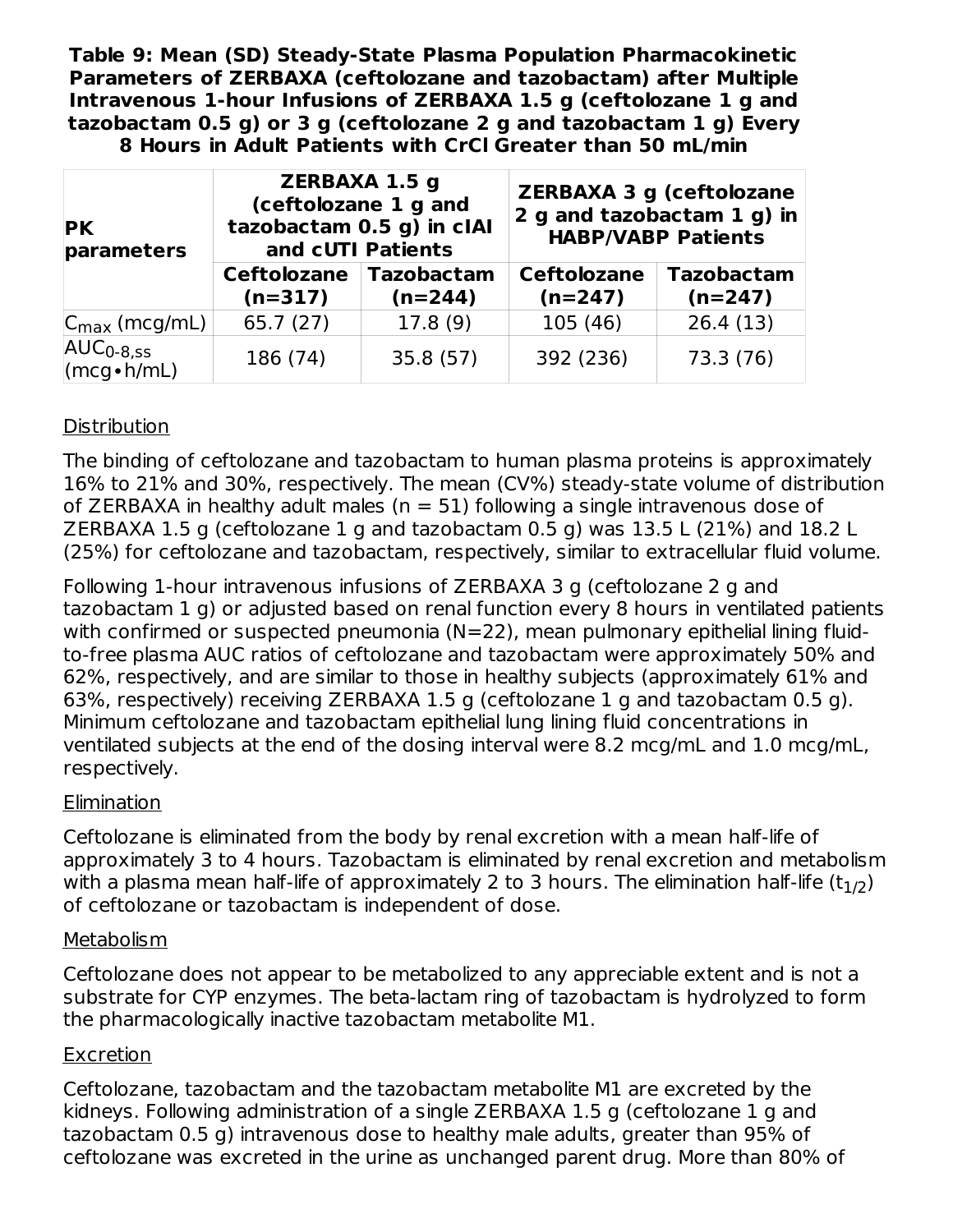tazobactam was excreted as the parent compound with the remainder excreted as the tazobactam M1 metabolite. After a single dose of ZERBAXA, renal clearance of ceftolozane (3.41 – 6.69 L/h) was similar to plasma CL (4.10 to 6.73 L/h) and similar to the glomerular filtration rate for the unbound fraction, suggesting that ceftolozane is eliminated by the kidney via glomerular filtration. Tazobactam is a substrate for OAT1 and OAT3 transporters and its elimination has been shown to be inhibited by probenecid, an inhibitor of OAT1/3.

## **Specific Populations**

Dose adjustment is not warranted on the basis of age (18 years and older), gender, or race/ethnicity. No significant differences in the pharmacokinetics of ceftolozane and tazobactam were observed based on age (18 years and older), gender, weight, or race/ethnicity.

#### Patients with Renal Impairment

The ceftolozane dose normalized geometric mean AUC increased up to 1.26-fold, 2.5 fold, and 5-fold in subjects with CrCl 80-51 mL/min, 50-30 mL/min, and 29-15 mL/min, respectively, compared to healthy subjects with normal renal function. The respective tazobactam dose normalized geometric mean AUC increased approximately up to 1.3 fold, 2-fold, and 4-fold. To maintain similar systemic exposures to those with normal renal function, dosage adjustment is required *[see Dosage and Administration (2.2)]*.

In subjects with ESRD on HD, approximately two-thirds of the administered ZERBAXA dose is removed by HD. A single loading dose of ZERBAXA followed by a maintenance dose administered every 8 hours for the remainder of the treatment period is recommended in patients with ESRD on HD. On HD days, administer the dose at the earliest possible time following completion of HD. [See Dosage and Administration (2.2).]

### Patients with Augmented Renal Function

Following a single 1-hour intravenous infusion of ZERBAXA 3 g (ceftolozane 2 g and tazobactam 1 g) to critically-ill patients with CrCl greater than or equal to 180 mL/min  $(N=10)$ , mean terminal half-life values of ceftolozane and tazobactam were 2.6 hours and 1.5 hours, respectively. No dose adjustment of ZERBAXA is recommended for HABP/VABP patients with augmented renal function [see Clinical Studies (14.3)].

### Patients with Hepatic Impairment

As ZERBAXA does not undergo hepatic metabolism, the systemic clearance of ZERBAXA is not expected to be affected by hepatic impairment.

No dose adjustment is recommended for ZERBAXA in subjects with hepatic impairment.

### Geriatric Patients

In a population pharmacokinetic analysis of ZERBAXA, no clinically relevant differences in exposure were observed with regard to age.

No dose adjustment of ZERBAXA based on age is recommended. Dosage adjustment for ZERBAXA in geriatric patients should be based on renal function (see Dosage and Administration (2.2)].

### Pediatric Patients

The pharmacokinetics of ceftolozane and tazobactam in pediatric patients (birth to <18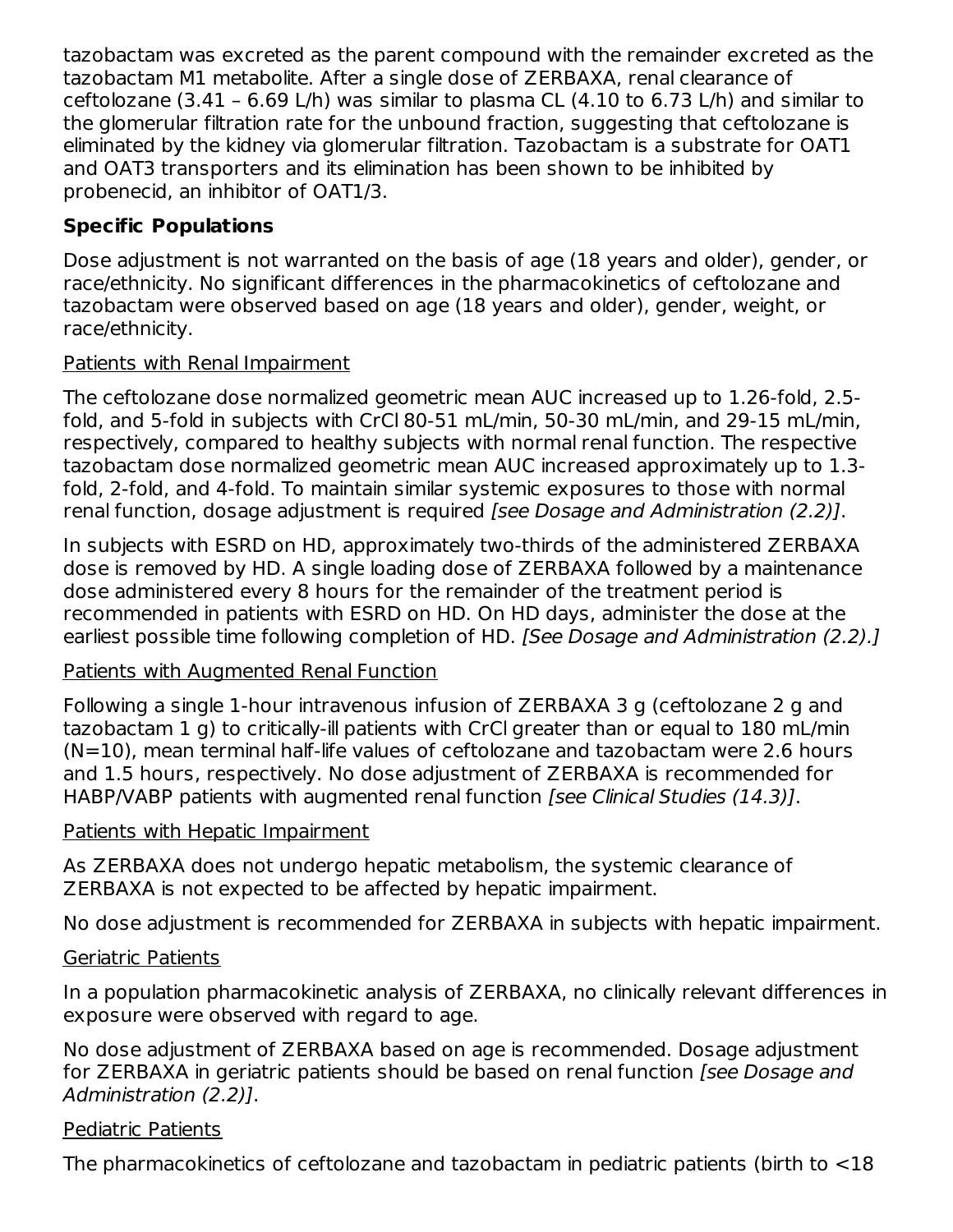years) were evaluated from 3 clinical studies: patients with proven or suspected gramnegative infection, cIAI, and cUTI. Ceftolozane exposures were numerically higher in pediatric patients with cUTI compared to pediatric patients with cIAI, however, such a difference was not observed for tazobactam (Table 10 and Table 11) [see Clinical Studies 14.2].

In patients with cIAI (Table 10) and cUTI (Table 11) total body clearance of both ceftolozane and tazobactam increases with age, with values in adolescents approaching those in the adult population. Whereas elimination half-life tends to decrease with a decrease of age. While ceftolozane exposures in pediatric patients with cIAI and cUTI overlap with the range of exposures seen in adults, in general they are lower than mean exposures in adults. Tazobactam exposures are comparable between pediatric and adult patients except for patients aged birth to <3 months (Group 5) with cUTI, who had higher exposures.

Population pharmacokinetic analyses and target attainment simulations in pediatric patients with cIAI and cUTI demonstrated that the recommended pediatric dosing regimens for patients from birth to less than 18 years with eGFR greater than 50  $mL/min/1.73 m<sup>2</sup>$  result in no clinically relevant differences in systemic exposure to those in adult patients given ZERBAXA 1.5 grams.

There is insufficient information to assess the exposure of ZERBAXA in the pediatric patients with eGFR  $\leq$  50 mL/min/1.73 m<sup>2</sup>.

| <b>Patient</b><br><b>Characteristics</b> | Group 1<br>(12 to < 18)<br>years) | <b>Group 2</b><br>(6 to < 12 years) | <b>Group 3</b><br>(2 to < 6 years) |
|------------------------------------------|-----------------------------------|-------------------------------------|------------------------------------|
|                                          | $N = 16$                          | $N = 30$                            | $N = 20$                           |
|                                          | <b>Ceftolozane</b>                |                                     |                                    |
| $AUC_{0-8}$ (mcg • h/mL)                 | 123 (46)                          | 116 (30)                            | 98.8 (26)                          |
| $ C_{eoi}$ (mcg/mL)                      | 51.1(21)                          | 53.7(18)                            | 42.4 (13)                          |
| $ t_{1/2}$ (hr)                          | 2.2(0.4)                          | 1.8(0.2)                            | 1.7(0.3)                           |
| $V_{SS}$ (L)                             | 23.0 (14.6)                       | 11.5(5.7)                           | 7.4(3.2)                           |
| Clearance (L/h)                          | 9.55(4.70)                        | 5.81(2.15)                          | 3.58(1.12)                         |
|                                          | <b>Tazobactam</b>                 |                                     |                                    |
| $AUC_{0-8}$ (mcg • h/mL)                 | 31.7(16)                          | 30.1(7)                             | 23.4(6)                            |
| $ C_{e0i}$ (mcg/mL)                      | 21.7(10)                          | 21.4(6)                             | 16.9(6)                            |
| $ t_{1/2}$ (hr)                          | 1.3(0.2)                          | 1.1(0.2)                            | 1.0(0.2)                           |
| $V_{SS}$ (L)                             | 18.8 (10.7)                       | 10.6(6.2)                           | 7.1(4.0)                           |
| Clearance (L/h)                          | 18.87 (7.54)                      | 11.02 (4.06)                        | 7.62(2.40)                         |

#### **Table 10: Steady-State Plasma Population Pharmacokinetic Parameters (Mean and SD) of ZERBAXA (ceftolozane and tazobactam) in Pediatric cIAI Patients \***

AUC $_{\rm 0}$ - $_{\rm 8}$ , area under the curve in the dosing interval 0 to 8 hours at steadystate; C<sub>eoi</sub>, concentration at the end of infusion; CL, elimination clearance; SD, standard deviation; t $_{\rm 1/2}$ , terminal half-life; V<sub>ss</sub>, steady-state volume of distribution.

 $\ast$  One patient was enrolled in Group 4 in the C/T arm but discontinued before the day of PK sample collection; one participant was enrolled for Group 5 in the C/T arm with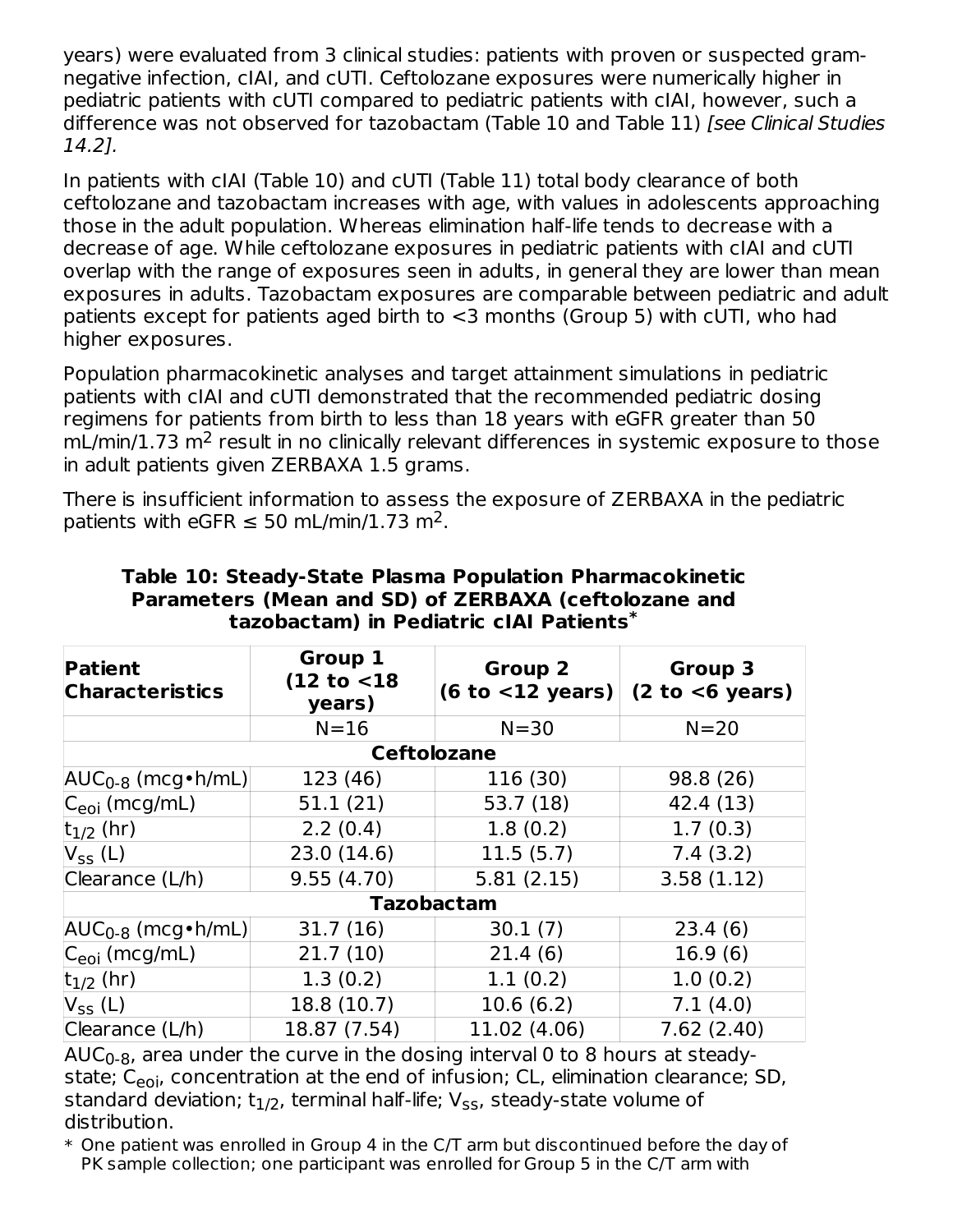steady-state ceftolozane PK parameter values: AUC<sub>0-8</sub>=173 mcg\*h/mL; C<sub>eoi</sub>=43.4 mcg/mL; and with tazobactam PK parameter values:  $\mathsf{AUC}_{0\text{-}8} \text{=} \mathsf{69.9\;mcg*}$ h/mL; C<sub>eoi</sub>=30.5 mcg/mL.

#### **Table 11: Steady-State Plasma Population Pharmacokinetic Parameters (Mean and SD) of ZERBAXA (ceftolozane and tazobactam) in Pediatric cUTI Patients**

| <b>Patient</b><br><b>Characteristics</b> | Group 1<br>(12 to<br>$18$<br>years) | <b>Group 2</b><br>(6 to < 12)<br>years) | Group 3<br>$(2 \text{ to } 6)$<br>years)           | Group 4<br>(3)<br>months<br>to $<$ 2<br>years) | Group 5<br>(Birth to $<$ 3<br>months) |
|------------------------------------------|-------------------------------------|-----------------------------------------|----------------------------------------------------|------------------------------------------------|---------------------------------------|
|                                          | $N = 14$                            | $N=19$                                  | $N = 20$                                           | $N=22$                                         | $N = 14$                              |
|                                          |                                     | <b>Ceftolozane</b>                      |                                                    |                                                |                                       |
| $AUC_{0-8}$<br>$(mcg\cdot h/mL)$         | 177 (65)                            | 145 (54)                                | 133 (49)                                           | 129 (57)                                       | 144 (39)                              |
| $ C_{eoi}$ (mcg/mL)                      | 68.7 (21)                           | 60.8(20)                                | 60.3(24)                                           | 50.3(20)                                       | 43.1 (12)                             |
| $t_{1/2}$ (hr)                           | 2.3(0.4)                            | 2.0(0.6)                                | 1.8(0.4)                                           | 2.0(0.7)                                       | 2.7(0.6)                              |
| $V_{SS}$ (L)                             | 15.8(5.5)                           | 10.7(5.2)                               | 5.4(2.1)                                           | 3.7(2.5)                                       | 2.5(1.0)                              |
| Clearance (L/h)                          |                                     |                                         | $(6.31 (2.17) 4.84 (2.18) 2.59 (0.69) 1.53 (0.64)$ |                                                | 0.75(0.34)                            |
|                                          |                                     | <b>Tazobactam</b>                       |                                                    |                                                |                                       |
| $AUC_{0-8}$<br>$(mcg\cdot h/mL)$         | 35.0(12)                            | 26.7(10)                                | 26.6(8)                                            | 28.6 (13)                                      | 44.6 (15)                             |
| C <sub>eoi</sub> (mcg/mL)                | 22.9(8)                             | 19.2(7)                                 | 19.9(7)                                            | 18.9(8)                                        | 25.9(10)                              |
| $t_{1/2}$ (hr)                           | 1.3(0.5)                            | 1.2(0.4)                                | 1.0(0.3)                                           | 1.1(0.4)                                       | 1.2(0.7)                              |
| $V_{SS}$ (L)                             | 16.0(6.6)                           | 10.6(8.2)                               | 5.1(2.7)                                           | 3.7(3.4)                                       | 1.5(0.8)                              |
| Clearance (L/h)                          | 15.67<br>(4.49)                     | 12.83<br>(5.39)                         |                                                    | 6.37(2.02) 3.53(1.71)                          | 1.32(0.81)                            |

AUC $_{\rm 0}$ - $_{8}$ , area under the curve in the dosing interval 0 to 8 hours at steadystate; C<sub>eoi</sub>, concentration at the end of infusion; CL, elimination clearance; SD, standard deviation; t $_{\rm 1/2}$ , terminal half-life; V<sub>SS</sub>, steady-state volume of distribution.

For ZERBAXA dosage recommendation in pediatric cIAI and cUTI patients, refer to table 2 [see Dosage and Administration (2.1)].

### **Drug Interactions**

No drug-drug interaction was observed between ceftolozane and tazobactam in a clinical study in 16 healthy subjects. In vitro and in vivo data indicate that ZERBAXA is unlikely to cause clinically relevant drug-drug interactions related to CYPs and transporters at therapeutic concentrations.

#### Drug Metabolizing Enzymes

In vivo data indicated that ZERBAXA is not a substrate for CYPs. Thus, clinically relevant drug-drug interactions involving inhibition or induction of CYPs by other drugs are unlikely to occur.

In vitro studies demonstrated that ceftolozane, tazobactam and the M1 metabolite of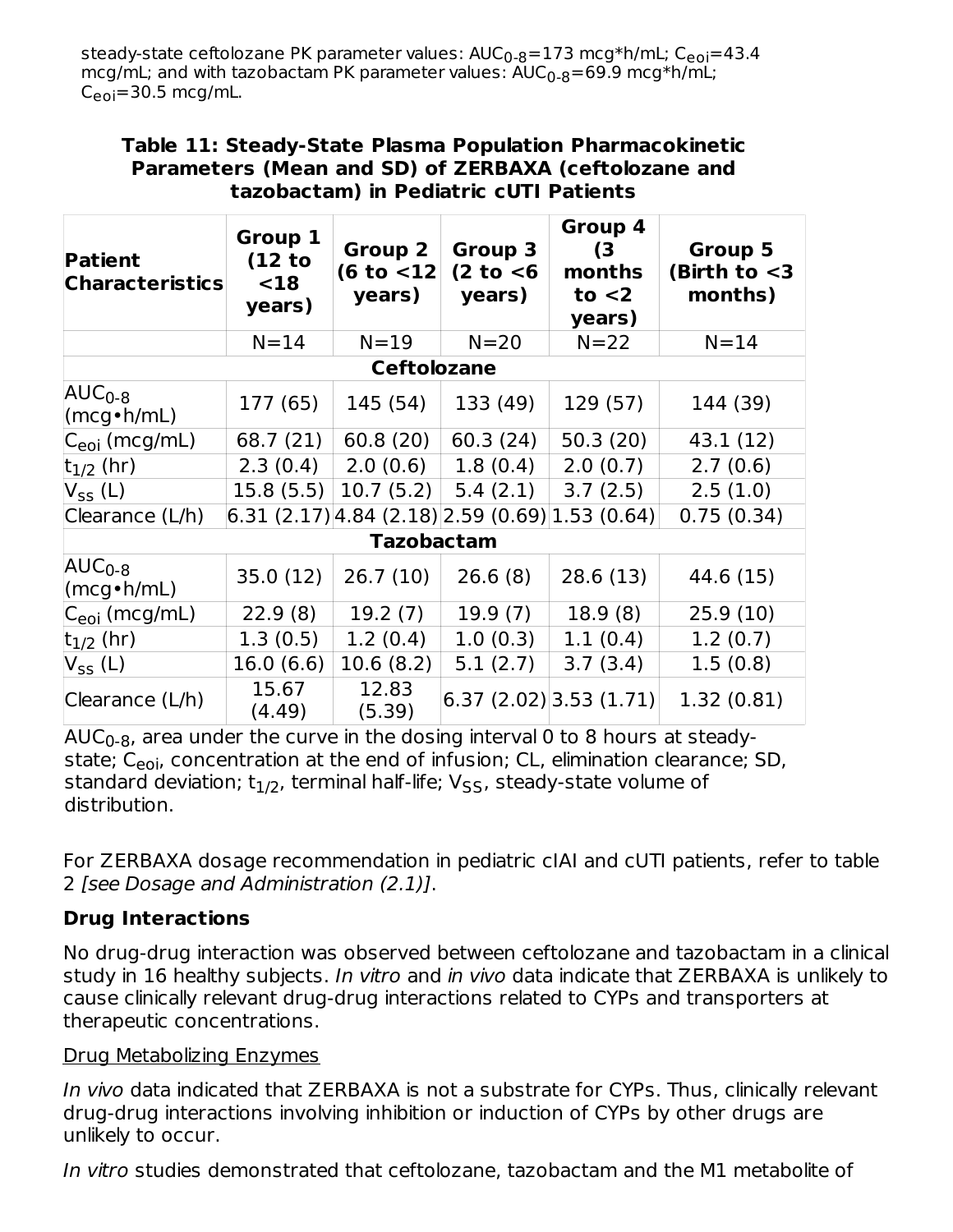tazobactam did not inhibit CYP1A2, CYP2B6, CYP2C8, CYP2C9, CYP2C19, CYP2D6, or CYP3A4 and did not induce CYP1A2, CYP2B6, or CYP3A4 at therapeutic plasma concentrations. In vitro induction studies in primary human hepatocytes demonstrated that ceftolozane, tazobactam, and the tazobactam metabolite M1 decreased CYP1A2 and CYP2B6 enzyme activity and mRNA levels in primary human hepatocytes as well as CYP3A4 mRNA levels at supratherapeutic plasma concentrations. Tazobactam metabolite M1 also decreased CYP3A4 activity at supratherapeutic plasma concentrations. A clinical drug-drug interaction study was conducted and results indicated drug interactions involving CYP1A2 and CYP3A4 inhibition by ZERBAXA are not anticipated.

#### Membrane Transporters

Ceftolozane and tazobactam were not substrates for P-gp or BCRP, and tazobactam was not a substrate for OCT2, in vitro at therapeutic concentrations.

Tazobactam is a known substrate for OAT1 and OAT3. Co-administration of tazobactam with the OAT1/OAT3 inhibitor probenecid has been shown to prolong the half-life of tazobactam by 71%. Co-administration of ZERBAXA with drugs that inhibit OAT1 and/or OAT3 may increase tazobactam plasma concentrations.

In vitro data indicate that ceftolozane did not inhibit P-gp, BCRP, OATP1B1, OATP1B3, OCT1, OCT2, MRP, BSEP, OAT1, OAT3, MATE1, or MATE2-K in vitro at therapeutic plasma concentrations.

In vitro data indicate that neither tazobactam nor the tazobactam metabolite M1 inhibit P-gp, BCRP, OATP1B1, OATP1B3, OCT1, OCT2, or BSEP transporters at therapeutic plasma concentrations. In vitro, tazobactam inhibited human OAT1 and OAT3 transporters with IC<sub>50</sub> values of  $118$  and  $147$  mcg/mL, respectively. A clinical drug-drug interaction study was conducted and results indicated clinically relevant drug interactions involving OAT1/OAT3 inhibition by ZERBAXA are not anticipated.

# **12.4 Microbiology**

#### Mechanism of Action

Ceftolozane belongs to the cephalosporin class of antibacterial drugs. The bactericidal action of ceftolozane results from inhibition of cell wall biosynthesis, and is mediated through binding to penicillin-binding proteins (PBPs). Ceftolozane is an inhibitor of PBPs of P. aeruginosa (e.g., PBP1b, PBP1c, and PBP3) and E. coli (e.g., PBP3).

Tazobactam sodium has little clinically relevant in vitro activity against bacteria due to its reduced affinity to penicillin-binding proteins. It is an irreversible inhibitor of some betalactamases (e.g., certain penicillinases and cephalosporinases), and can bind covalently to some chromosomal and plasmid-mediated bacterial beta-lactamases.

#### Resistance

Mechanisms of beta-lactam resistance may include the production of beta-lactamases, modification of PBPs by gene acquisition or target alteration, up-regulation of efflux pumps, and loss of outer membrane porin.

Clinical isolates may produce multiple beta-lactamases, express varying levels of betalactamases, or have amino acid sequence variations, and other resistance mechanisms that have not been identified.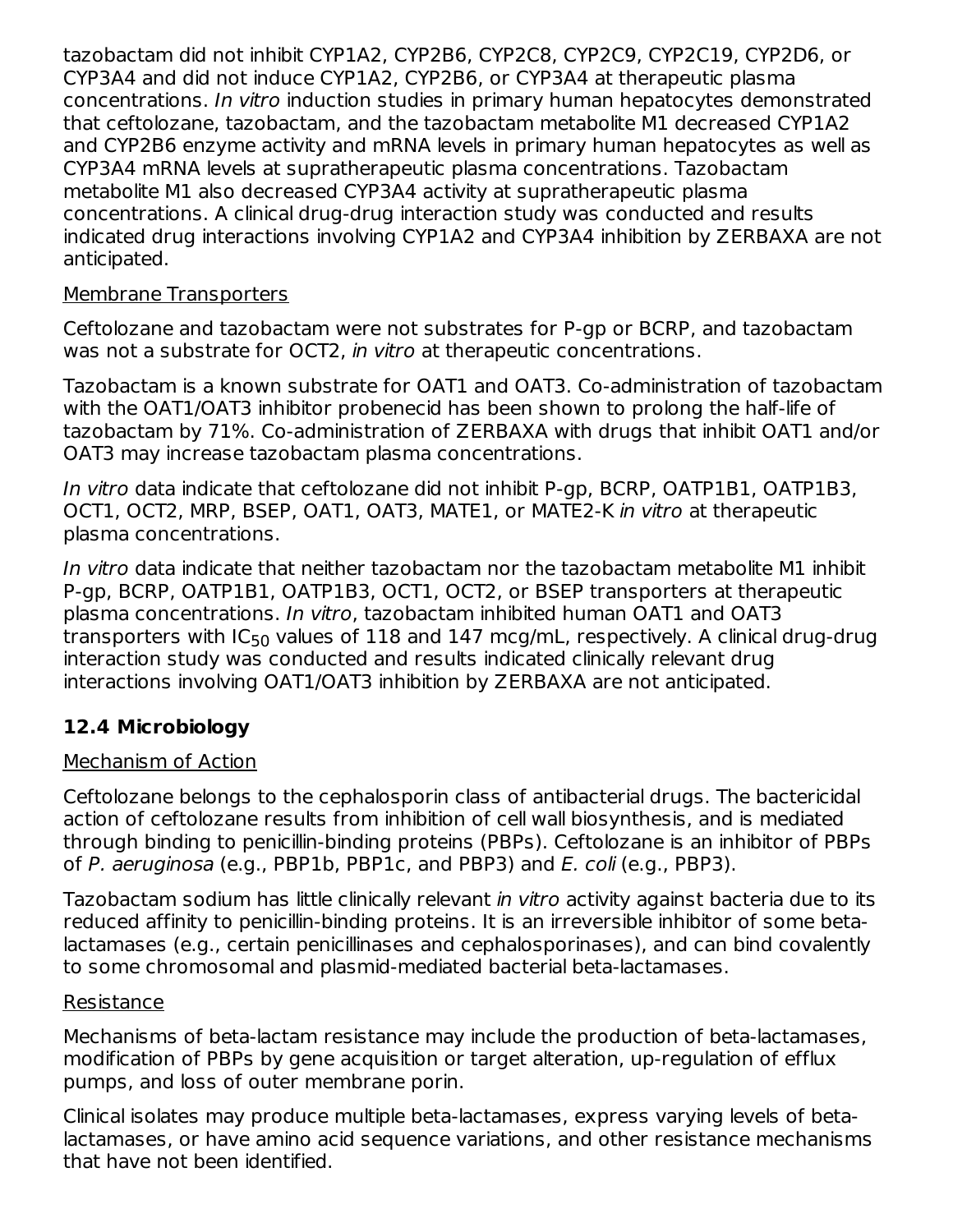Culture and susceptibility information and local epidemiology should be considered in selecting or modifying antibacterial therapy.

ZERBAXA demonstrated in vitro activity against Enterobacteriaceae in the presence of some extended-spectrum beta-lactamases (ESBLs) and other beta-lactamases of the following groups: TEM, SHV, CTX-M, and OXA. ZERBAXA is not active against bacteria that produce serine carbapenemases [K. pneumoniae carbapenemase (KPC)], and metallo-beta-lactamases.

In ZERBAXA clinical trials, some isolates of Enterobacteriaceae with minimum inhibitory concentration to ZERBAXA of ≤2 mcg/mL produced beta-lactamases. These isolates produced one or more beta-lactamases of the following enzyme groups: CTX-M, OXA, TEM, or SHV.

Some of these beta-lactamases were also produced by isolates of Enterobacteriaceae with minimum inhibitory concentration to ZERBAXA >2 mcg/mL.

ZERBAXA demonstrated in vitro activity against P. aeruginosa isolates tested that had chromosomal AmpC, loss of outer membrane porin (OprD), or up regulation of efflux pumps (MexXY, MexAB).

Isolates resistant to other cephalosporins may be susceptible to ZERBAXA, although cross-resistance may occur.

#### Interaction with Other Antimicrobials

In vitro synergy studies suggest no antagonism between ZERBAXA and other antibacterial drugs (e.g., meropenem, amikacin, aztreonam, levofloxacin, tigecycline, rifampin, linezolid, daptomycin, vancomycin, and metronidazole).

#### Antimicrobial Activity

ZERBAXA has been shown to be active against the following bacteria, both in vitro and in clinical infections [see Indications and Usage (1)].

#### **Complicated Intra-abdominal Infections**

Gram-negative bacteria:

Enterobacter cloacae Escherichia coli Klebsiella oxytoca Klebsiella pneumoniae Proteus mirabilis Pseudomonas aeruginosa

Gram-positive bacteria:

Streptococcus anginosus Streptococcus constellatus Streptococcus salivarius

Anaerobic bacteria:

Bacteroides fragilis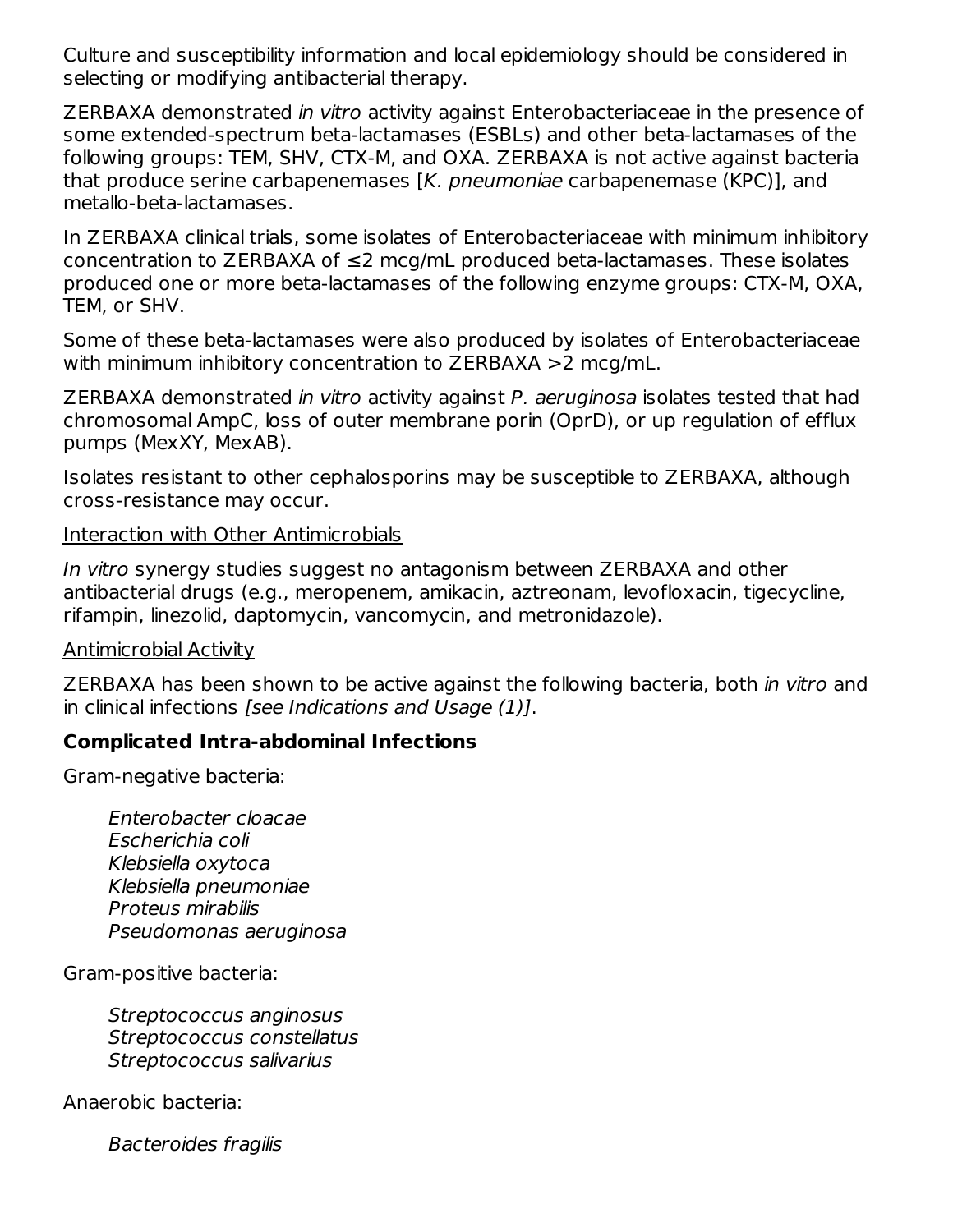#### **Complicated Urinary Tract Infections, Including Pyelonephritis**

Gram-negative bacteria:

Escherichia coli Klebsiella pneumoniae Proteus mirabilis Pseudomonas aeruginosa

#### **Hospital-acquired Bacterial Pneumonia and Ventilator-associated Bacterial Pneumonia (HABP/VABP)**

Gram-negative bacteria:

Enterobacter cloacae Escherichia coli Haemophilus influenzae Klebsiella oxytoca Klebsiella pneumoniae Proteus mirabilis Pseudomonas aeruginosa Serratia marcescens

The following in vitro data are available, but their clinical significance is unknown. At least 90 percent of the following bacteria exhibit an *in vitro* minimum inhibitory concentration (MIC) less than or equal to the susceptible breakpoint for ceftolozane and tazobactam against isolates of similar genus or organism group. However, the efficacy of ZERBAXA in treating clinical infections due to these bacteria has not been established in adequate and well-controlled clinical trials.

Gram-negative bacteria:

Citrobacter koseri Klebsiella aerogenes Morganella morganii Proteus vulgaris Providencia rettgeri Providencia stuartii Serratia liquefaciens

Gram-positive bacteria:

Streptococcus agalactiae Streptococcus intermedius

#### Susceptibility Testing

For specific information regarding susceptibility test interpretive criteria and associated test methods and quality control standards recognized by FDA for ceftolozane and tazobactam, please see: https://www.fda.gov/STIC .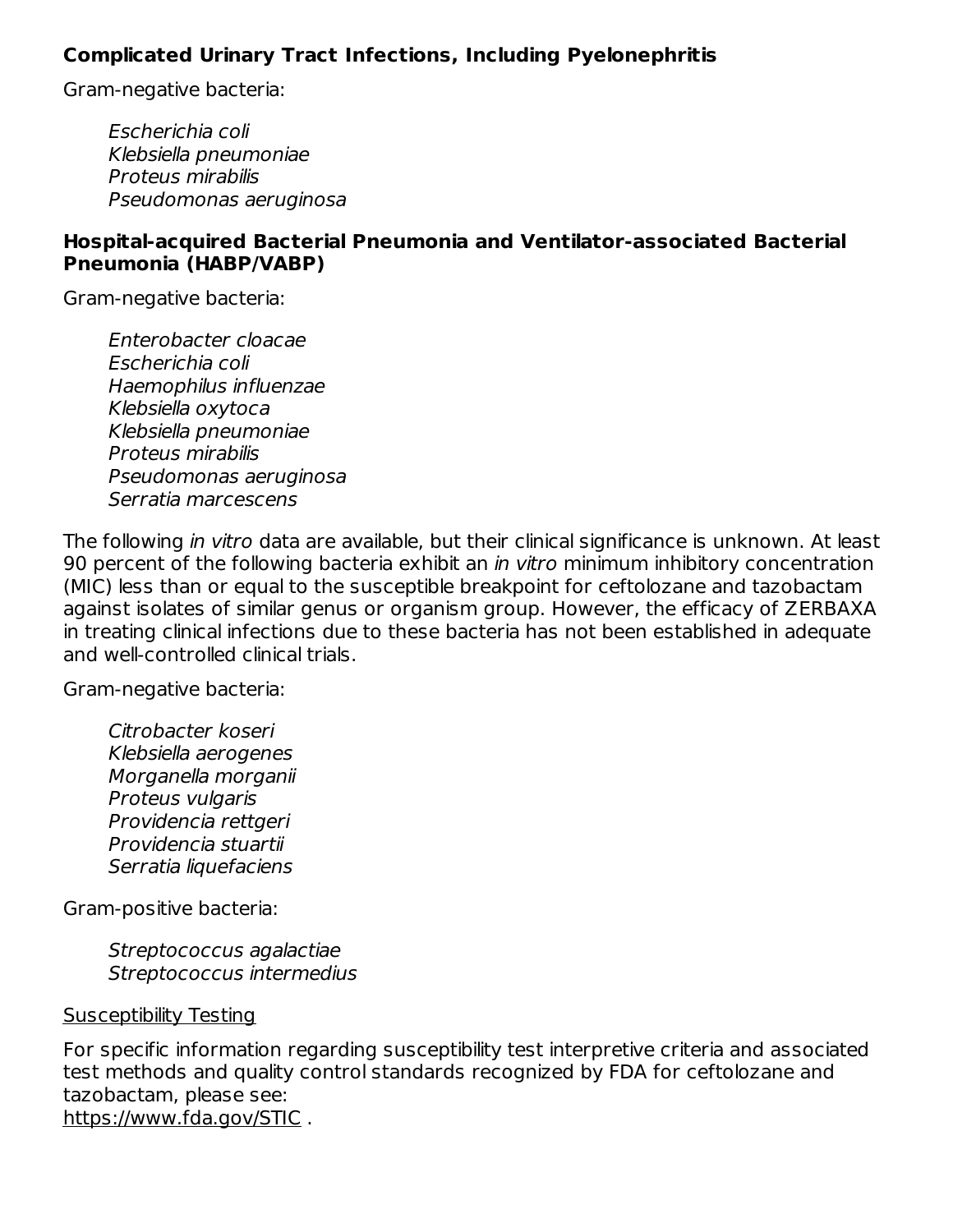## **13 NONCLINICAL TOXICOLOGY**

### **13.1 Carcinogenesis, Mutagenesis, Impairment of Fertility**

Long-term carcinogenicity studies in animals have not been conducted with ZERBAXA, ceftolozane, or tazobactam.

ZERBAXA was negative for genotoxicity in an *in vitro* mouse lymphoma assay and an *in* vivo rat bone-marrow micronucleus assay. In an in vitro chromosomal aberration assay in Chinese hamster ovary cells, ZERBAXA was positive for structural aberrations.

Ceftolozane was negative for genotoxicity in an in vitro microbial mutagenicity (Ames) assay, an in vitro chromosomal aberration assay in Chinese hamster lung fibroblast cells, an in vitro mouse lymphoma assay, an in vitro HPRT assay in Chinese hamster ovary cells, an *in vivo* mouse micronucleus assay, and an *in vivo* unscheduled DNA synthesis (UDS) assay.

Tazobactam was negative for genotoxicity in an in vitro microbial mutagenicity (Ames) assay, an in vitro chromosomal aberration assay in Chinese hamster lung cells, an in vitro mammalian point-mutation (Chinese hamster ovary cell HPRT) assay, an in vivo mouse bone-marrow micronucleus assay, and an *in vivo* UDS assay.

Ceftolozane was administered in a fertility study at intravenous doses of 100, 300, and 1000 mg/kg/day to male rats for 28 days before mating and through the mating period and to female rats for 14 days before mating, through the mating period, and until the 7th day of gestation. Ceftolozane had no adverse effect on fertility in male or female rats at doses up to 1000 mg/kg/day (approximately 1.4 times the maximum recommended human dose (MRHD) of 2 grams every 8 hours based on AUC comparison).

In a rat fertility study, intraperitoneal tazobactam doses of 40, 160, and 640 mg/kg/day were administered twice-daily to male rats beginning 70 days before mating and through the mating period, and to female rats beginning 14 days before mating, during the mating period, and until Gestation Day 21. Male and female fertility parameters were not affected at doses less than or equal to 640 mg/kg/day (approximately 2 times the MRHD of 1 gram every 8 hours based on body surface comparison).

# **14 CLINICAL STUDIES**

### **14.1 Complicated Intra-abdominal Infections**

### Adult Patients

A total of 979 adults hospitalized with cIAI were randomized and received study medications in a multinational, double-blind study comparing ZERBAXA 1.5 g (ceftolozane 1 g and tazobactam 0.5 g) intravenously every 8 hours plus metronidazole (500 mg intravenously every 8 hours) to meropenem (1 g intravenously every 8 hours) for 4 to 14 days of therapy. Complicated intra-abdominal infections included appendicitis, cholecystitis, diverticulitis, gastric/duodenal perforation, perforation of the intestine, and other causes of intra-abdominal abscesses and peritonitis. The majority of patients (75%) were from Eastern Europe; 6.3% were from the United States.

The primary efficacy endpoint was clinical response, defined as complete resolution or significant improvement in signs and symptoms of the index infection at the test-of-cure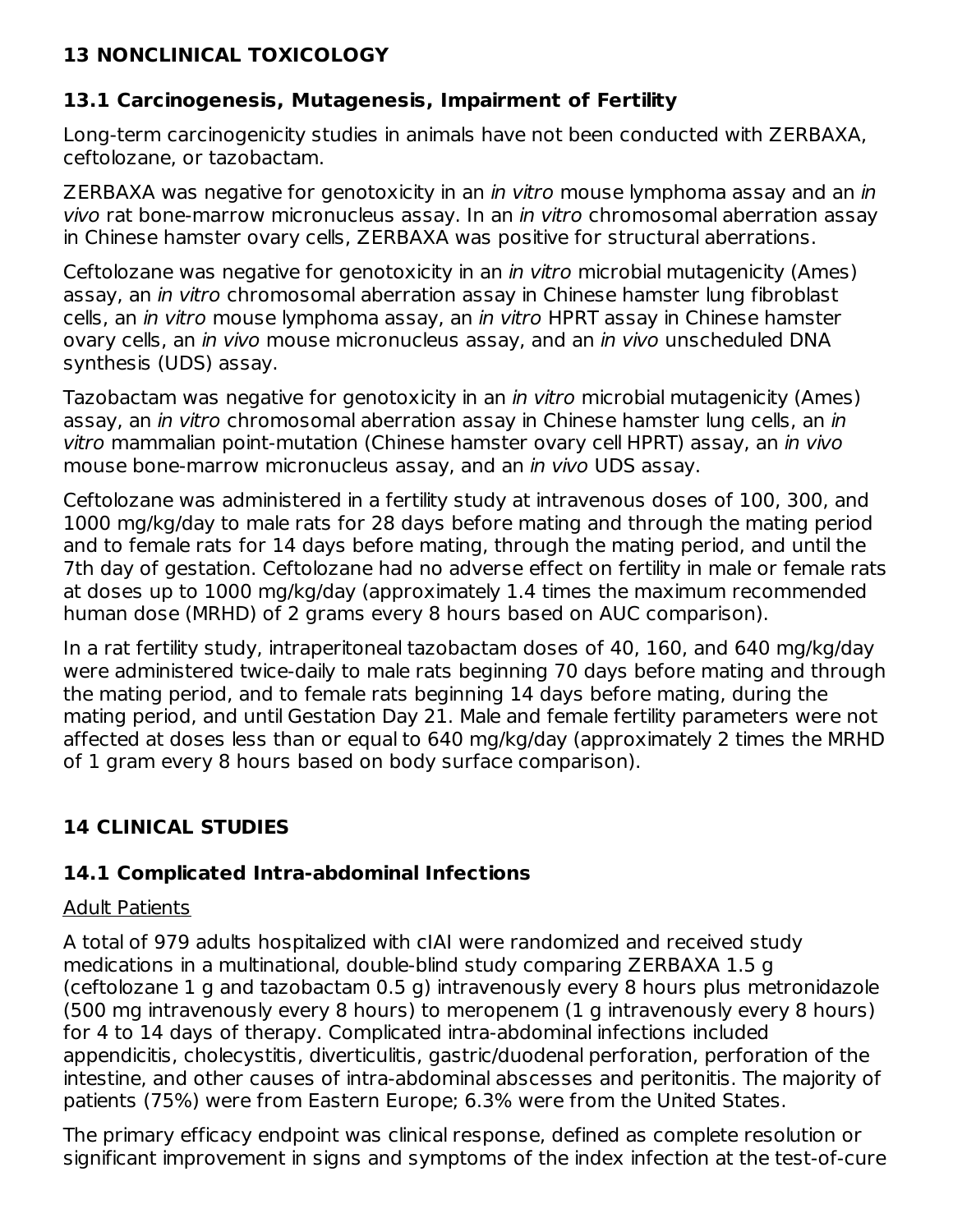(TOC) visit which occurred 24 to 32 days after the first dose of study drug. The primary efficacy analysis population was the microbiological intent-to-treat (MITT) population, which included all patients who had at least 1 baseline intra-abdominal pathogen regardless of the susceptibility to study drug. The key secondary efficacy endpoint was clinical response at the TOC visit in the microbiologically evaluable (ME) population, which included all protocol-adherent MITT patients.

The MITT population consisted of 806 patients; the median age was 52 years and 57.8% were male. The most common diagnosis was appendiceal perforation or peri-appendiceal abscess, occurring in 47% of patients. Diffuse peritonitis at baseline was present in 34.2% of patients.

ZERBAXA plus metronidazole was non-inferior to meropenem with regard to clinical cure rates at the TOC visit in the MITT population. Clinical cure rates at the TOC visit are displayed by patient population in Table 12. Clinical cure rates at the TOC visit by pathogen in the MITT population are presented in Table 13.

#### **Table 12: Clinical Cure Rates in a Phase 3 Trial of Complicated Intra-Abdominal Infections**

| <b>Analysis</b><br><b>Population</b> | <b>ZERBAXA plus</b><br>Metronidazole*<br>$n/N$ (%) | <b>Meropenem<sup>T</sup></b><br>$n/N$ (%) | <b>Treatment</b><br><b>Difference</b><br>$(95\% \text{ Cl})^{\ddagger}$ |
|--------------------------------------|----------------------------------------------------|-------------------------------------------|-------------------------------------------------------------------------|
| <b>MITT</b>                          | 323/389 (83)                                       | 364/417 (87.3)                            | $-4.3$ ( $-9.2, 0.7$ )                                                  |
| <b>ME</b>                            | 259/275 (94.2)                                     | 304/321 (94.7)                            | $-0.5$ ( $-4.5$ , 3.2)                                                  |

\* ZERBAXA 1.5 g intravenously every 8 hours + metronidazole 500 mg intravenously every 8 hours

† 1 gram intravenously every 8 hours

‡ The 95% confidence interval (CI) was calculated as an unstratified Wilson Score CI.

#### **Table 13: Clinical Cure Rates by Pathogen in a Phase 3 Trial of Complicated Intra-abdominal Infections (MITT Population)**

| <b>Organism Group Pathogen</b> | <b>ZERBAXA plus</b><br><b>Metronidazole</b><br>$n/N$ (%) | <b>Meropenem</b><br>$n/N$ (%) |
|--------------------------------|----------------------------------------------------------|-------------------------------|
| <b>Aerobic Gram-negative</b>   |                                                          |                               |
| Escherichia coli               | 216/255 (84.7)                                           | 238/270 (88.1)                |
| Klebsiella pneumoniae          | 31/41 (75.6)                                             | 27/35(77.1)                   |
| Pseudomonas aeruginosa         | 30/38 (79)                                               | 30/34 (88.2)                  |
| Enterobacter cloacae           | 21/26 (80.8)                                             | 24/25 (96)                    |
| Klebsiella oxytoca             | 14/16 (87.5)                                             | 24/25 (96)                    |
| <b>Proteus mirabilis</b>       | 11/12 (91.7)                                             | 9/10(90)                      |
| <b>Aerobic Gram-positive</b>   |                                                          |                               |
| Streptococcus anginosus        | 26/36 (72.2)                                             | 24/27 (88.9)                  |
| Streptococcus constellatus     | 18/24 (75)                                               | 20/25 (80)                    |
| Streptococcus salivarius       | 9/11(81.8)                                               | 9/11(81.8)                    |
| <b>Anaerobic Gram-negative</b> |                                                          |                               |
| <b>Bacteroides fragilis</b>    | 42/47 (89.4)                                             | 59/64 (92.2)                  |
| <b>Bacteroides ovatus</b>      | 38/45 (84.4)                                             | 44/46 (95.7)                  |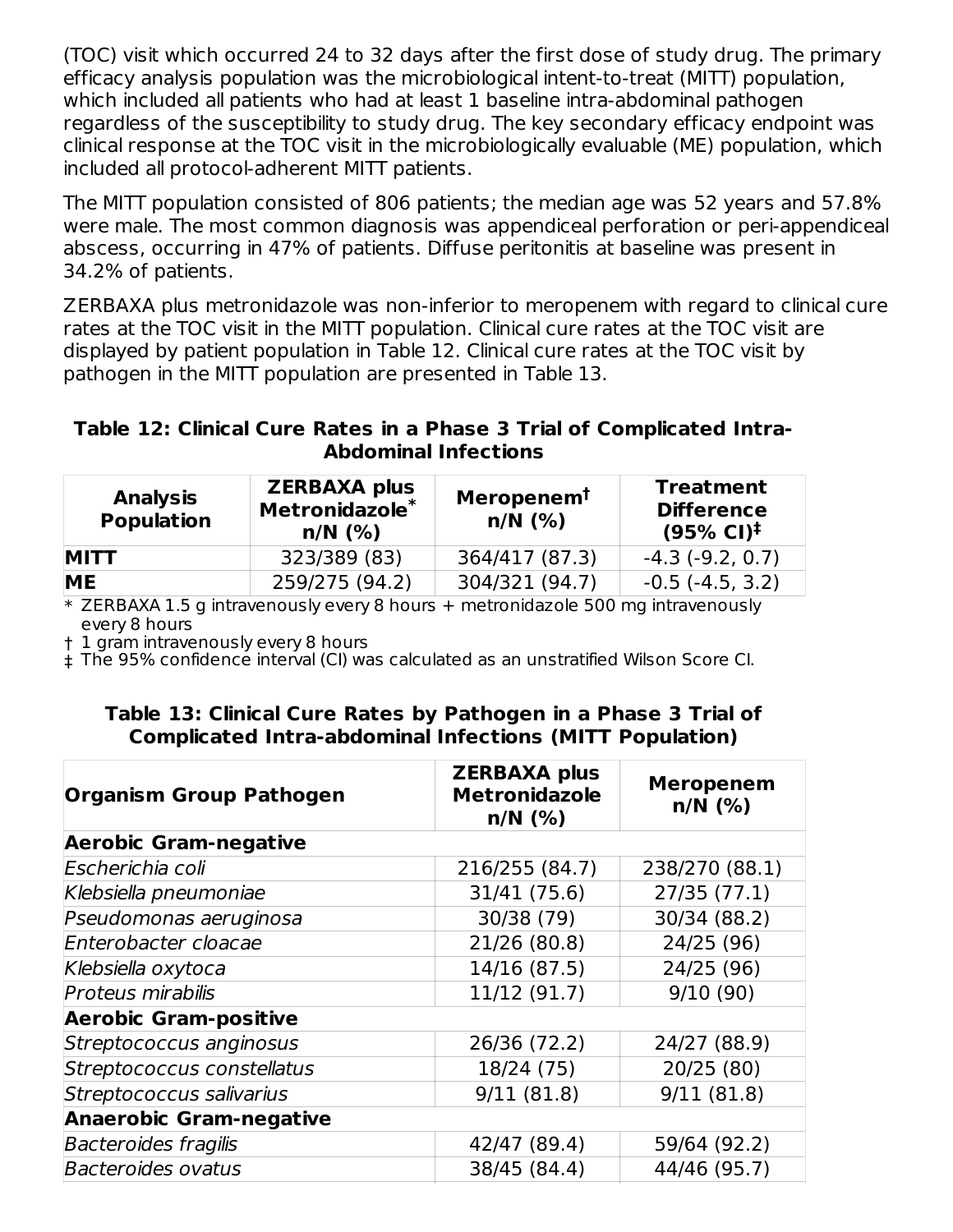| Bacteroides thetaiotaomicron | 21/25 (84) | 40/46 (87)   |
|------------------------------|------------|--------------|
| Bacteroides vulgatus         | 12/15(80)  | 24/26 (92.3) |

In a subset of the E. coli and K. pneumoniae isolates from both arms of the cIAI Phase 3 trial that met pre-specified criteria for beta-lactam susceptibility, genotypic testing identified certain ESBL groups (e.g., TEM, SHV, CTX-M, OXA) in 53/601 (9%). Cure rates in this subset were similar to the overall trial results. In vitro susceptibility testing showed that some of these isolates were susceptible to ZERBAXA (MIC  $\leq$ 2 mcg/mL), while some others were not susceptible (MIC >2 mcg/mL). Isolates of a specific genotype were seen in patients who were deemed to be either successes or failures.

#### Pediatric Patients

The pediatric cIAI trial was a randomized, double-blind, multi-center, active controlled trial conducted in hospitalized patients from birth to less than 18 years (NCT03217136). Patients were randomized in a 3:1 ratio to either intravenous (IV) ZERBAXA [see Dosage and Administration (2.2)] plus metronidazole (10 mg/kg IV every 8 hours), or meropenem (20 mg/kg IV every 8 hours) plus placebo. Patients received IV study treatment for a minimum of 3 days before an optional switch to oral step-down therapy at the discretion of the investigator to complete a total of 5 to 14 days of antibacterial therapy.

The modified intent-to-treat (MITT) population consisted of 91 patients (N=70 in the ZERBAXA plus metronidazole group; N=21 in the meropenem plus placebo group) who were randomized and received at least one dose of study treatment. The median age of patients was 8.2 years and 8.5 years in the ZERBAXA plus metronidazole and meropenem plus placebo groups, respectively. In the ZERBAXA plus metronidazole group, enrollment by age group was as follows: 12 to  $<$ 18 y: n=16, 6 to  $<$ 12 y: n=30, 2 to  $\lt 6$  y: n=22, 3 months to  $\lt 2$  y: n=1, birth to  $\lt 3$  months: n=1. Patients treated with ZERBAXA plus metronidazole were predominantly male (67%) and White (87%). Patients treated with meropenem plus placebo were predominantly female (71%) and White (91%). Most patients in the MITT population had a diagnosis of complicated appendicitis at baseline (ZERBAXA plus metronidazole: 91.4%; meropenem plus placebo: 100%). The median (range) duration of IV study treatment was comparable between patients in the ZERBAXA plus metronidazole (6.3 [0.3 to 14.0] days) and meropenem plus placebo (6.0 [2.3 to 8.8] days) groups.

The primary objective of the study was to evaluate the safety and tolerability of ZERBAXA. Efficacy assessments were not powered for formal hypothesis testing of between-treatment group comparisons. At the TOC visit, which occurred 7 to 14 days after the last dose of study drug, a favorable clinical response was defined as complete resolution or marked improvement in signs and symptoms of the cIAI or return to preinfection signs and symptoms such that no further antibiotic therapy (IV or oral) or surgical or drainage procedure was required for treatment of the cIAI. A summary of clinical response rates in the MITT and clinically evaluable (CE) populations at the TOC visit are presented in Table 14. The CE included all protocol adherent MITT patients with a clinical outcome at the visit of interest.

#### **Table 14: Clinical Response Rates in a Pediatric Study of Complicated Intra-Abdominal Infections**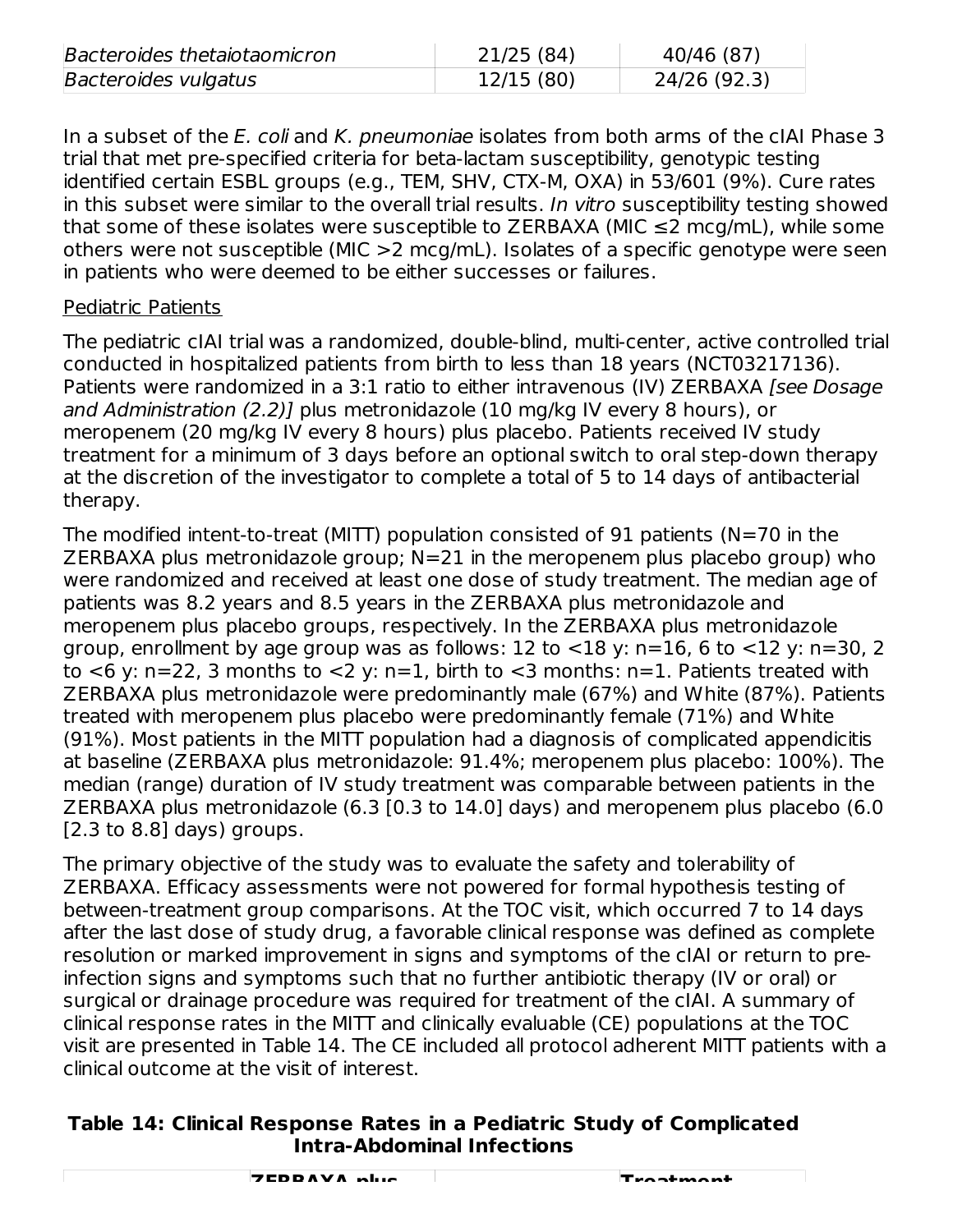| <b>Analysis</b><br>Population | <b>LERDAAA UIUS</b><br>metronidazole<br>$n/N$ (%) | <b>Meropenem</b><br>$n/N$ (%) | <b>II CALINENL</b><br><b>Difference</b><br>$(95\% \text{ Cl})^*$ |
|-------------------------------|---------------------------------------------------|-------------------------------|------------------------------------------------------------------|
| MITT Population               | 56/70 (80.0)                                      | 21/21(100.0)                  | $-19.1(-30.2, -2.9)$                                             |
| CE Population                 | 52/58 (89.7)                                      | 19/19(100.0)                  | $-10.7$ ( $-21.5$ , 6.8)                                         |

\* The Miettinen & Nurminen method stratified by age group with Cochran-Mantel-Haenszel weights was used.

### **14.2 Complicated Urinary Tract Infections, Including Pyelonephritis**

#### Adult Patients

A total of 1068 adults hospitalized with cUTI (including pyelonephritis) were randomized and received study medications in a multinational, double-blind study comparing ZERBAXA 1.5 g (ceftolozane 1 g and tazobactam 0.5 g) intravenously every 8 hours to levofloxacin (750 mg intravenously once daily) for 7 days of therapy. The primary efficacy endpoint was defined as complete resolution or marked improvement of the clinical symptoms and microbiological eradication (all uropathogens found at baseline at ≥10<sup>5</sup> were reduced to <10<sup>4</sup> CFU/mL) at the test-of-cure (TOC) visit 7 (± 2) days after the last dose of study drug. The primary efficacy analysis population was the microbiologically modified intent-to-treat (mMITT) population, which included all patients who received study medication and had at least 1 baseline uropathogen. The key secondary efficacy endpoint was the composite microbiological and clinical cure response at the TOC visit in the microbiologically evaluable (ME) population, which included protocol-adherent mMITT patients with a urine culture at the TOC visit.

The mMITT population consisted of 800 patients with cUTI, including 656 (82%) with pyelonephritis. The median age was 50.5 years and 74% were female. Concomitant bacteremia was identified in 62 (7.8%) patients at baseline; 608 (76%) patients were enrolled in Eastern Europe and 14 (1.8%) patients were enrolled in the United States.

ZERBAXA demonstrated efficacy with regard to the composite endpoint of microbiological and clinical cure at the TOC visit in both the mMITT and ME populations (Table 15). Composite microbiological and clinical cure rates at the TOC visit by pathogen in the mMITT population are presented in Table 16.

In the mMITT population, the composite cure rate in ZERBAXA-treated patients with concurrent bacteremia at baseline was 23/29 (79.3%).

Although a statistically significant difference was observed in the ZERBAXA arm compared to the levofloxacin arm with respect to the primary endpoint, it was likely attributable to the 212/800 (26.5%) patients with baseline organisms non-susceptible to levofloxacin. Among patients infected with a levofloxacin-susceptible organism at baseline, the response rates were similar (Table 15).

| Table 15: Composite Microbiological and Clinical Cure Rates in a Phase |  |
|------------------------------------------------------------------------|--|
| 3 Trial of Complicated Urinary Tract Infections                        |  |

| ZERBAXA <sup>*</sup><br><b>Analysis</b><br><b>Population</b><br>$n/N$ (%) |                | Levofloxacin <sup>t</sup><br>$n/N$ (%) | <b>Treatment</b><br><b>Difference</b><br>$(95\% \text{ Cl})^{\ddagger}$ |  |  |
|---------------------------------------------------------------------------|----------------|----------------------------------------|-------------------------------------------------------------------------|--|--|
| <b>IMMITT</b>                                                             | 306/398 (76.9) | 275/402 (68.4)                         | 8.5(2.3, 14.6)                                                          |  |  |
| Levofloxacin                                                              |                |                                        |                                                                         |  |  |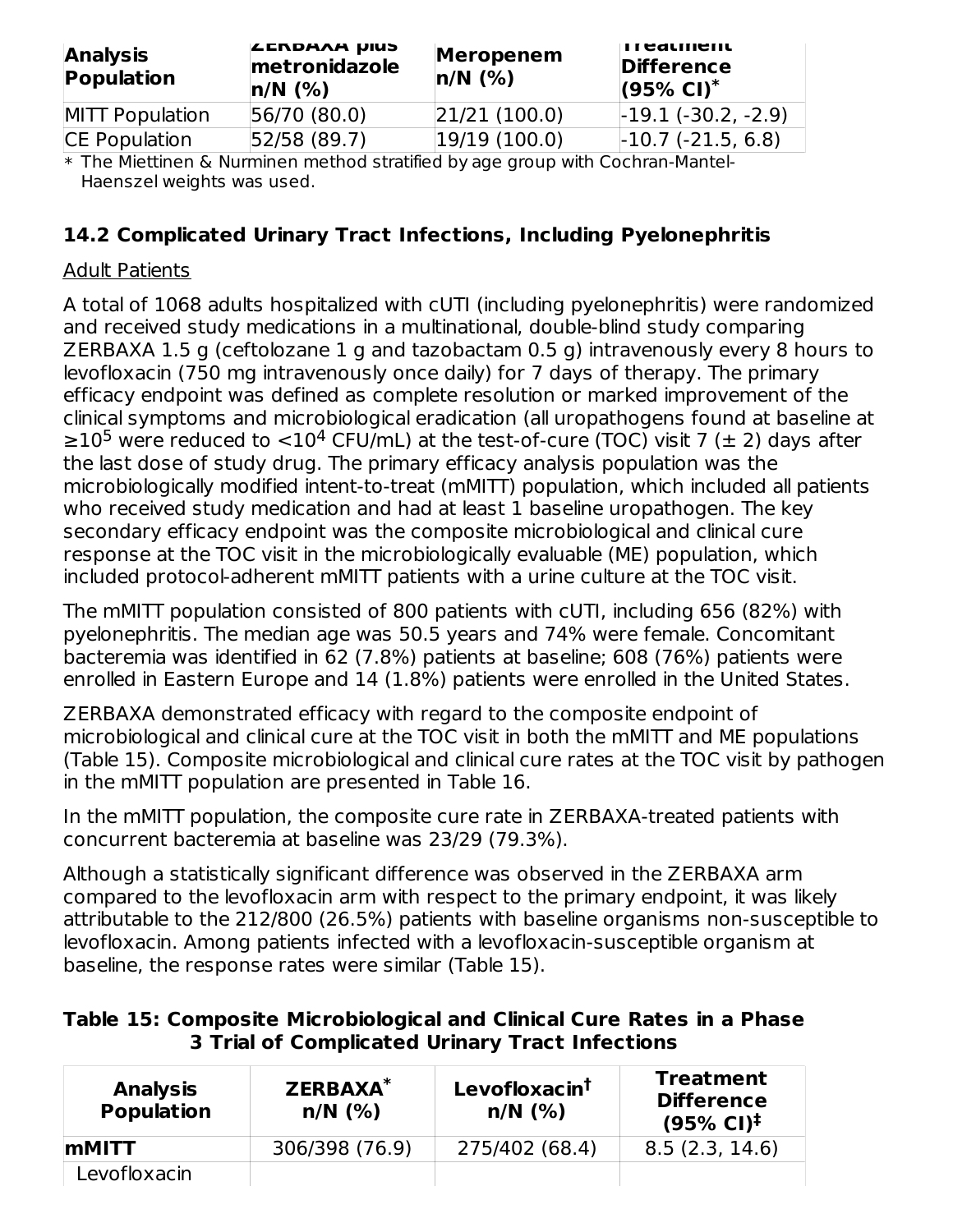| resistant baseline<br>pathogen(s)                               | 60/100 (60)    | 44/112 (39.3)  |                |
|-----------------------------------------------------------------|----------------|----------------|----------------|
| No levofloxacin<br>resistant baseline<br>$\mathsf{pathogen(s)}$ | 246/298 (82.6) | 231/290 (79.7) |                |
| <b>ME</b>                                                       | 284/341 (83.3) | 266/353 (75.4) | 8.0(2.0, 14.0) |

\* ZERBAXA 1.5 g intravenously every 8 hours

† 750 mg intravenously once daily

‡ The 95% confidence interval was based on the stratified Newcombe method.

#### **Table 16: Composite Microbiological and Clinical Cure Rates in a Phase 3 Trial of Complicated Urinary Tract Infections, in Subgroups Defined by Baseline Pathogen (mMITT Population)**

| Pathogen                 | <b>ZERBAXA</b><br>$n/N$ (%) | Levofloxacin<br>$n/N$ (%) |  |  |
|--------------------------|-----------------------------|---------------------------|--|--|
| Escherichia coli         | 247/305 (81)                | 228/324 (70.4)            |  |  |
| Klebsiella pneumoniae    | 22/33 (66.7)                | 12/25 (48)                |  |  |
| <b>Proteus mirabilis</b> | 11/12(91.7)                 | 6/12(50)                  |  |  |
| Pseudomonas aeruginosa   | 6/8(75)                     | 7/15(46.7)                |  |  |

In a subset of the *E. coli* and *K. pneumoniae* isolates from both arms of the cUTI Phase 3 trial that met pre-specified criteria for beta-lactam susceptibility, genotypic testing identified certain ESBL groups (e.g., TEM, SHV, CTX-M, OXA) in 104/687 (15%). Cure rates in this subset were similar to the overall trial results. In vitro susceptibility testing showed that some of these isolates were susceptible to ZERBAXA (MIC  $\leq$ 2 mcg/mL), while some others were not susceptible (MIC >2 mcg/mL). Isolates of a specific genotype were seen in patients who were deemed to be either successes or failures.

#### Pediatric Patients

The cUTI pediatric trial was a randomized, double-blind multi-center, active controlled trial conducted in hospitalized patients from birth to less than 18 years (NCT03230838). Eligible patients were randomized in a 3:1 ratio to IV ZERBAXA or meropenem, respectively. Patients received IV study treatment for a minimum of 3 days before an optional switch to oral step-down therapy at the discretion of the investigator to complete a total of 7 to 14 days of antibacterial therapy.

The microbiologic modified intent-to-treat (mMITT) population consisted of 95 patients  $(N=71$  in the ZERBAXA group; N=24 in the meropenem group) who were randomized and received at least one dose of study treatment and had an eligible uropathogen isolated from a baseline urine culture.

The median age of patients was 2.7 years and 1.6 years in the ZERBAXA and meropenem groups, respectively. In the ZERBAXA group, enrollment by age group was as follows: 12 to <18 y: n=10, 6 to <12 y: n=13, 2 to <6 y: n=14, 3 months to <2 y: n=20, birth to <3 months: n=14. Patients treated with ZERBAXA were predominantly female (56%) and White (99%). Patients treated with meropenem were predominantly female (63%) and White (100%). Most patients in the mMITT population had a diagnosis of pyelonephritis (ZERBAXA: 84.5%; meropenem: 79.2%). The most common baseline qualifying gram-negative uropathogens were Escherichia coli (ZERBAXA: 74.6%;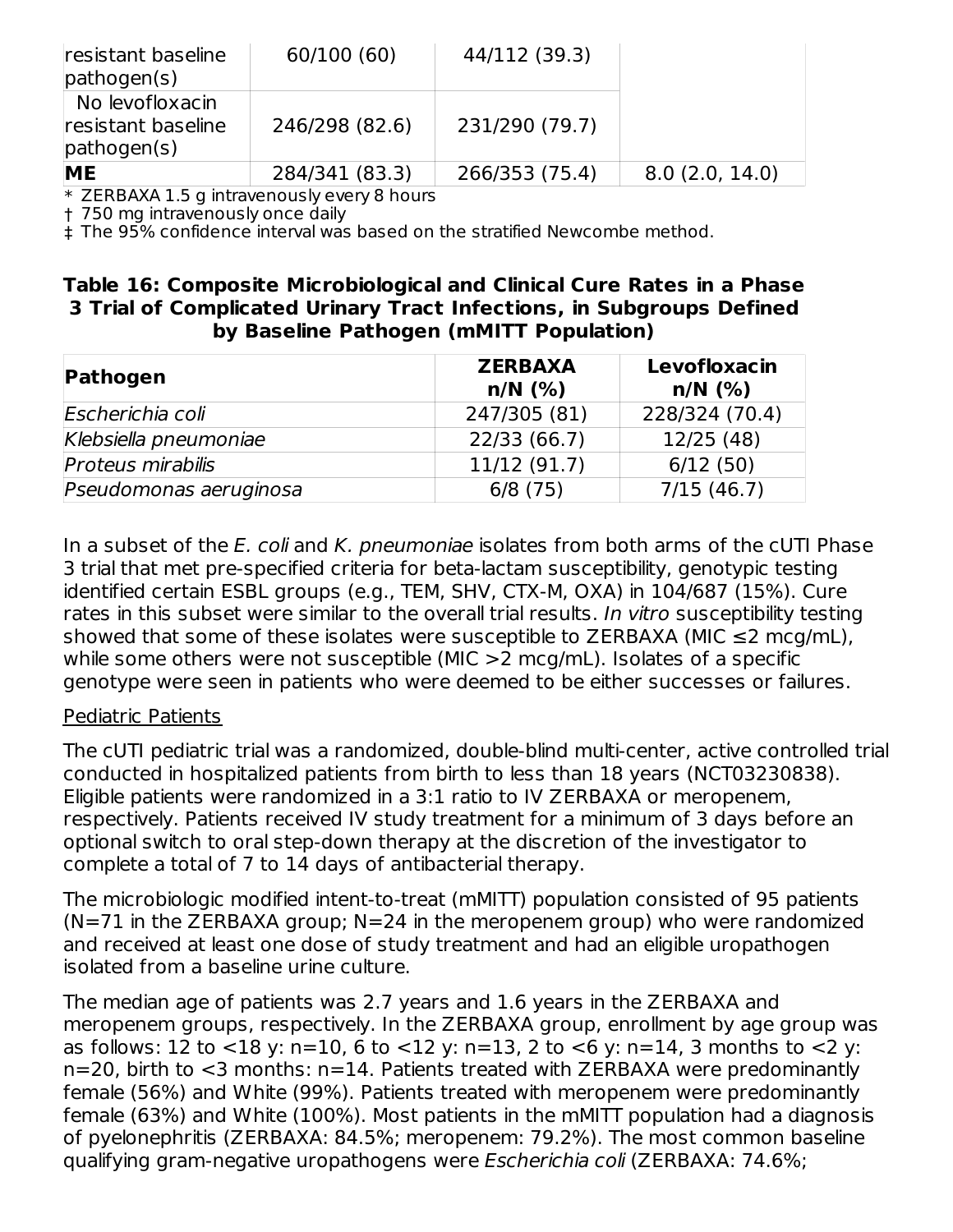meropenem: 87.5%), Klebsiella pneumoniae (8.5%; 4.2%), and Pseudomonas aeruginosa (7.0%; 8.3%).

The primary objective of the study was to evaluate the safety and tolerability of ZERBAXA. Efficacy assessments were not powered for formal hypothesis testing of between treatment group comparisons. At the TOC visit, which occurred 7 to 14 days after the last dose of study drug, a favorable clinical response was defined as complete resolution or marked improvement in signs and symptoms of the cUTI or return to preinfection signs and symptoms, such that no further antibiotic therapy (IV or oral) was required for the treatment of the cUTI. A favorable microbiological response at the TOC was defined as eradication (all uropathogens found at baseline at  ${\ge}10^5$  were reduced to  $<$ 10<sup>4</sup> CFU/mL) of baseline uropathogens from the urine culture. A summary of clinical and microbiologic response rates in the mMITT population at the TOC visit is presented in Table 17.

**Table 17: Clinical and Microbiological Response Rates in a Pediatric Study of Complicated Urinary Tract Infections**

| <b>mMITT</b><br><b>Population</b>     | <b>ZERBAXA</b><br>$n/N$ (%) | <b>Meropenem</b><br>$n/N$ (%) | <b>Treatment</b><br><b>Difference</b><br>$(95\% \text{ Cl})^*$ |  |  |
|---------------------------------------|-----------------------------|-------------------------------|----------------------------------------------------------------|--|--|
| <b>Clinical Response</b><br>Rate      | 63/71 (88.7)                | 23/24 (95.8)                  | $-7.3$ ( $-18.0, 10.1$ )                                       |  |  |
| Microbiologic<br><b>Response Rate</b> | 60/71 (84.5)                | 21/24 (87.5)                  | $-3.0$ $(-17.1, 17.4)$                                         |  |  |

\* The Miettinen & Nurminen method stratified by age group with Cochran-Mantel-Haenszel weights was used.

#### **14.3 Hospital-acquired Bacterial Pneumonia and Ventilator-associated Bacterial Pneumonia (HABP/VABP)**

#### Adult Patients

A total of 726 adult patients hospitalized with HABP/VABP were enrolled in a multinational, double-blind study (NCT02070757) comparing ZERBAXA 3 g (ceftolozane 2 g and tazobactam 1 g) intravenously every 8 hours to meropenem (1 g intravenously every 8 hours) for 8 to 14 days of therapy. All patients had to be intubated and on mechanical ventilation at randomization.

Efficacy was assessed based on all-cause mortality at Day 28 and clinical cure, defined as complete resolution or significant improvement in signs and symptoms of the index infection at the test-of-cure (TOC) visit which occurred 7 to 14 days after the end of treatment. The analysis population was the intent-to-treat (ITT) population, which included all randomized patients.

Following a diagnosis of HABP/VABP and prior to receipt of first dose of study drug, if required, patients could have received up to a maximum of 24 hours of active non-study antibacterial drug therapy in the 72 hours preceding the first dose of study drug. Patients who had failed prior antibacterial drug therapy for the current episode of HABP/VABP could be enrolled if the baseline lower respiratory tract (LRT) culture showed growth of a Gram-negative pathogen while the patient was on the antibacterial therapy and all other eligibility criteria were met. Empiric therapy at baseline with linezolid or other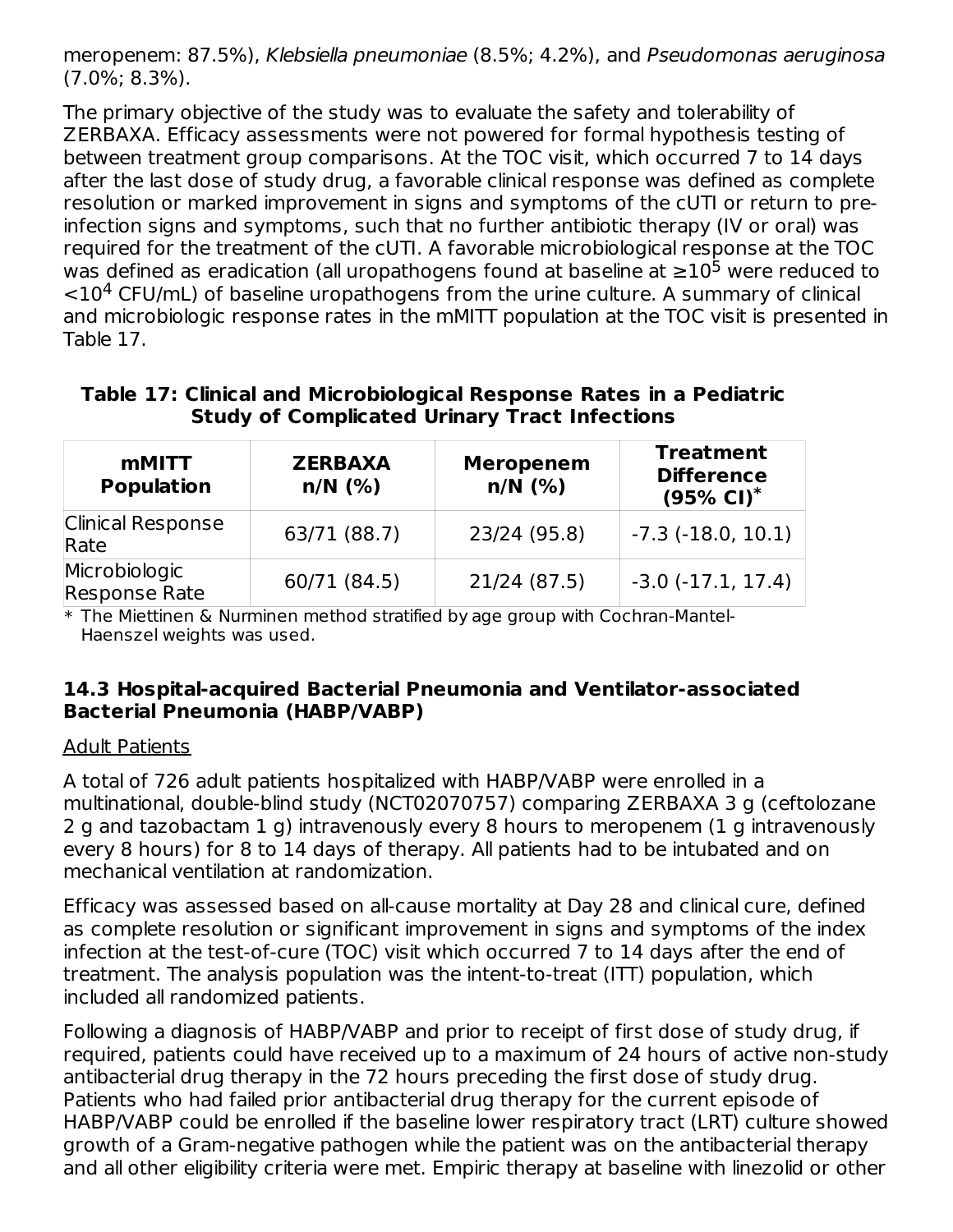approved therapy for Gram-positive coverage was required in all patients pending baseline LRT culture results. Adjunctive Gram-negative therapy was optional and allowed for a maximum of 72 hours in centers with a prevalence of meropenem-resistant P. aeruginosa more than 15%.

Of the 726 patients in the ITT population, the median age was 62 years and 44% of the population was 65 years of age and older, with 22% of the population 75 years of age and older. The majority of patients were White (83%), male (71%) and were from Eastern Europe (64%). The median APACHE II score was 17 and 33% of subjects had a baseline APACHE II score of greater than or equal to 20. All subjects were on mechanical ventilation and 519 (71%) had VABP. At randomization, 92% of subjects were in the ICU, 77% had been hospitalized for 5 days or longer, and 49% were ventilated for 5 days or longer. A total of 258 of 726 (36%) patients had CrCl less than 80 mL/min at baseline; among these, 99 (14%) had CrCl less than 50 mL/min. Patients with end-stage renal disease (CrCl less than 15 mL/min) were excluded from the trial. Approximately 13% of subjects were failing their current antibacterial drug therapy for HABP/VABP, and bacteremia was present at baseline in 15% of patients. Key comorbidities included diabetes mellitus, congestive heart failure, and chronic obstructive pulmonary disease at rates of 22%, 16%, and 12%, respectively. In both treatment groups, most subjects (63.1%) received between 8 and 14 days of study therapy as specified in the protocol.

Table 18 presents the results for Day 28 all-cause mortality and clinical cure at the TOC visit overall and by ventilated HABP and VABP.

| Table 18: Day 28 All-cause Mortality and Clinical Cure Rates at TOC |
|---------------------------------------------------------------------|
| from a Phase 3 Study of Hospital-acquired Bacterial Pneumonia and   |
| Ventilator-associated Bacterial Pneumonia (HABP/VABP) (ITT          |
| Population)                                                         |

| Endpoint                             | <b>ZERBAXA</b><br>$n/N$ (%) | <b>Treatment</b><br><b>Meropenem</b><br><b>Difference</b><br>$n/N$ (%)<br>$(95\% \text{ Cl})^*$ |                             |  |  |
|--------------------------------------|-----------------------------|-------------------------------------------------------------------------------------------------|-----------------------------|--|--|
| Day 28 All-cause<br>Mortality        | 87/362 (24.0)               | 92/364 (25.3)                                                                                   | $1.1$ ( $-5.13$ , $7.39$ )  |  |  |
| <b>VABP</b>                          | 63/263 (24.0)               | 52/256 (20.3)                                                                                   | $-3.6$ $(-10.74, 3.52)$     |  |  |
| <b>Ventilated HABP</b>               | 24/99 (24.2)                | 40/108 (37.0)                                                                                   | 12.8 (0.18, 24.75)          |  |  |
| Clinical Cure at TOC<br><b>Visit</b> | 197/362 (54.4)              | 194/364 (53.3)                                                                                  | $1.1(-6.17, 8.29)$          |  |  |
| <b>VABP</b>                          | 147/263 (55.9)              | 146/256 (57.0)                                                                                  | $-1.1$ ( $-9.59$ , $7.35$ ) |  |  |
| <b>Ventilated HABP</b>               | 50/99 (50.5)                | 48/108 (44.4)                                                                                   | $6.1$ ( $-7.44$ , 19.27)    |  |  |

 $\ast$  The CI for overall treatment difference was based on the stratified Newcombe method with minimum risk weights. The CI for treatment difference of each primary diagnosis was based on the unstratified Newcombe method.

In the ITT population, Day 28 all-cause mortality and clinical cure rates in patients with CrCl greater than or equal to 150 mL/min were similar between ZERBAXA and meropenem. In patients with bacteremia at baseline, Day 28 all-cause mortality rates were 23/64 (35.9%) for ZERBAXA-treated patients and 13/41 (31.7%) for meropenemtreated patients; clinical cure rates were 30/64 (46.9%) and 15/41 (36.6%), respectively.

Per pathogen Day 28 all-cause mortality and clinical cure at TOC were assessed in the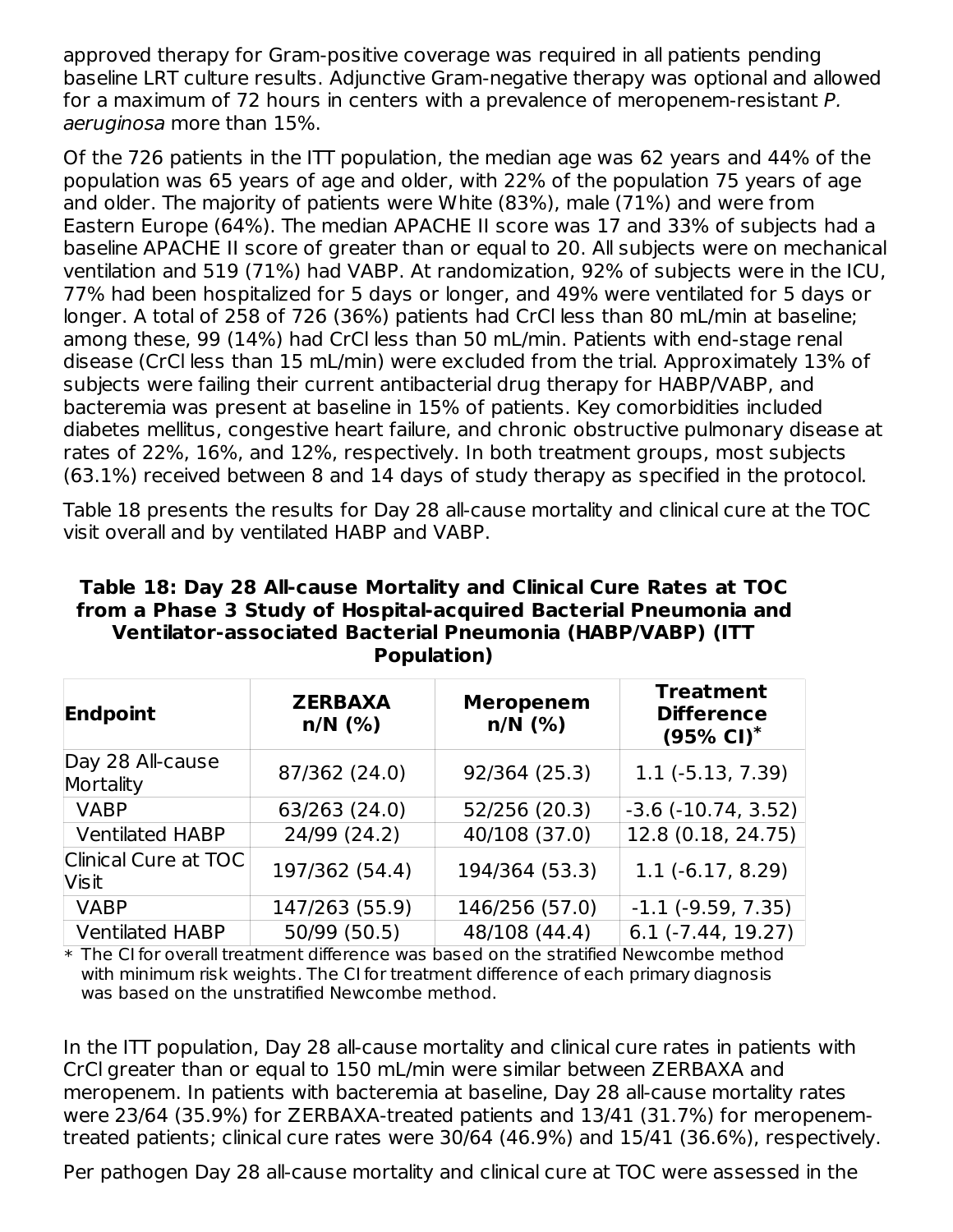microbiologic intention to treat population (mITT), which consisted of all randomized subjects who had a baseline lower respiratory tract (LRT) pathogen that was susceptible to both study treatments. In the mITT population, Klebsiella pneumoniae (113/425, 26.6%) and Pseudomonas aeruginosa (103/425, 24.2%) were the most prevalent pathogens isolated from baseline LRT cultures.

Day 28 all-cause mortality and clinical cure rates at TOC by pathogen in the mITT population are presented in Table 19. In the mITT population, clinical cure rates in patients with a Gram-negative pathogen at baseline were 139/215 (64.7%) for ZERBAXA and 115/204 (56.4%) for meropenem, respectively.

| Table 19: Day 28 All-cause Mortality and Clinical Cure Rates at TOC by   |
|--------------------------------------------------------------------------|
| Baseline Pathogen from a Phase 3 Study of Hospital-acquired              |
| <b>Bacterial Pneumonia and Ventilator-associated Bacterial Pneumonia</b> |
| (HABP/VABP) (mITT population)                                            |

| <b>Baseline Pathogen</b><br><b>Category</b> |                             | Day 28 All-cause<br><b>Mortality</b> | <b>Clinical Cure at TOC</b> |                               |  |
|---------------------------------------------|-----------------------------|--------------------------------------|-----------------------------|-------------------------------|--|
| <b>Baseline Pathogen</b>                    | <b>ZERBAXA</b><br>$n/N$ (%) | <b>Meropenem</b><br>$n/N$ (%)        | <b>ZERBAXA</b><br>$n/N$ (%) | <b>Meropenem</b><br>$n/N$ (%) |  |
| Pseudomonas<br>aeruginosa                   | 12/47(25.5)                 | 10/56 (17.9)                         | 29/47 (61.7)                | 34/56 (60.7)                  |  |
| Enterobacteriaceae                          | 27/161<br>(16.8)            | 42/157 (26.8)                        | 103/161<br>(64.0)           | 87/157(55.4)                  |  |
| Enterobacter cloacae                        | 2/15(13.3)                  | 8/14(57.1)                           | 8/15(53.3)                  | 4/14(28.6)                    |  |
| Escherichia coli                            | 10/50 (20.0)                | 11/42 (26.2)                         | 32/50 (64.0)                | 26/42 (61.9)                  |  |
| Klebsiella oxytoca                          | 3/14(21.4)                  | 3/12(25.0)                           | 9/14(64.3)                  | 7/12(58.3)                    |  |
| Klebsiella pneumoniae                       | 7/51(13.7)                  | 13/62 (21.0)                         | 34/51 (66.7)                | 39/62 (62.9)                  |  |
| Proteus mirabilis                           | 5/22(22.7)                  | 5/18(27.8)                           | 13/22 (59.1)                | 11/18(61.1)                   |  |
| Serratia marcescens                         | 3/14(21.4)                  | 1/12(8.3)                            | 8/14(57.1)                  | 7/12(58.3)                    |  |
| Haemophilus influenzae                      | 0/20(0)                     | 2/15(13.3)                           | 17/20 (85.0)                | 8/15(53.3)                    |  |

In a subset of Enterobacteriaceae isolates from both arms of the trial that met prespecified criteria for beta-lactam susceptibility, genotypic testing identified certain ESBL groups (e.g., TEM, SHV, CTX-M, OXA) in 101/425 (23.8%). Day 28 all-cause mortality and clinical cure rates in this subset were similar to the overall trial results.

### **16 HOW SUPPLIED/STORAGE AND HANDLING**

### **16.1 How Supplied**

ZERBAXA 1.5 g (ceftolozane and tazobactam) for injection is supplied in single-dose vials containing ceftolozane 1 g (equivalent to 1.147 g of ceftolozane sulfate) and tazobactam 0.5 g (equivalent to 0.537 g of tazobactam sodium) per vial. Vials are supplied in cartons containing 10 vials.

(NDC 67919-030-01)

### **16.2 Storage and Handling**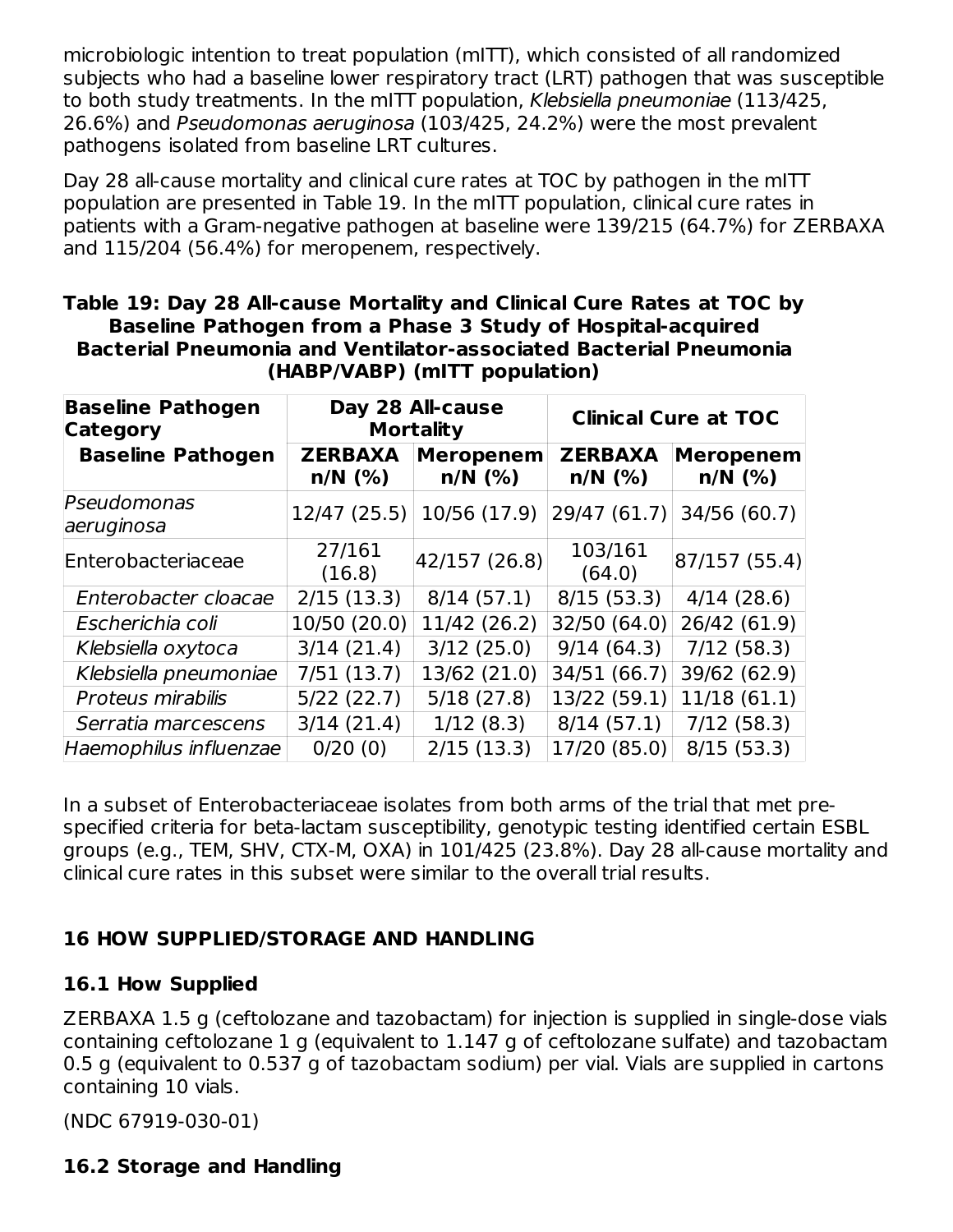ZERBAXA vials should be stored refrigerated at 2 to 8°C (36 to 46°F) and protected from light.

The reconstituted solution, once diluted, may be stored for 24 hours at room temperature or for 7 days under refrigeration at 2 to 8° C (36 to 46°F). Discard unused portion.

## **17 PATIENT COUNSELING INFORMATION**

#### Serious Allergic Reactions

Advise patient that allergic reactions, including serious allergic reactions, could occur and that serious reactions require immediate treatment. Ask patient about any previous hypersensitivity reactions to ZERBAXA, other beta-lactams (including cephalosporins) or other allergens [see Warnings and Precautions (5.2)].

#### Potentially Serious Diarrhea

Advise patient that diarrhea is a common problem caused by antibacterial drugs. Sometimes, frequent watery or bloody diarrhea may occur and may be a sign of a more serious intestinal infection. If severe watery or bloody diarrhea develops, tell patient to contact his or her healthcare provider [see Warnings and Precautions (5.3)].

#### Antibacterial Resistance

Patients should be counseled that antibacterial drugs including ZERBAXA should only be used to treat bacterial infections. They do not treat viral infections (e.g., the common cold). When ZERBAXA is prescribed to treat a bacterial infection, patients should be told that although it is common to feel better early in the course of therapy, the medication should be taken exactly as directed. Skipping doses or not completing the full course of therapy may (1) decrease the effectiveness of the immediate treatment and (2) increase the likelihood that bacteria will develop resistance and will not be treatable by ZERBAXA or other antibacterial drugs in the future [see Warnings and Precautions (5.4)].

Manufactured for: Merck Sharp & Dohme LLC Rahway, NJ 07065, USA

Manufactured by: Steri-Pharma, LLC Syracuse, NY 13202, USA

For patent information: www.msd.com/research/patent

Copyright © 2015-2022 Merck & Co., Inc., Rahway, NJ, USA, and its affiliates. All rights reserved.

uspi-mk7625a-iv-2205r008

# **PRINCIPAL DISPLAY PANEL - 1.5 g Vial Carton**

NDC 67919-030-01 10 Single-Dose vials

Zerbaxa ®1.5 g per vial\* (ceftolozane and tazobactam) for injection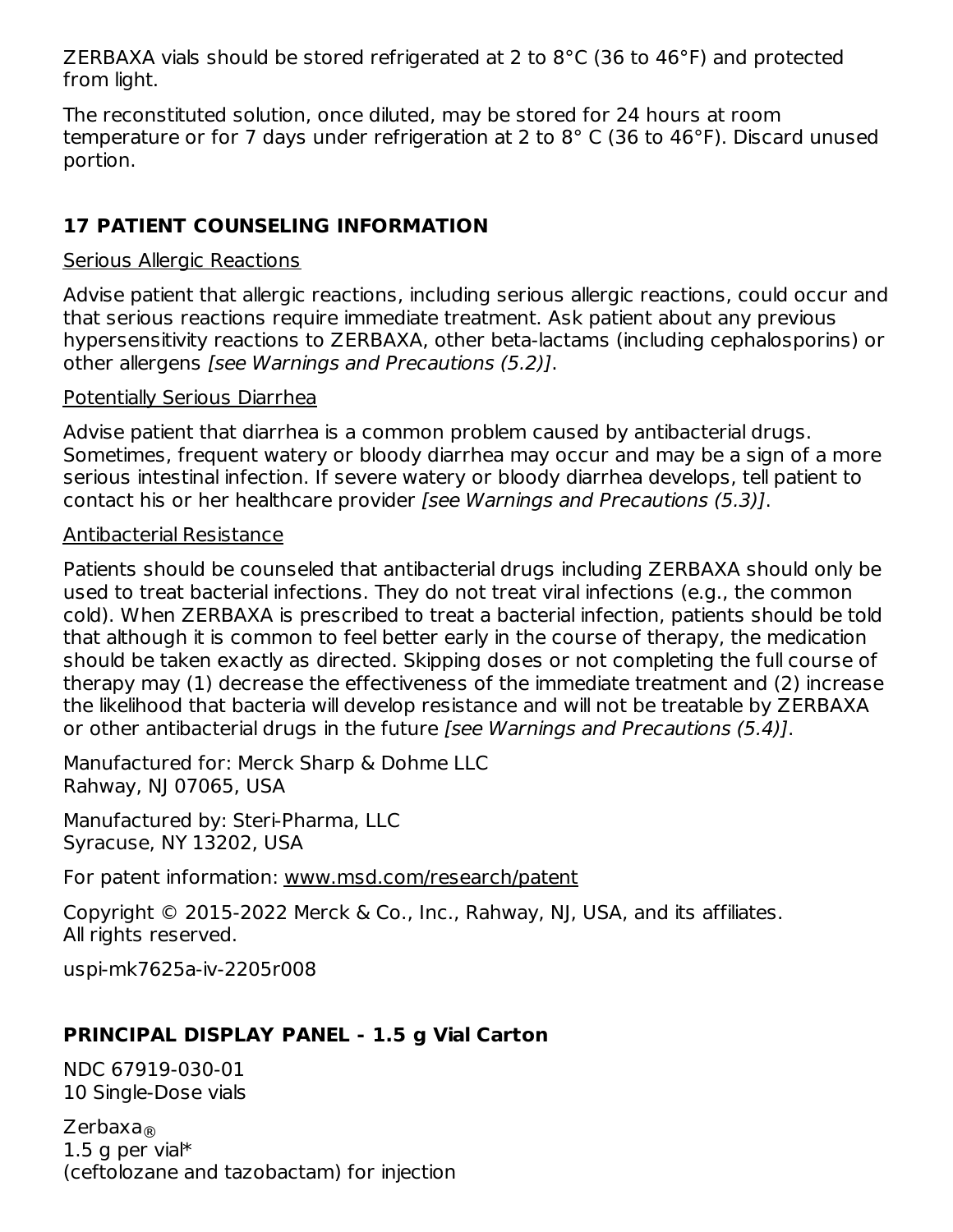\*Ceftolozane 1 gram (equivalent to 1.147 g ceftolozane sulfate) and Tazobactam 0.5 g (equivalent to 0.537 g tazobactam sodium)

For Intravenous Infusion

Rx only Sterile

GTIN 00367919030017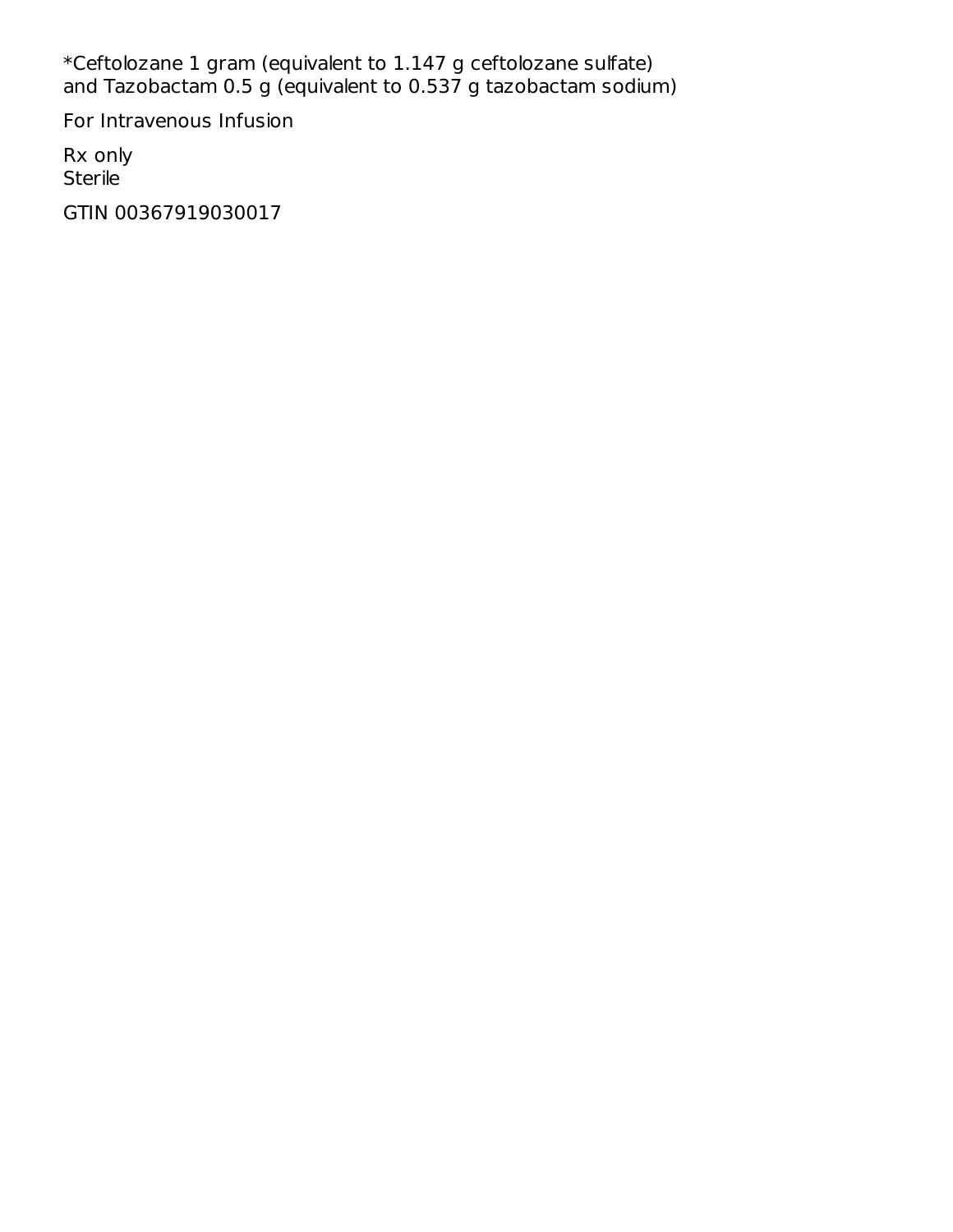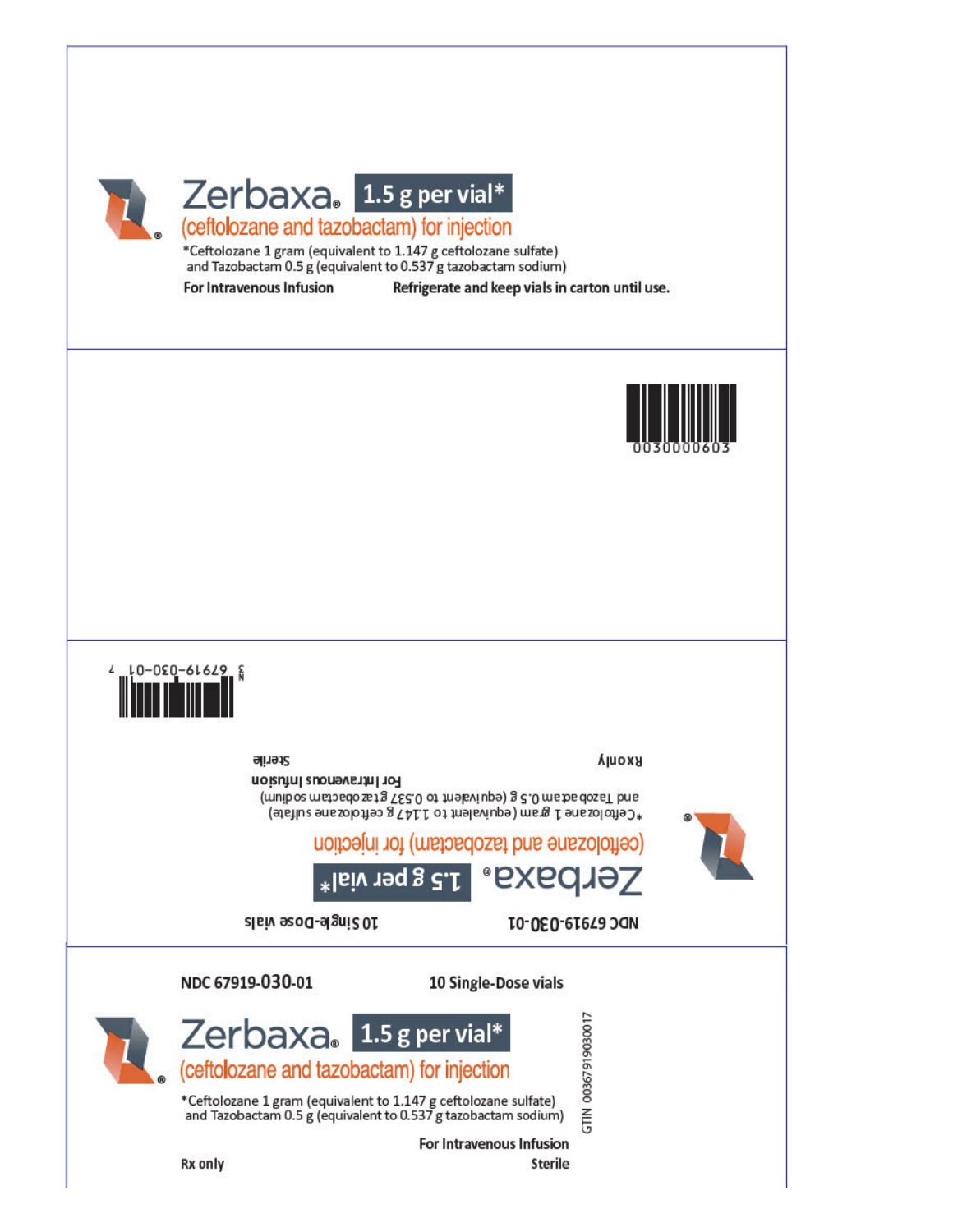